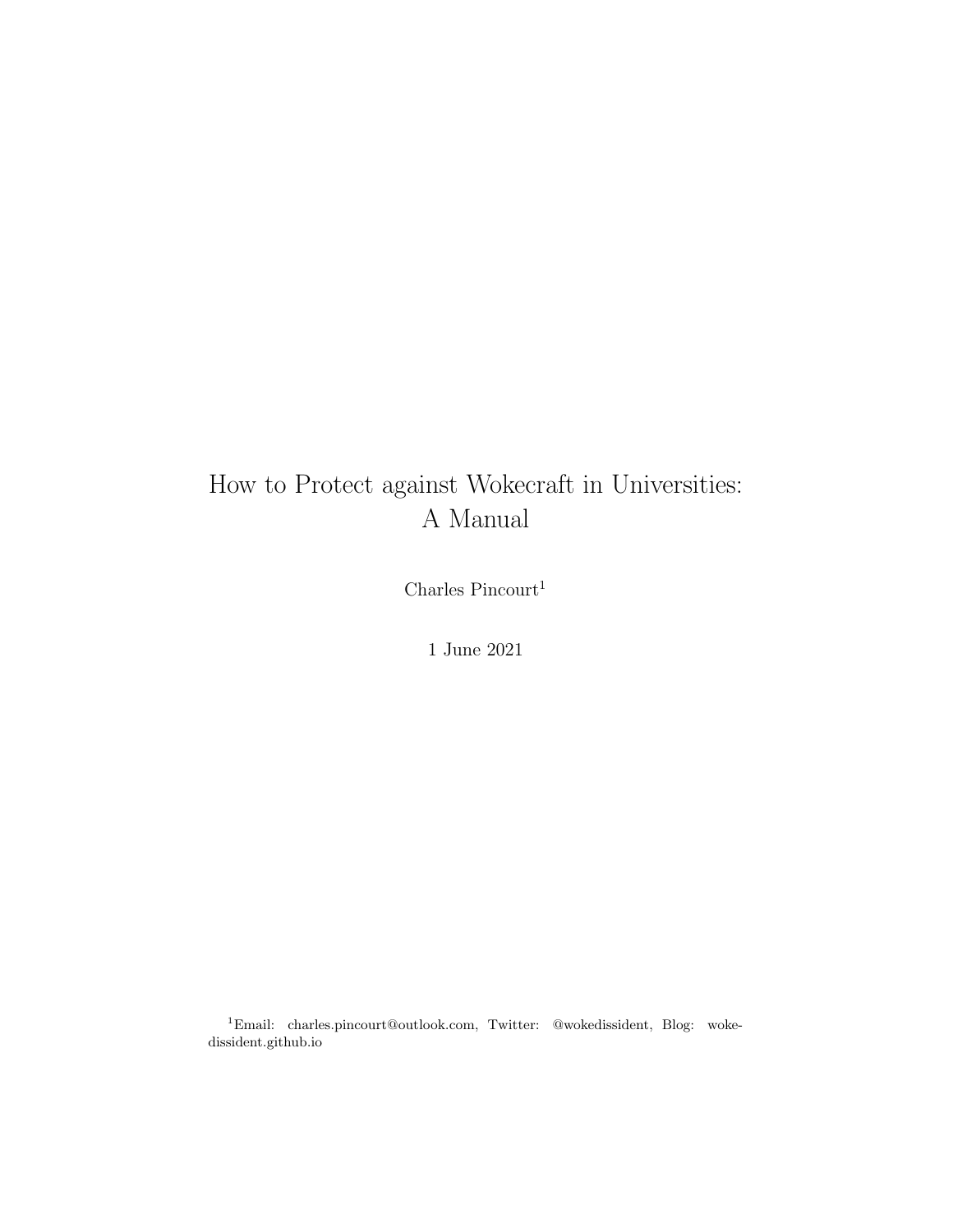# **Contents**

| Introduction<br>$\overline{\mathbf{4}}$ |                        |                 |                                                                                |                |  |  |
|-----------------------------------------|------------------------|-----------------|--------------------------------------------------------------------------------|----------------|--|--|
| 1                                       | Understanding the Woke |                 |                                                                                |                |  |  |
|                                         | 1.1                    |                 | What is Woke? $\ldots \ldots \ldots \ldots \ldots \ldots \ldots \ldots \ldots$ | $\overline{5}$ |  |  |
|                                         | 1.2                    |                 |                                                                                | $\overline{5}$ |  |  |
|                                         | 1.3                    |                 |                                                                                | $\overline{7}$ |  |  |
|                                         | 1.4                    |                 | Oppression is a Continuum $\ldots \ldots \ldots \ldots \ldots \ldots$          | 8              |  |  |
|                                         | 1.5                    |                 |                                                                                |                |  |  |
|                                         | 1.6                    |                 | A Woke-related Typology of Participants                                        |                |  |  |
|                                         |                        | 1.6.1           |                                                                                | 10             |  |  |
|                                         |                        | 1.6.2           |                                                                                | 11             |  |  |
|                                         |                        | 1.6.3           |                                                                                | 12             |  |  |
|                                         |                        | 1.6.4           |                                                                                | 12             |  |  |
|                                         |                        | 1.6.5           |                                                                                | 13             |  |  |
|                                         |                        | 1.6.6           | The Uninitiated $\ldots \ldots \ldots \ldots \ldots \ldots \ldots$             | 13             |  |  |
| $\overline{2}$                          |                        | Wokecraft<br>14 |                                                                                |                |  |  |
|                                         | 2.1                    |                 |                                                                                | 14             |  |  |
|                                         |                        | 2.1.1           |                                                                                | 14             |  |  |
|                                         |                        | 2.1.2           |                                                                                | 14             |  |  |
|                                         |                        | 2.1.3           |                                                                                | 15             |  |  |
|                                         |                        | 2.1.4           | Goals, Advances and Incursions                                                 | 15             |  |  |
|                                         |                        | 2.1.5           | Entrenchment of the CSJ Perspective                                            | 15             |  |  |
|                                         | 2.2                    |                 | Principles of Wokecraft                                                        | 16             |  |  |
|                                         |                        | 2.2.1           |                                                                                | 16             |  |  |
|                                         |                        | 2.2.2           | Least Amount of Force Necessary (LAFN)                                         | 17             |  |  |
|                                         |                        | 2.2.3           | Try to Go Unnoticed until It's Too Late $\ldots \ldots \ldots$                 | 17             |  |  |
|                                         |                        | 2.2.4           | Every Advance Should Succeed                                                   | 18             |  |  |
|                                         |                        | 2.2.5           | The Ends Justify the Means                                                     | 18             |  |  |
|                                         | 2.3                    |                 |                                                                                | 19             |  |  |
|                                         |                        | 2.3.1           |                                                                                | 19             |  |  |
|                                         |                        | 2.3.2           | Woke Crossover Words                                                           | 19             |  |  |
|                                         | 2.4                    |                 | The Tactics of Wokecraft                                                       | 20             |  |  |
|                                         |                        | 2.4.1           | The Subversion of Liberal Decision-making $\ldots \ldots$                      | 20             |  |  |
|                                         |                        |                 |                                                                                |                |  |  |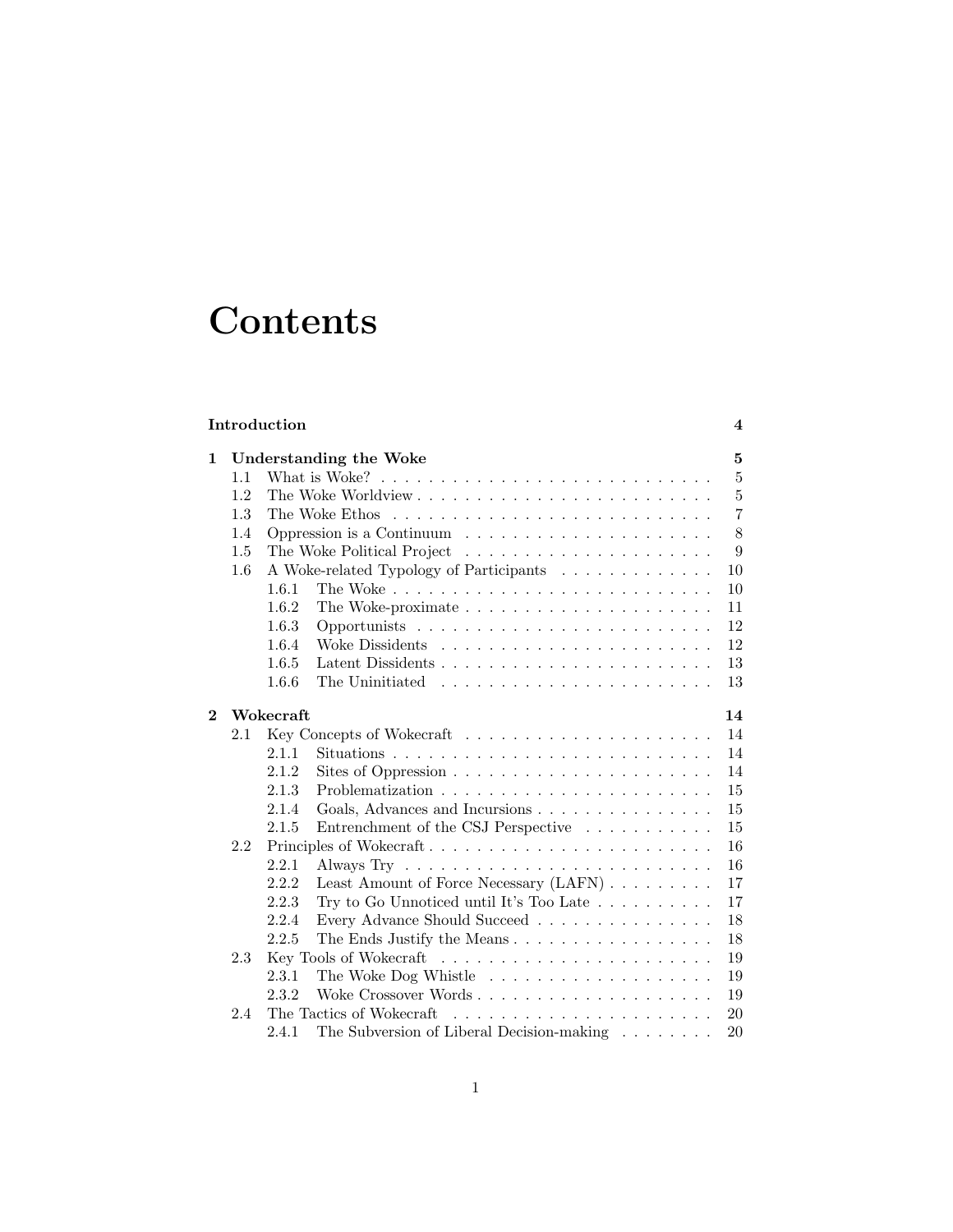|     |         | 2.4.2                            |                                                                                               | 24       |
|-----|---------|----------------------------------|-----------------------------------------------------------------------------------------------|----------|
|     |         | 2.4.3                            | The Reverse Motte $\&$ Bailey Trojan Horse                                                    | 27       |
|     |         | 2.4.4                            |                                                                                               | 29       |
| 2.5 |         |                                  | Summary of Woke Tactics: Subterfuge, Exaggerating Support $\&$                                |          |
|     |         |                                  |                                                                                               | 30       |
|     |         |                                  |                                                                                               |          |
| 3   |         | How to Protect against Wokecraft | 32                                                                                            |          |
|     | 3.1     |                                  | How to Spot Wokecraft before It's Too Late                                                    | 32       |
|     |         | 3.1.1                            |                                                                                               | 32       |
|     |         | 3.1.2                            | Be as Familiar with the CSJ Perspective as Possible $\ldots$                                  | 33       |
|     |         | 3.1.3                            |                                                                                               | 33       |
|     |         | 3.1.4                            |                                                                                               | 34       |
|     | 3.2     |                                  | General Counter Wokecraft Approaches                                                          | 36       |
|     |         | 3.2.1                            | If You See Something, Say Something                                                           | 36       |
|     |         | 3.2.2                            | Always Have an Alternative to Propose                                                         | $37\,$   |
|     |         | 3.2.3                            |                                                                                               | $37\,$   |
|     |         | 3.2.4                            | Go as High up The Chain as You Can                                                            | $37\,$   |
|     |         | 3.2.5                            |                                                                                               | $38\,$   |
|     | 3.3     |                                  |                                                                                               | 38       |
|     |         | 3.3.1                            | How to Identify Woke Participants                                                             | $39\,$   |
|     |         | 3.3.2                            | Characteristics of Potential Allies                                                           | $40\,$   |
|     |         | 3.3.3                            | Making Contact with Allies                                                                    | 41       |
|     | 3.4     |                                  | From Contact to Working Together to Counter Wokecraft                                         | 42       |
|     |         | 3.4.1                            | Informing about the Critical Social Justice perspective                                       | 42       |
|     |         | 3.4.2                            | Agreeing to work together                                                                     | 43       |
|     | $3.5\,$ |                                  | Coordinating with Allies to Counter Wokecraft                                                 | 43       |
|     |         | 3.5.1                            |                                                                                               | 44       |
|     |         | 3.5.2                            | Identifying sites of intervention $\ldots \ldots \ldots \ldots \ldots$                        | 44       |
|     |         | 3.5.3                            | Know the terrain at the site of intervention $\ldots \ldots \ldots$                           | 44       |
|     |         | 3.5.4                            |                                                                                               | 44       |
|     |         | 3.5.5                            | Ensuring Dissident Representation                                                             | $45\,$   |
|     |         | 3.5.6                            | Limiting Representation of Woke Participants                                                  | 46       |
|     | 3.6     |                                  | Sowing Doubt about the Critical Social Justice Perspective                                    | 46       |
|     |         | 3.6.1                            | Disarming the Situation $\ldots \ldots \ldots \ldots \ldots \ldots$                           | 46       |
|     |         | 3.6.2                            | Equality of Opportunity vs. Outcome                                                           | 47       |
|     |         | 3.6.3                            | The CSJ Perspective is Discriminatory                                                         | 47       |
|     |         | 3.6.4                            | Inclusion Begets Exclusion                                                                    | 48       |
|     |         | 3.6.5                            | Bad Historical Track Record                                                                   | $48\,$   |
|     |         | 3.6.6<br>3.6.7                   | Two Wrongs don't Make a Right<br>Restricting Candidate Pools Risks Lowering Standards         | 48<br>48 |
|     |         |                                  |                                                                                               |          |
|     |         | 3.6.8                            | Runs Risk of perpetuating Discrimination                                                      | $48\,$   |
|     |         | 3.6.9                            | Penalizing an Individual for Group Membership                                                 | 48       |
|     |         | 3.6.10                           | CSJ is Anti-real, Anti-science and Anti-scientific $\ldots$ .<br>How to Go about Sowing Doubt | $49\,$   |
|     |         | 3.6.11                           |                                                                                               | 49       |
|     | 3.7     |                                  | Formalizing Decision-making Meetings                                                          | 49       |
|     |         | 3.7.1                            | Volunteer to Chair Meetings                                                                   | $50\,$   |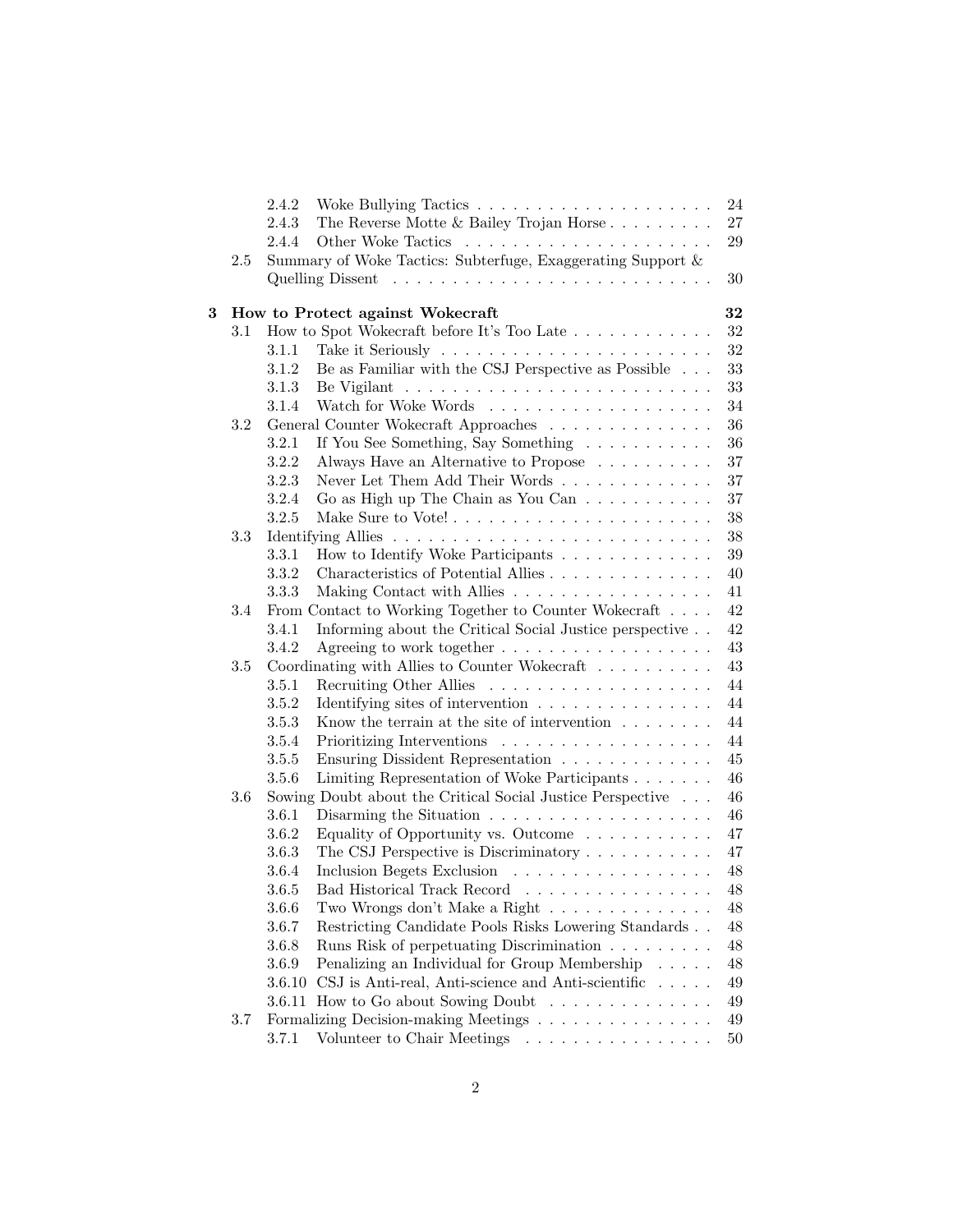|              | 3.7.2                                                                | Ensure Voting Procedures are in Place                                                      | 50     |  |  |  |  |  |
|--------------|----------------------------------------------------------------------|--------------------------------------------------------------------------------------------|--------|--|--|--|--|--|
|              | 3.7.3                                                                | Ensure There is an Agenda                                                                  | 50     |  |  |  |  |  |
|              | 3.7.4                                                                | Establish the Agenda beforehand $\ldots \ldots \ldots \ldots$                              | 50     |  |  |  |  |  |
|              | 3.7.5                                                                | Assign Times to Agenda Items                                                               | 50     |  |  |  |  |  |
|              | 3.7.6                                                                | Stick to the Agenda $\ldots \ldots \ldots \ldots \ldots \ldots \ldots$                     | 51     |  |  |  |  |  |
|              | 3.7.7                                                                |                                                                                            | 51     |  |  |  |  |  |
|              | 3.7.8                                                                | Identify Relevant Documents in Agenda                                                      | 51     |  |  |  |  |  |
|              | 3.7.9                                                                | Recording and Circulating Minutes                                                          | 51     |  |  |  |  |  |
| $3.8\,$      |                                                                      | Strategies to Facilitate Dissent from Wokecraft                                            | 51     |  |  |  |  |  |
|              | 3.8.1                                                                | Allowing Anonymous Input                                                                   | 52     |  |  |  |  |  |
| 3.9          |                                                                      | Using Secret Ballot Voting to Counter Wokecraft in Universities                            | $53\,$ |  |  |  |  |  |
|              | 3.9.1                                                                | Secret Ballot Voting Ideals                                                                | 53     |  |  |  |  |  |
|              | 3.9.2                                                                | How to Institute Secret Ballot Voting                                                      | 54     |  |  |  |  |  |
|              | 3.10 Making Sure Secret Ballot Votes are Transparent, Free and Fair. |                                                                                            |        |  |  |  |  |  |
|              |                                                                      |                                                                                            | 56     |  |  |  |  |  |
|              |                                                                      |                                                                                            | 56     |  |  |  |  |  |
|              |                                                                      |                                                                                            | 56     |  |  |  |  |  |
|              |                                                                      |                                                                                            | 56     |  |  |  |  |  |
|              |                                                                      | 3.11 How to Win A Vote $\dots \dots \dots \dots \dots \dots \dots \dots \dots \dots \dots$ | 57     |  |  |  |  |  |
| Conclusion   |                                                                      |                                                                                            |        |  |  |  |  |  |
| Bibliography |                                                                      |                                                                                            |        |  |  |  |  |  |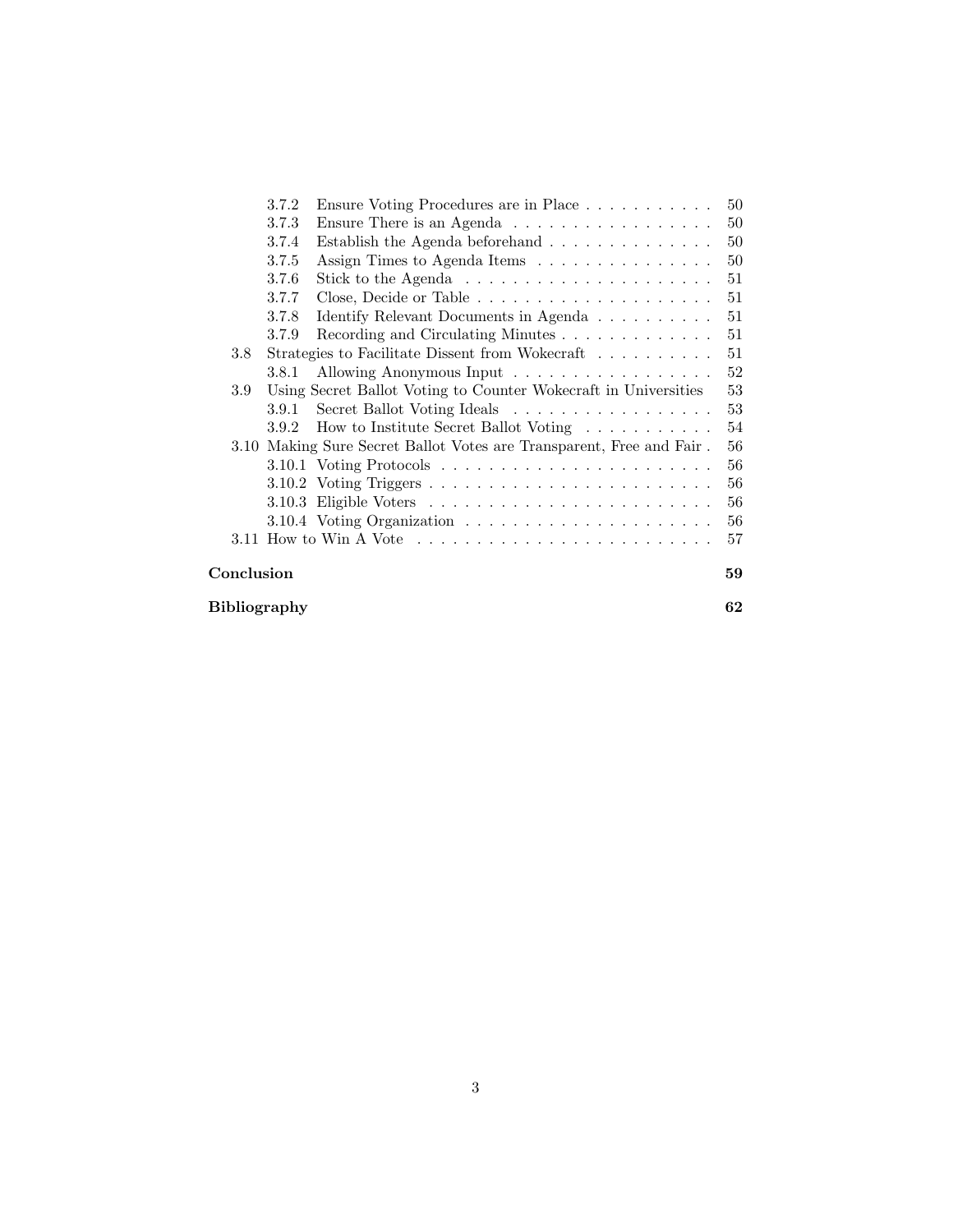# <span id="page-4-0"></span>Introduction

I'm a professor at a large North American university. I'm writing this manual under the pen name Charles Pincourt. I am writing because I am dismayed about the state of North American universities. I'd like to help people understand what is wrong with them and if they are academics, how they can try to change them. I started a blog in October of 2020. This manual is a compilation and reworking of my blog posts from when I started until April 2021. The purpose of the manual is to help those who are concerned about the perspective, but who are not very familiar with it; those who understand that something is wrong, but don't have the background to understand and resist the Critical Social Justice perspective takeover of our universities.

It is designed, at this stage, for academics in an academic environment, although I believe much can be transferred to other work environments. I focus on academic environments because that is what I know. The manual draws on a great deal of research into the Critical Social Justice perspective and movement. It also draws on my experience in academia and how I have seen Critical Social Justice proponents advance their cause within the academy. I welcome any comments on the manual and in particular any suggested additions; of concepts, CSJ tactics and how to counter them.

The goal is to help those concerned to understand the CSJ perspective, what drives it, identify when and how it makes inroads, and how to resist and prevent it from taking over your department, faculty or university. Many would say it is too late. While there have been many inroads, the takeover until now has been largely in fine arts, the humanities and most of the social sciences. While rolling it back may be difficult in these disciplines, it is not too late to protect the sciences, engineering and business schools.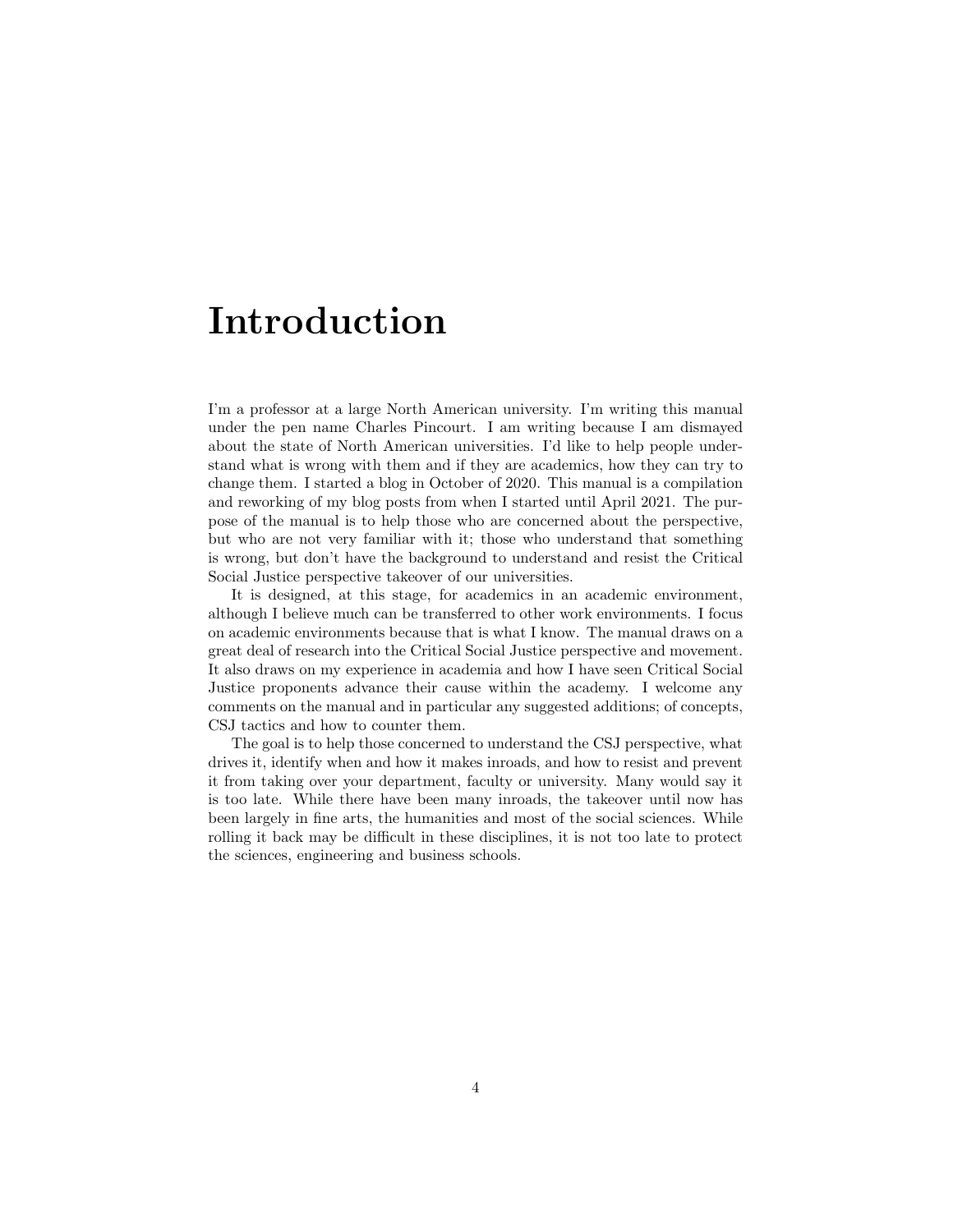## <span id="page-5-0"></span>Chapter 1

# Understanding the Woke

## <span id="page-5-1"></span>1.1 What is Woke?

Woke is a term given both to a worldview and to the people who are initiated, and adhere, to that worldview. The worldview is known under several pseudonyms: the Critical Perspective, Social Justice and the Critical Social Justice (CSJ) perspective. It is described in Section [1.2](#page-5-2) below. It is an amalgam of postmodern and critical theory. The term "Woke" is the simple past of the verb to wake, and it is intended to mean aWoken to the CSJ worldview.

While the term derives from the CSJ perspective and is used proudly as a self-identifying moniker, the same term is used pejoratively among those critical of the perspective. It is because of its pejorative connotations that I'm reluctant to use it. At the same time, it is difficult to come up with another term that is so understandable and concise. As such, and even though I am reluctant to use pejorative terms, I use the term throughout this manual. The definition I'll use for "the Woke" is: people who are conscious of the Critical Social Justice perspective and who adhere to it.

## <span id="page-5-2"></span>1.2 The Woke Worldview

The Woke worldview actually encompasses a number of different theories relating to inequality between different groups in society. As such, the term includes Critical Race Theory, Queer Theory, Post-colonial Theory and Fat Studies to name a few of the main ones. The key difference between the different approaches to Critical Social Justice really has to do with which group the theories concentrate on. Critical Race Theory emphasizes blacks, Queer Theory emphasizes non-cisgendered people, Post-colonial Theory emphasizes colonized or previously colonized peoples, etc.

The Critical Social Justice (Woke) literature is enormous. The vast majority of that literature is very technical, so that even general books (e.g. [Best](#page-61-1) [\(1991\)](#page-61-1)) on the topic are very dense and difficult to access for an uninitiated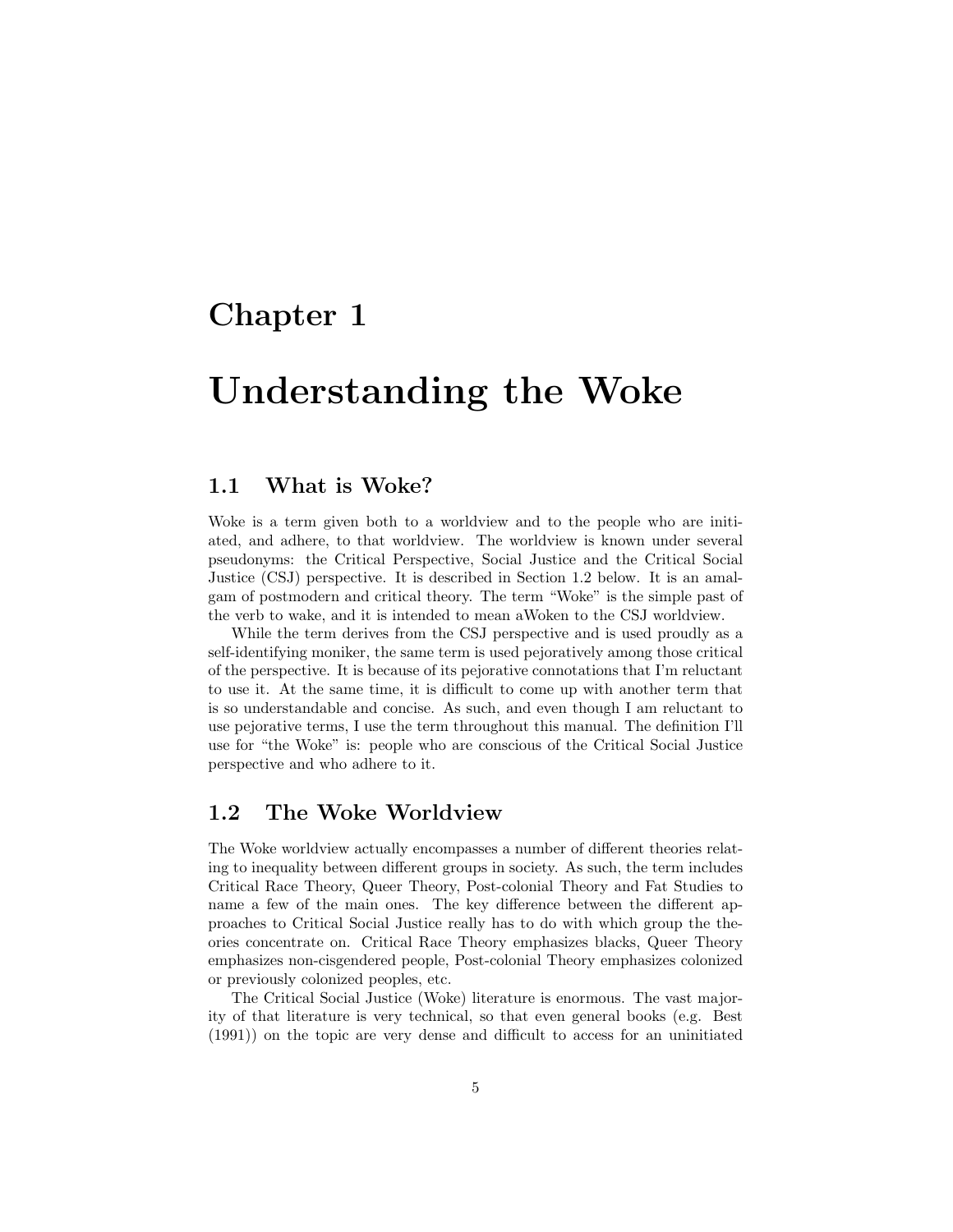reader. Moreover, most work that is written on the topic is written by people within academia adhering to the perspective, making it difficult to have an objective understanding of it. There have been a few recent attempts to describe the Critical Social Justice perspective from outside of the perspective (but in academia) (e.g. [Hicks](#page-61-2) [\(2011\)](#page-61-2)) and from outside of the perspective and outside academia (e.g. [Pluckrose and Lindsay](#page-62-0) [\(2020\)](#page-62-0)). I have found Cynical Theories to be the best I have come across, primarily due to its ability to aggregate the various strains of Critical Social Justice as well as to undertake a meta-analysis extracting the key elements that bind the strains together. As a result, I use (and adapt) Pluckrose and Lindsay's framework for understanding the Woke worldview.

So what is the Woke perspective? Ultimately, there are three main principles that bind the many different flavors of Woke together: the knowledge principle, the political principle and the subject principle. The first two principles were coined by Pluckrose & Lindsay in Cynical Theories. I have coined the third [\(Pincourt;](#page-62-1) [2021b\)](#page-62-1).

There a few important elements to the knowledge principle. The first is that while reality itself is not denied or questioned, it is considered impossible for us to know its true nature. The reason it's impossible for us to know about reality's true nature is that any knowledge we think we have is actually only "socially constructed;" defined (through language) by the culture in which we live. Critical for this principle is the fact that different cultures have different understandings about the nature of the world. After examining the political principle, the importance of this last point will be clearer.

The political principle is that not only is knowledge socially constructed, but knowledge is constructed by oppressor groups in society at the expense of oppressed groups. The construction of knowledge is done through language whose rules are also determined by groups with the power to do so, i.e. oppressor groups. Moreover, knowledge is constructed in such a way that it helps maintain the oppressive role for oppressor groups and to prevent oppressed groups being liberated from their oppression.

This is taken to imply that not only is any knowledge socially constructed, but it is by definition biased and can't be an accurate representation of reality. This, together with the fact that different cultures have different understandings of the nature of the world, implies that no worldview is more authoritative than any other. As such, all worldviews are (epistemically) equivalent in terms of their ability to know anything about reality, and amount simply to different "stories" about reality. So, for example, the scientific worldview has no greater claim to understanding reality than any other "story." That is, a scientific worldview is no truer than a religious worldview, or even than a superstitious worldview. Moreover the scientific worldview (developed by white, European males) constructs knowledge about reality in such a way as to perpetuate systems of oppression that benefit oppressor white, European males. As such, even the tools used to understand the world according to the scientific worldview such as logic, argument, evidence, hypotheses, controlled experiments, etc. serve to perpetuate oppression.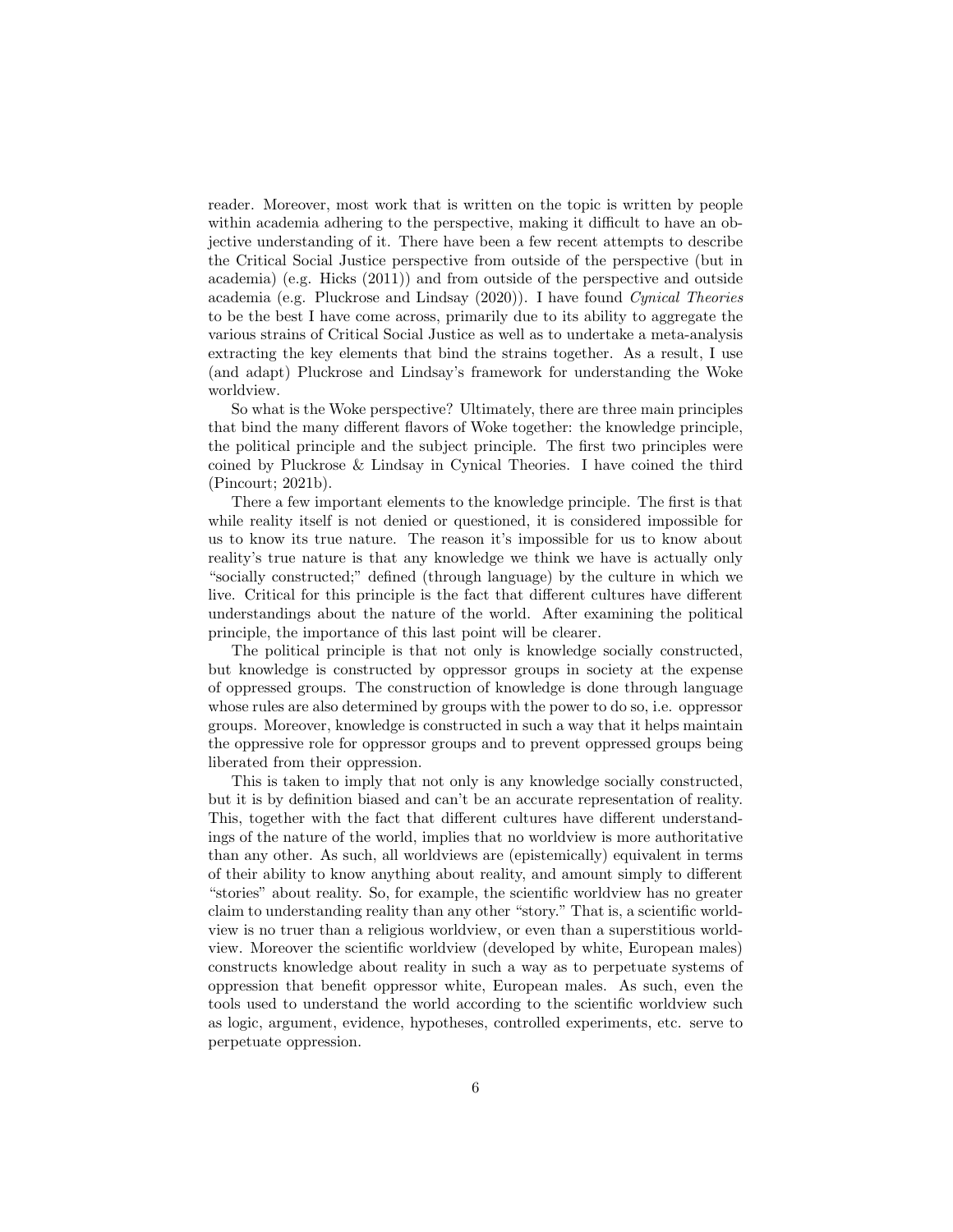The subject principle [\(Pincourt;](#page-62-1) [2021b\)](#page-62-1) is that individuals are primarily defined by their group identity (white, female, black, European, cis-gendered, etc.). That is to say that they are subjected to their group identity in society - which is why I call this the subject principle (this is how the post-structuralists a.k.a the (high-) postmodernists often referred to individuals, i.e. as subjects). This implies that people are oppressors or oppressed according to what group/groups they are identified with. Similarly, it implies that how people behave is primarily a function of group identity, and (taken together with the political principle) that their behavior supports and helps perpetuate the oppressive systems around them unconsciously. White people for example, simply can't help but behave in ways that perpetuate their oppression over non-white people in society. Importantly, it also implies black people behave in such a way that perpetuates their oppression, although from a different perspective, and that is one reason they behave differently from white people.

Taken together we can infer that according to the Woke worldview, reality sucks. We have a reality that is inhabited by individual subjects with little personal autonomy driven to behave according to their group identities. The groups and their constituent subjects are either oppressors or oppressed and everyone consciously or unconsciously behaves to perpetuate the patterns of oppression - yikes!

A corollary of this worldview is that since individual behavior is defined by one's identity, individuals are responsible or accountable for actions associated with any identity to which they are associated. As such, the oppressive acts of one member of a group is the oppressive act of all members of that group. Finally, this accountability is valid across time. The oppressive act of a member of a group at one time can be attributed to a group identity (and its members) at another time.

## <span id="page-7-0"></span>1.3 The Woke Ethos

Understanding the advance of the Critical Social Justice (CSJ) perspective in North American universities is difficult without understanding the ethos (guiding beliefs) of the Woke. The ethos is closely tied to the Woke Worldview. If one adheres to the grim Woke worldview, and if in addition one is particularly sensitive to care/harm moral foundations (See [Haidt](#page-61-3) [\(2012\)](#page-61-3)); a characteristic of those on the political left, ethics naturally turn towards the opposition of oppression.

Given (according to CSJ) that oppression and oppressive structures permeate our entire existence, there are many opportunities to oppose oppression. Not only are there many opportunities to do so, but an important aspect of the ethos is that one ought to actively oppose. More recently, that one ought to oppose oppression has been replaced with the notion that if you don't oppose, you are complicit in oppression. It is difficult to overestimate the zeal and fanaticism of this movement in universities. The zeal of the movement, the moral necessity to oppose oppression, and the radical epistemic skepticism and relativity have a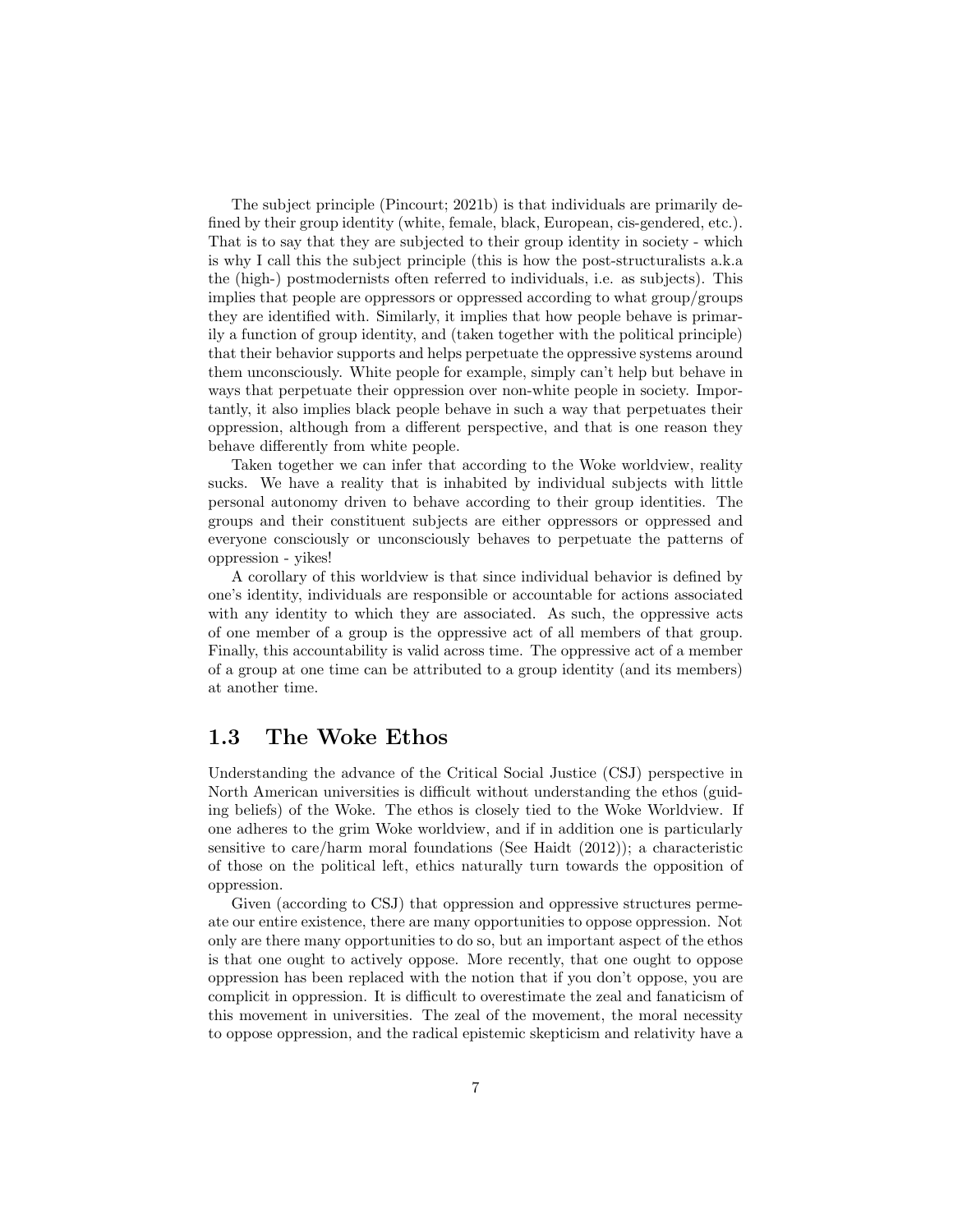logical consequence in the modern university; activism. Indeed, the Woke ethos considers activism to be a legitimate and essential role for an academic.

There is no shortage of examples of such "opposition to oppression" and academic activism nowadays, be it through Antifa or Black Lives Matter protests, the de-platforming of people with viewpoints incongruous with CSJ, or the canceling of university professors for using words deemed to be beyond the pale. From within the academy, and within the professoriat, this ethos builds upon a transition from the importance of the Marxian means of economic production, to the Neo-marxian means of cultural or epistemic production; from the shop floor to the Ivory Tower. It is also closely tied Dutschke's notion of the "long march through the institutions." The opposition of oppression in universities actually serves two purposes. The first is to rid universities of antiquated worldviews developed by oppressor European males to perpetuate their own privilege. The second is to replace these with those adhering to the CSJ perspective.

Accordingly, and given the degree to which universities are permeated with oppression (each person, each program, each class, each administrative process), there are an infinite number of "sites" of oppression from which to oppose. As a result, just about every interaction, every function must be challenged, problematized and opposed. It is for this reason that the Woke professoriat will attempt to oppose, thwart and coerce into the CSJ mold everything over which they can have influence. This means every course syllabus, every course program and every administrative procedure. Given the importance of controlling the means of cultural and epistemic production, the biggest prize, and the events that often lead to the most outright conflict, is the hiring of a professor. All means will be used to ensure that a Woke professor is hired, and that a non-Woke scholar is not. Such opposition has been moving steadily upwards into the hierarchy of universities from the department level, to the faculty to the highest echelons of the administration of our universities.

### <span id="page-8-0"></span>1.4 Oppression is a Continuum

Section [1.3](#page-7-0) above described the Critical Social Justice (CSJ) belief that oppression is ubiquitous. That it is ubiquitous, however, is not to say that all oppression is equal. Oppression can be looked at disaggregately or aggregately. Looking at oppression disaggregately involves considering the amount of oppression in a given act. The amount of oppression in a given act can be seen on a continuum. The disaggregate continuum of oppression can be seen as a range of acts roughly from relatively minor insults (such as microaggressions) to wage discrimination to torture to violence, sexual violence and murder/genocide. While individual acts of oppression may be seen as indicative of larger and more encompassing forms of oppression, the oppression of individual acts can, ultimately be ranked.

Of course, people don't experience only one single act of oppression, they are typically seen to experience (many) different acts of oppression. As a result, oppression is more characteristically seen as aggregate. The total amount of ag-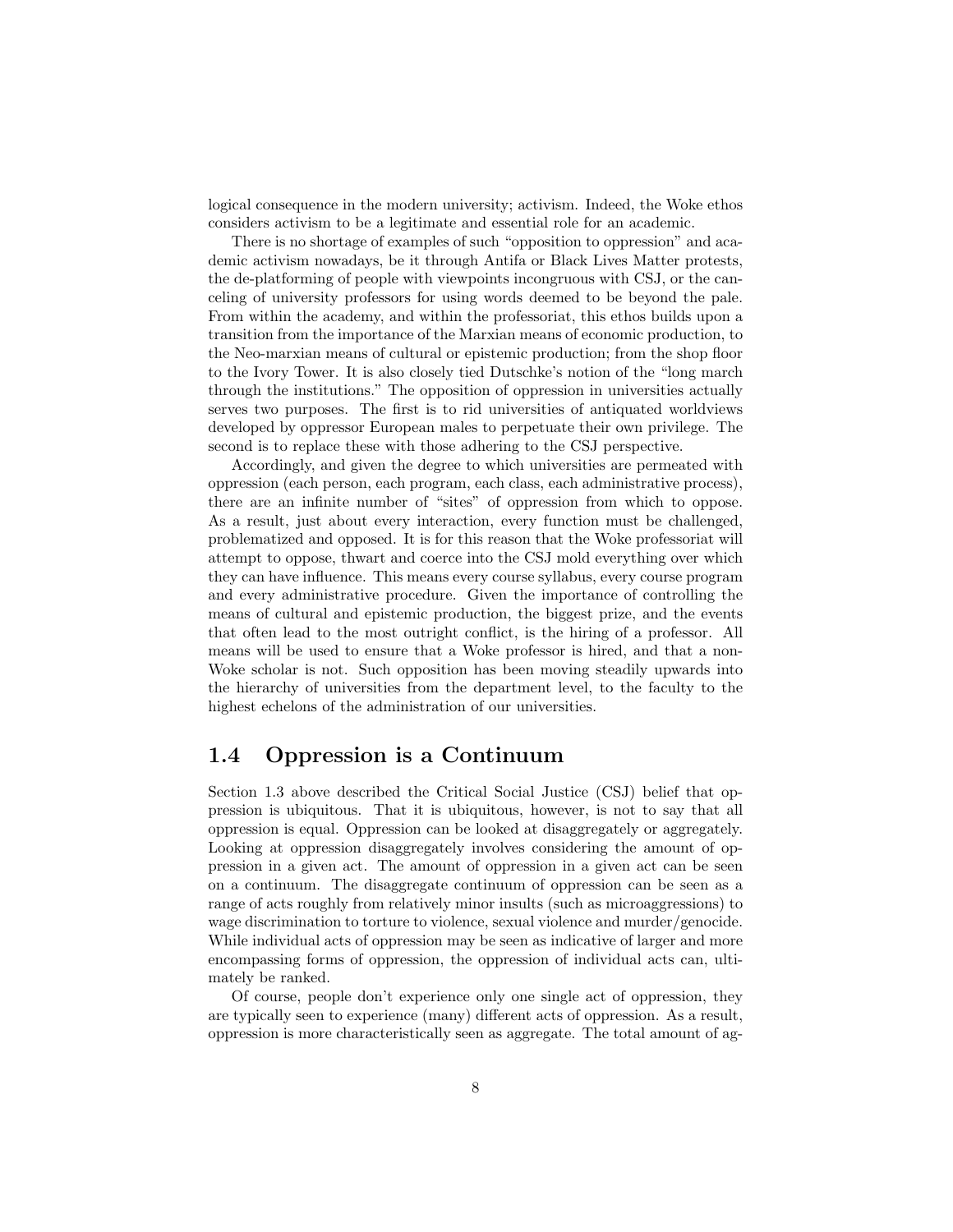gregate oppression can also be seen on a continuum. The amount of oppression affecting different groups can be summarized according to many different characteristics of group identity such as sex, skin color, gender, sexual orientation, hearing ability, etc.

As such, women suffer a given amount of oppression, black people suffer another amount of oppression. In addition to this, identities (and therefore oppression) can be overlapping. As a result, a black woman suffers the oppression of being a woman and she also suffers the oppression of being black. On top of that, a black woman suffers the oppression of being a black woman. This is a special kind of oppression over and above the oppression suffered as a result of just being black and just being a woman. It is said thus that to understand and evaluate oppression, one needs to consider the "intersection" of identities (and oppression) for any individual [\(Crenshaw;](#page-61-4) [1990\)](#page-61-4).

Identities can be combined into a "matrix of oppression." Matrices of oppression can be used to understand and evaluate the oppression any given individual suffers according to their overlapping group membership. Naturally, there are some groups of people who don't experience oppression, but experience the opposite: privilege. White people, males and heterosexuals are considered not to experience oppression, but rather privilege. As such, oppression can be seen on a continuum with the most oppressed being people at the intersection of many different oppressed group identities (e.g. indigenous, female, lesbian). At the other extreme are those with intersections of privilege, such as white heterosexual males. Every individual can be found along the continuum of oppression. Figure [1.1](#page-9-1) presents a schematic of this continuum. The identities and location on the continuum of oppression shown here are indicative and not necessarily definitive.



<span id="page-9-1"></span>Figure 1.1: Stylized schematic of the continuum of privilege and oppression.

## <span id="page-9-0"></span>1.5 The Woke Political Project

The Woke worldview and ethos has gelled around the following political project. The retributive redistribution of resources according to group identity known as "equity." The redistribution is intended to flow from "oppressor" groups to historically "oppressed" groups.

The "equity" project is not typically presented in this light. It is more commonly presented as "just" the redistribution of resources according to group identity to "redress" historical imbalances. It is thereby justified by suggesting that the goal will be achieved once imbalances are redressed. Imbalances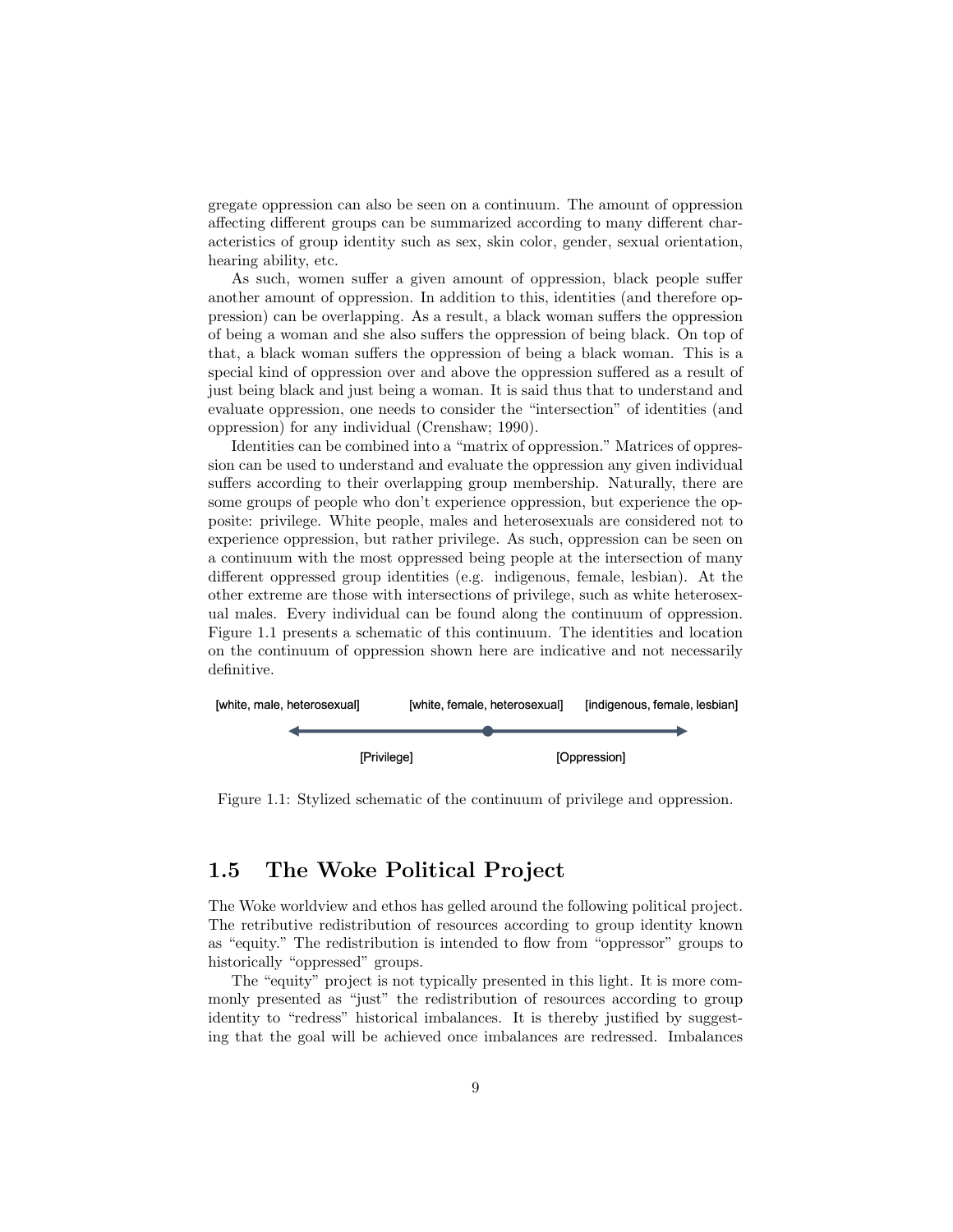themselves can be reckoned upon any number of criteria be they professorships, research funding, citations, etc.

This implies for example that professorships along every dimension in which they can be classified (university, faculty, department, discipline, etc.) should be allocated to different identity groups according to their representation in a given target population. The target is often undefined but when it is defined it can be national, state or university-level population. In practice this implies that 51% of professorships in every department should be women, 13% (in the US) should be black, etc. Similarly, 51% of citations should be of women scholars, 13% of black scholars, etc. Any deviation from such targets along any dimension are considered to be indicative of bigotry according to the identity group being considered (sexist if considering females, racist if considering blacks, etc.).

Increasingly, however, the goal of redressing historical imbalances is making way towards retribution. There is ample evidence for this throughout academia in North America as universities and governments seek no longer to meet targets, but rather exceed them. For example, Carnegie Mellon University's strategic plan for diversity, equity and inclusion seeks "To meet or exceed the representation of faculty at the College's peer institutions from groups who have been historically underrepresented in academia."<sup>[1](#page-10-2)</sup> Similarly Canada's Carleton University has the objective to "Continuously meet and exceed all equity hiring targets"[2](#page-10-3) for its positions for federally funded research chairs.

## <span id="page-10-0"></span>1.6 A Woke-related Typology of Participants

Universities consist of students, faculty, staff and administrators. To varying extents, they all play a role in the decisions that affect the administration of the university. Faculty play the most important role and have the most influence since they are around for so long and are found at many levels of the hierarchy of the university, including most administrative positions. I refer to members of university communities who can influence university decisions, policy and governance as "participants." With respect to the influence of the Woke perspective, participants can be divided into six categories: the Woke, the Woke-adjacent, opportunists, dissidents, latent dissidents and the uninitiated.

#### <span id="page-10-1"></span>1.6.1 The Woke

The term "Woke" derives from the Critical Social Justice (CSJ) perspective and first originated there. It's the simple past of the verb to wake, and it is intended to mean aWoken to the CSJ worldview (see Section [1.2\)](#page-5-2).

What's interesting is that while the term derives from the CSJ perspective and is used proudly as a self-identification, the same term is used pejoratively

<span id="page-10-3"></span><span id="page-10-2"></span><sup>1</sup>https://engineering.cmu.edu/about-us/leadership/edi-strategic-plan.html

 $^2$ https://carleton.ca/coris/wp-content/uploads/Carleton-CRC-Equity-Diversity-and-Inclusion-Action-Plan-December-17-20....pdf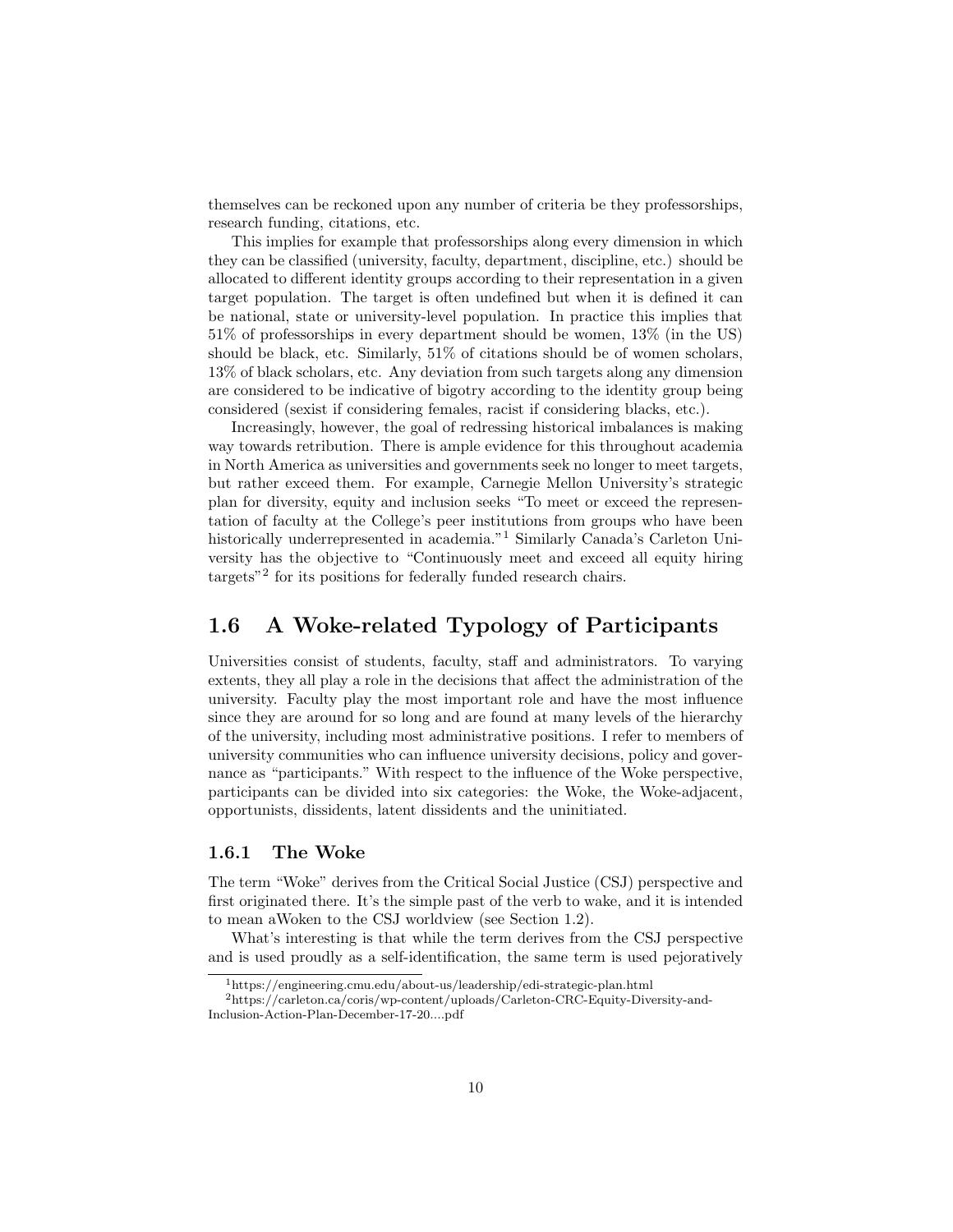among those critical of the perspective. It is because of its pejorative connotations that I'm reluctant to use it. At the same time, it is difficult to come up with any other term that is so understandable and concise. As such, and even though I am reluctant to use pejorative terms, I use the term Woke throughout. In terms of who the Woke are, I use the following definition: people who are conscious of the Critical Social Justice perspective and who adhere to it. That they adhere to it is to say also that they agree with it. As such, this is a threedimensional definition with the dimensions being: knowledge/consciousness of, adherence to, and agreement with the CSJ perspective.

For the most part, the Woke come from fine arts, the humanities or the social sciences, where they have been introduced to, trained in and radicalized by the Critical Social Justice perspective. There remain some pockets of the social sciences that have not been completely subsumed by the CSJ perspective (e.g. economics, some quantitative sub-disciplines of psychology & political science and philosophy) and so some participants in these disciplines are not Woke.

#### <span id="page-11-0"></span>1.6.2 The Woke-proximate

The Woke proximate are people not trained in, or familiar with, Critical Social Justice theory. Some are completely unaware of it, while others may know that it exists but not know very much more than that. While the Woke proximate are not knowledgeable about CSJ, they do adhere to, and agree with, the perspective, or at least with its prescriptions. The Woke proximate will agree broadly, for example, with "equity, diversity and inclusion" initiatives such as affirmative action and reparations. They will also typically agree with (and believe in) doctrines such as systemic racism, and support Woke advances. Politically, they will be on the (extreme) left, be collectivist and interventionist in outlook and often anti-capitalist. The Woke proximate tend to come from the natural sciences or other quantitative disciplines, especially those with environmental vocations, such as environmental science, climate science, etc.

There are three reasons why professors from these disciplines are likely to be Woke proximate. First, for the most part they are well-intentioned. They support "social justice" and don't see or understand the difference between traditional social justice and Critical Social Justice. They believe that what is advocated by Critical Social Justice is the virtuous evolution of social justice developed by those (scholars) who have focused their attention on it. Second, especially for professors with an environmental vocation, the environmental and CSJ perspectives dovetail on a number of issues, particularly with respect to the perceived moral turpitude of liberal, western, capitalist society. This commonality is rarely theoretically motivated since the Woke proximate don't really have a theoretical canon comparable to CSJ, given their natural science-dominated training.

To the extent that it is theoretically motivated, it is likely to be influenced by various shades of "red & green" Marxism (see e.g. [Bahro](#page-61-5) [\(1984\)](#page-61-5); [Bookchin](#page-61-6) [\(1982\)](#page-61-6)) or "scientific" environmental catastrophism (e.g. [Carson](#page-61-7) [\(2002\)](#page-61-7)). Third, the Woke proximate, like Woke professors themselves, are typically "action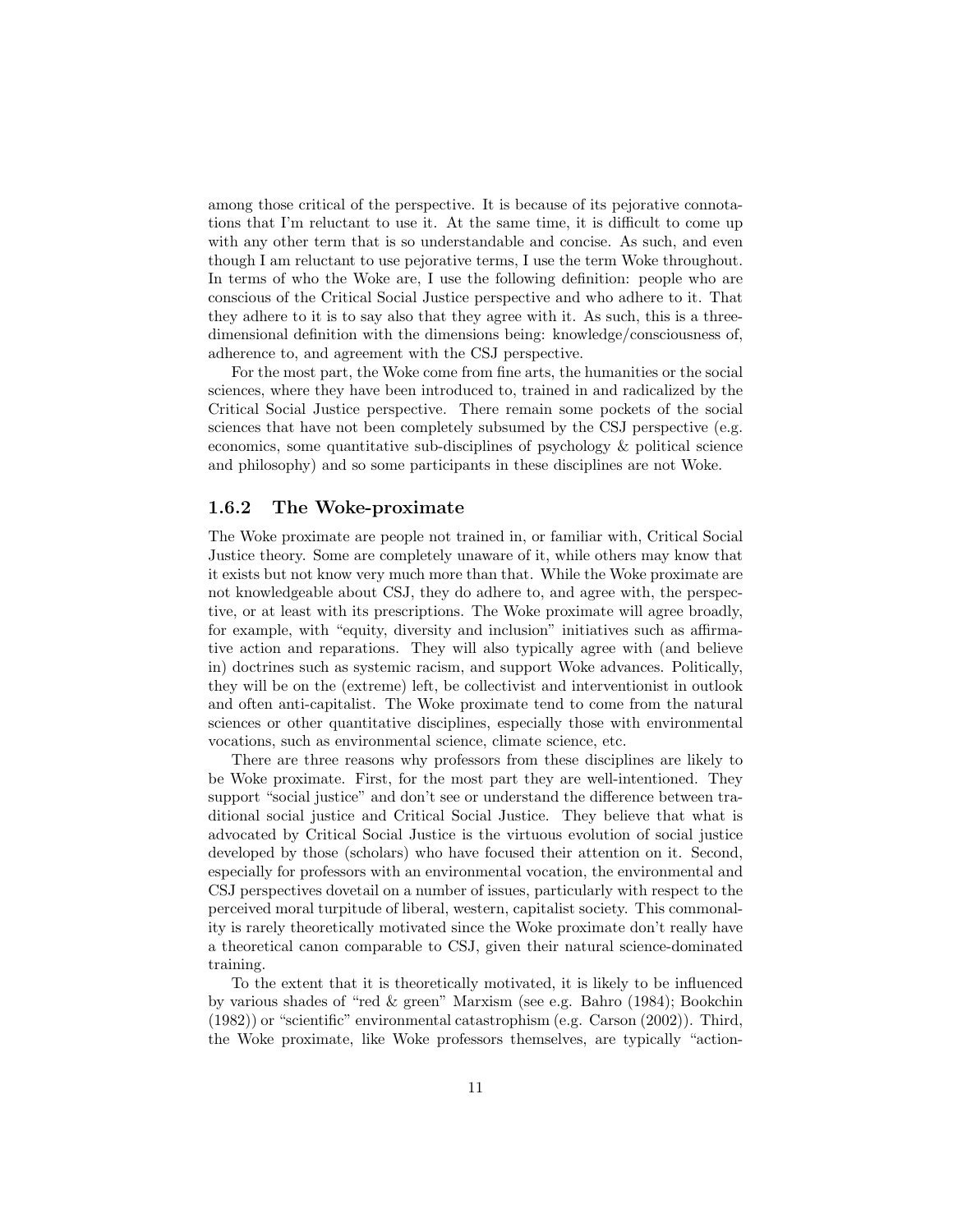oriented." That is, they believe themselves to have an important moral and activist vocation. The result is that while they are often trained in scientific, or quantitative, positivistic fields, they are disconcerted by the fact that science is amoral. Given the strength of their own (environmental) convictions, they can be persuaded that strict scientific rigor, or logical and argumentative coherence can be softened if a cause is sufficiently important and urgent.

It is important to be aware of the Woke proximate. First, it is common to believe that people trained in the sciences will be less susceptible to the attractions of the Critical Social Justice perspective. The truth, however, is that they can just as easily adhere to and agree with it, despite not being very knowledgeable about it. As such, they can hold the balance of power in situations and thereby enable CSJ advances. This is important to recognize when understanding how to manage the dynamics of situations, and as we'll see later (See Section [3.](#page-32-0)), how to repel Woke advances. Given their tendency to agree with the CSJ perspective, support CSJ advances, and their "scientific" appearance, the Woke proximate are also the unwitting vanguard of CSJ in the STEM fields. They represent thereby the greatest threat to fields not yet dominated by the CSJ perspective. Second, given their scientific background, although I haven't seen this done successfully, I think they can be made to recognize the threat to science that the CSJ perspective represents, and so potentially become Woke dissidents (see [Pincourt](#page-62-2) [\(2021a\)](#page-62-2) for an essay that tries to do just that).

#### <span id="page-12-0"></span>1.6.3 Opportunists

Opportunists are participants who may or may not be aware of the Critical Social Justice perspective and who may or may not agree with it. They do, however, adhere to it and will advocate for it, or at least not challenge it. These participants appear to think that the CSJ perspective will dominate in the future and don't want to be disadvantaged by not going along with it. Opportunists are found in all disciplines but are most likely found in business disciplines, engineering and other STEM fields. They are less common in the fine arts, social sciences and humanities mainly because the vast majority of participants in these disciplines are Woke. For the most part, opportunists cannot be counted on to help counter CSJ, apart, possibly in the context of secret ballot voting (see Section [3.9\)](#page-53-0).

#### <span id="page-12-1"></span>1.6.4 Woke Dissidents

Dissidents are those who know (or are conscious of) the CSJ perspective but do not adhere to it, are critical of it and who actively work against it. Since few from STEM fields know very much about the CSJ perspective, dissidents come primarily from the fine arts, humanities and social sciences. They are very much in the minority in these disciplines and can come from across the political spectrum. There are more and more dissidents emerging from business and STEM fields, however, as CSJ is making inroads there.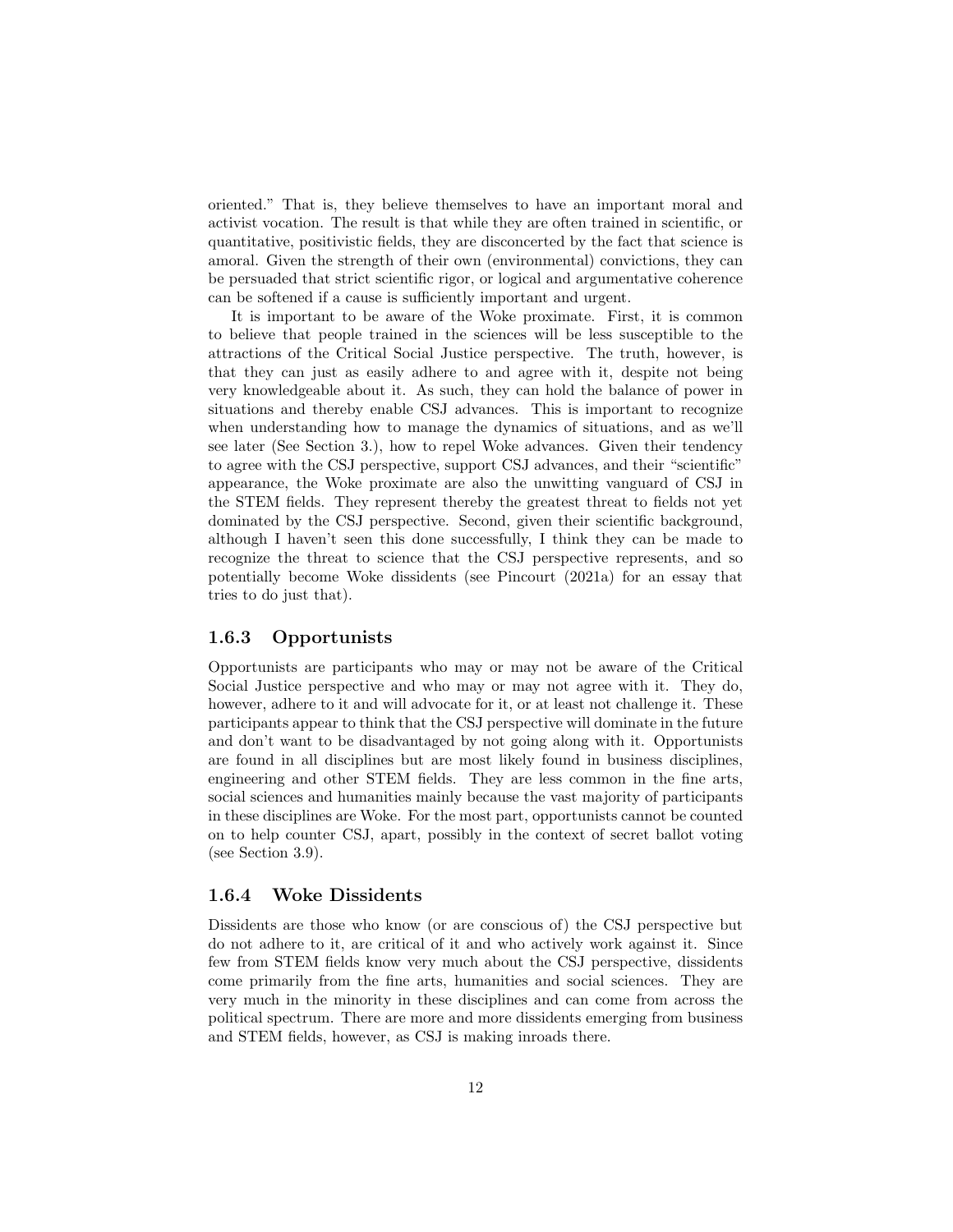I use the word dissident because a characteristic of the CSJ perspective itself, and our culture that is increasingly swayed by its norms and rules; that people are not allowed to question or disagree with it. The current canceling, deplatforming and quashing of dissent from the CSJ perspective parallels accounts of the quashing of counter-revolutionary ideology in the Soviet bloc as described by, among others, Aleksandr Solzhenitsyn. Solzhenitsyn was associated with people in the former Soviet Union who criticized and worked against Soviet ideology, referred to collectively as dissidents.

#### <span id="page-13-0"></span>1.6.5 Latent Dissidents

The last category of participants is the "latent dissident." Latent dissidents may or may not know about the Critical Social Justice perspective. If they do know of it, they'll only know it superficially. Most importantly, however, they will likely instinctively disagree with the CSJ perspective, recognizing it as illogical and inherently contradictory. They'll likely also find it's prescriptions to be deleterious to the search for knowledge and to science in general. Latent dissidents are most likely to be found in STEM fields and business schools. They also represent the greatest hope for resisting the complete dominance of the Critical Social Justice perspective in universities; especially if they can be converted to outright dissidents.

#### <span id="page-13-1"></span>1.6.6 The Uninitiated

I'll occasionally refer to the category, the "uninitiated." This is not a mutually exclusive category. It includes all those that are not familiar with the CSJ perspective and who don't agree with it. They may or may not adhere to it, but they don't know anything about it. It includes both opportunists and latent dissidents, although not the woke-proximate.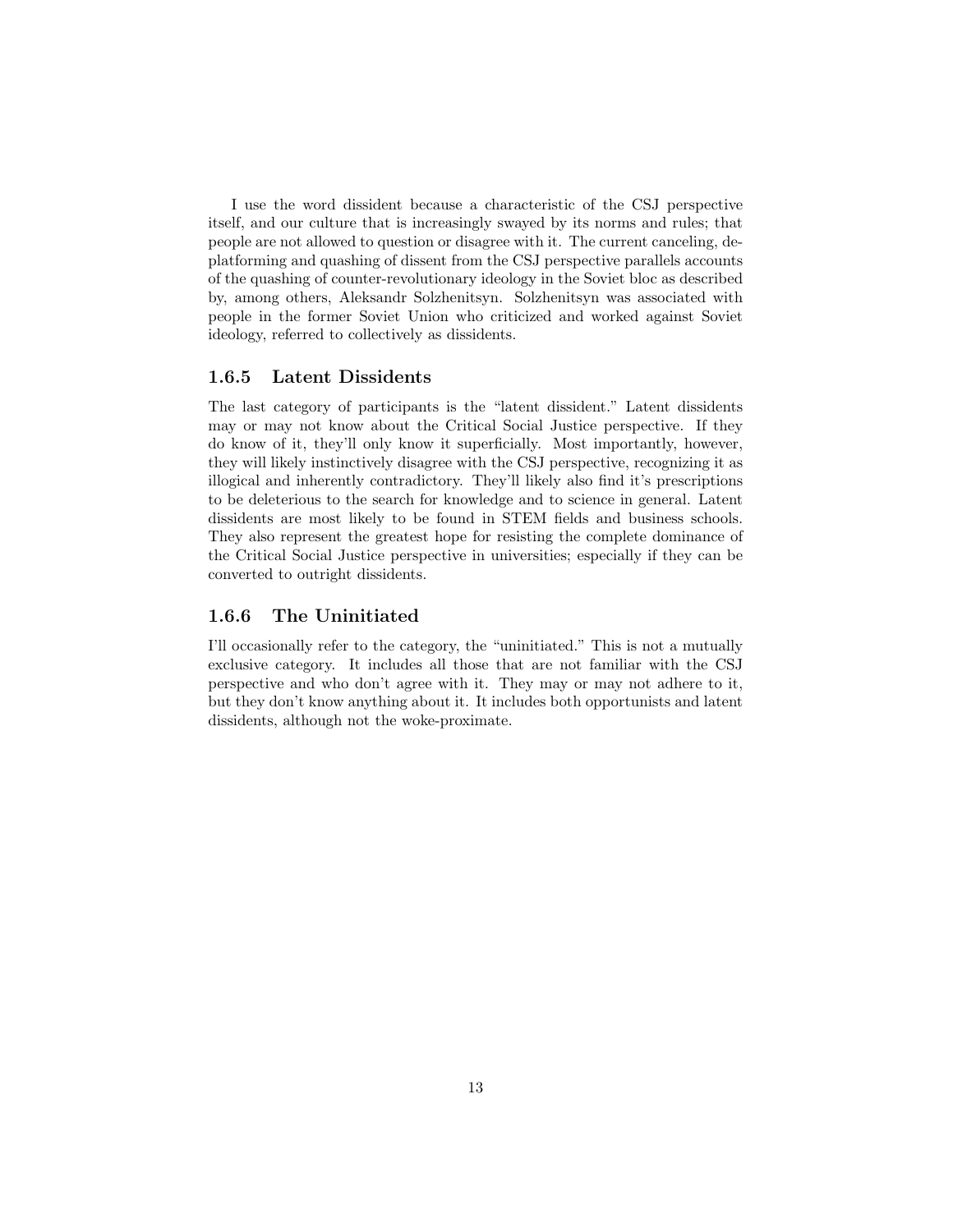## <span id="page-14-0"></span>Chapter 2

# Wokecraft

The first part of the manual seeks to familiarize readers with the Critical Social Justice perspective and the Woke themselves. This part transitions to describing the strategies and tactics used by the Woke to advance the CSJ perspective in universities; what I call "wokecraft." The term wokecraft is meant to evoke covert strategies and techniques used in other specialized fields like spycraft in espionage. The analysis (of key concepts, principles, strategies and tactics) is based on my experience as a professor in a North American university for more than a decade. The analysis itself builds on concepts and terms discussed in the previous section. There is a bit of conceptual background that is necessary to understand wokecraft, so I'll start with that.

## <span id="page-14-1"></span>2.1 Key Concepts of Wokecraft

There are a number of concepts that help to define and explain the contours of wokecraft. The concepts themselves are both conceptual and definitional.

#### <span id="page-14-2"></span>2.1.1 Situations

The wokecraft I describe is that undertaken by Woke participants at events in which the participants have decision-making abilities. Using rhetorical convention ([\(Lundberg and Keith;](#page-62-3) [2008\)](#page-62-3)), I call such events "situations." Situations include departmental assemblies, departmental academic committees, hiring committees and all other committees and bodies in the university with representation from the various participants and where they can formally impact decisions (faculties, senates, boards of governors, etc.).

## <span id="page-14-3"></span>2.1.2 Sites of Oppression

Section [1.3](#page-7-0) explains how the Woke ethos insists that oppression is ubiquitous and needs to be opposed wherever it is found/believed to exist. Oppression is seen to manifest itself at "sites" of oppression. Sites can be physical locations,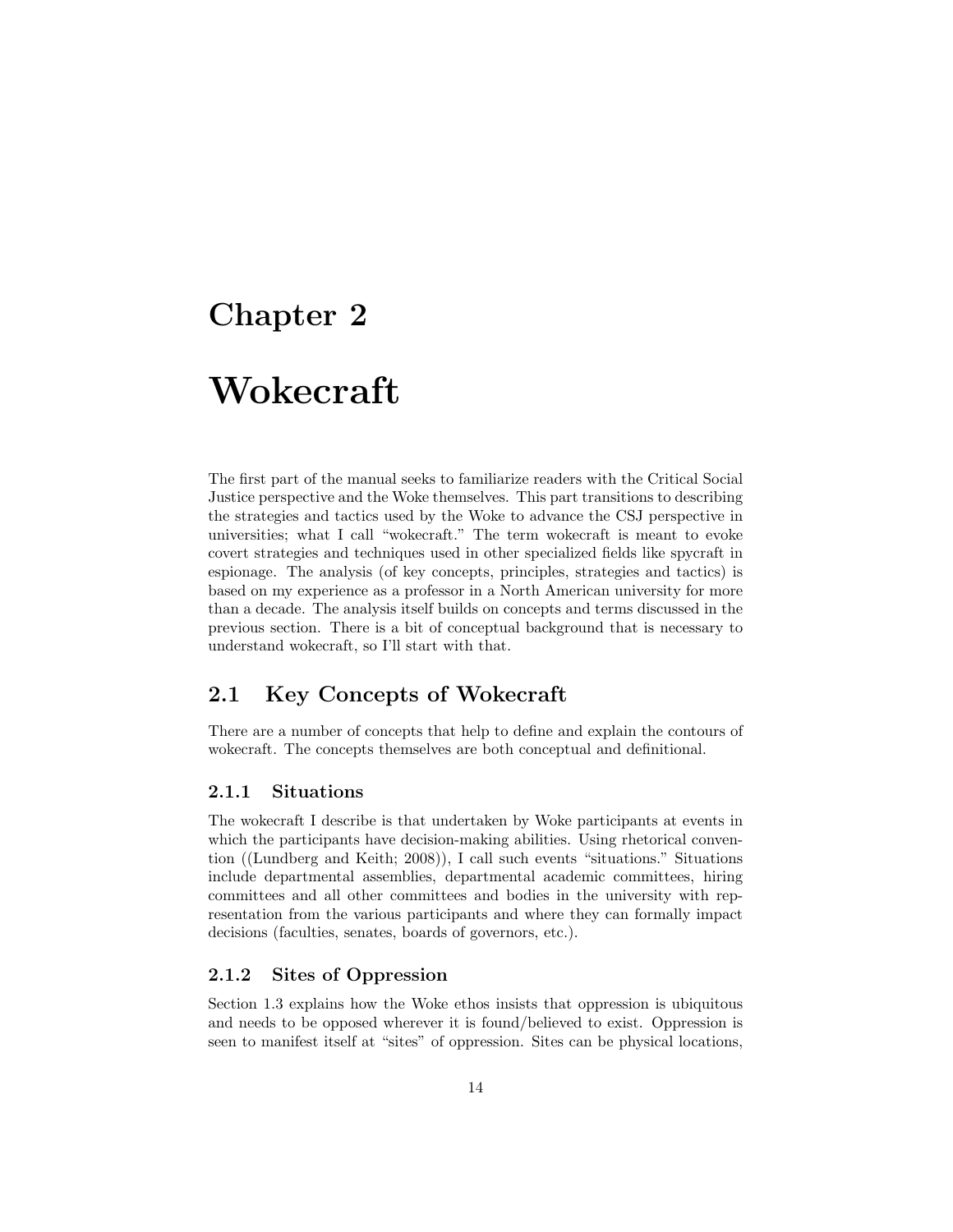but the notion is much broader than that. Oppression can be contained in course curricula, an application form, or in the content of a website. Any such "place" where oppression can be seen to exist, and therefore be opposed, is a "site" of oppression. The situations of interest in this manual are those that revolve around sites of oppression.

#### <span id="page-15-0"></span>2.1.3 Problematization

While oppression is assumed to be omnipresent, due to the postmodern political principle, however, it is often hidden in plain sight. Problematizing is the mechanism by which oppression is identified, or "exposed." It involves providing an explanation of how a particular person, situation or circumstance is oppressive, or embodies, perpetuates or legitimizes oppression in one form or another, particularly when this is not immediately apparent. Problematization can range from the very small to the very grand. At the small end of things is the identification of microaggressions. Microaggressions are acts that people perform typically without even being conscious of them that marginalize, exclude, oppress or insult. If a white person were to ask, for example, where someone who appears to be of Asian descent comes from, this could be problematized and considered a microaggression. The reason for this is that by recognizing this difference, the person asking the question is implicitly assuming that the other person does not come from "here," which is exclusionary. On a grander scale, it might be said that while common people in Western societies see themselves as free and prosperous, the reality is that they are oppressed by the capitalist economic system without their even being conscious of it. In this example the whole of Western society is "problematized."

#### <span id="page-15-1"></span>2.1.4 Goals, Advances and Incursions

"Goal" is shorthand for CSJ goal. Goals are found on a continuum from shortto long-term. Short-term goals are prosaic and focused, but are typically aimed towards the achievement of longer-term goals. A short-term goal may be as simple as including the word "critical" in a course outline. Long-term goals are more ambitious and less focused. An example of a long-term goal is the overthrow of structures of oppression inherent in a university. An advance is an attempt to reach a CSJ goal. A successful advance (e.g. the inclusion of the word "critical" in the final course outline) is referred to as an incursion.

#### <span id="page-15-2"></span>2.1.5 Entrenchment of the CSJ Perspective

The degree to which the CSJ perspective is entrenched varies from situation to situation and can be thought of as a continuum. At one extreme are situations at which the CSJ perspective is completely absent. This could be a department where no one has ever heard of the CSJ perspective, and where its notions have not been introduced explicitly or implicitly. Such departments are increasingly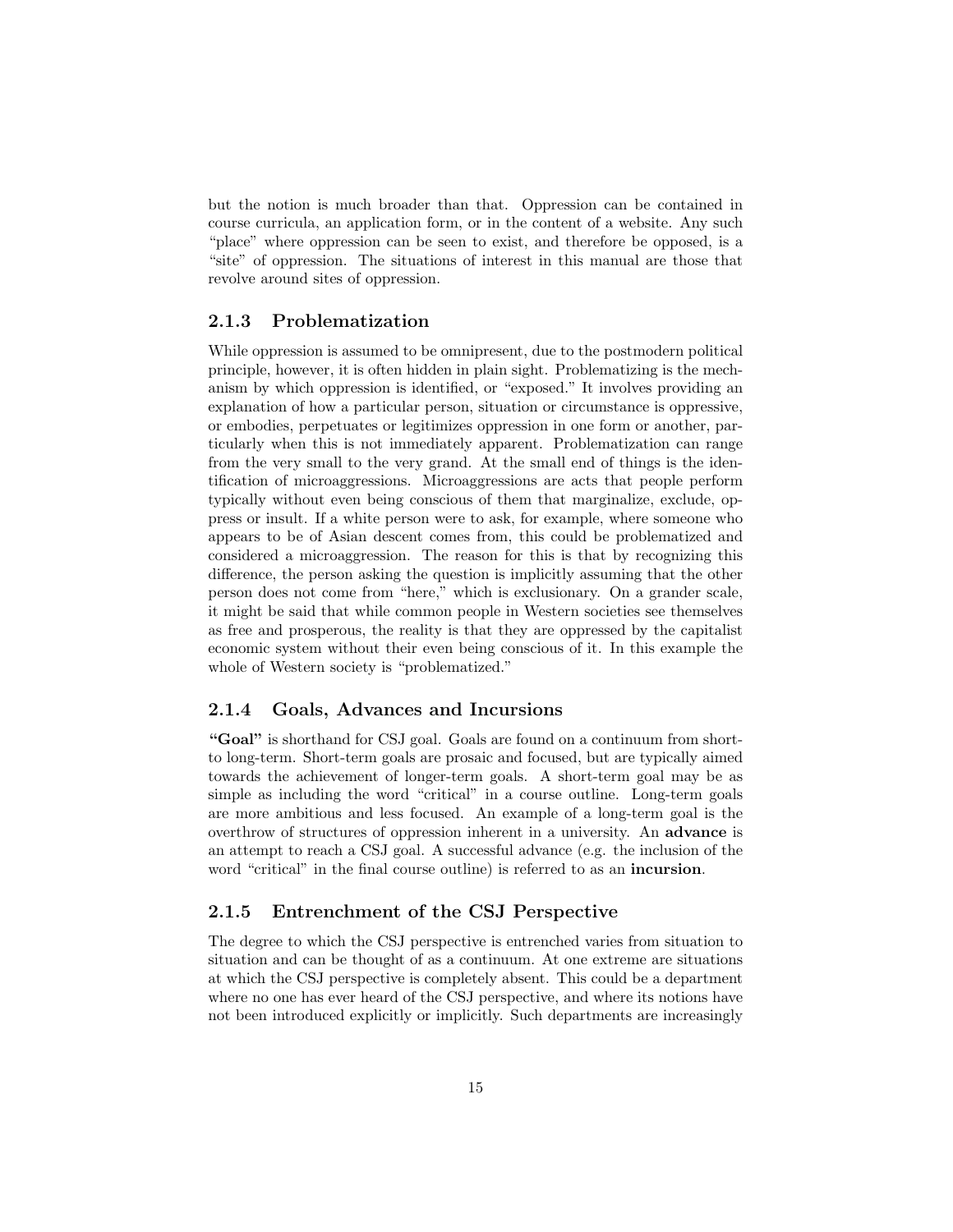rare, but to the extent that they exist, they are most likely to be found in engineering, commerce and the most theoretical scientific departments. If members of such departments are conscious of the CSJ perspective, it will be referred to as "political." It is also likely to be considered innocuous, if bemusing.

At the other extreme are departments where all professors are adherents and advocates of the CSJ perspective or simply, Woke. This is the case in the vast majority of the social sciences (except, perhaps economics) humanities, fine arts and most reliably in "studies" departments such as women's studies, queer studies, etc. The CSJ perspective will be entrenched to different degrees in different situations depending upon the composition of the participants present. The degree to which it is entrenched will be a function of the proportion of Woke participants, and the history of CSJ incursions. The more Woke participants there are, and the more incursions there have been, the more entrenched the CSJ perspective will be. Given the zeal of the proponents of the perspective and the inexorable tendency of the perspective to increase its influence, it is helpful to define stages of entrenchment of the perspective that can be used to describe any situation (a department, a faculty meeting, university council, etc.).

A situation with no Woke participants, where CSJ notions have not been introduced and no advances have been made is unentrenched. Early-stage entrenchment is characterized by a small number of Woke participants whose status as Woke may or may not be known, a few subtle and non-forceful advances have been tried and incursions have been made. Late-stage entrenchment is characterized by a significant proportion of Woke participants and several incursions have succeeded. Full entrenchment is characterized by a majority of Woke participants, more radical advances with no attempt to hide them, and the silence of participants not adhering to the perspective.

## <span id="page-16-0"></span>2.2 Principles of Wokecraft

The entrenchment of the CSJ perspective is in large part because of the successful adoption of a few principles engaged in by Woke participants. They are as follows.

#### <span id="page-16-1"></span>2.2.1 Always Try

Ultimately, every Woke attempt at opposition to oppression can be seen as an attempt to entrench or further entrench the CSJ perspective within the university or, an "advance." A key aspect of the Woke ethos is an obligation to oppose and resist oppression, while not opposing is tantamount to complicity with oppression. As a result, in every situation where oppression is identified, Woke participants will try to make an advance. This amounts to always, under all circumstances, trying to push the envelope.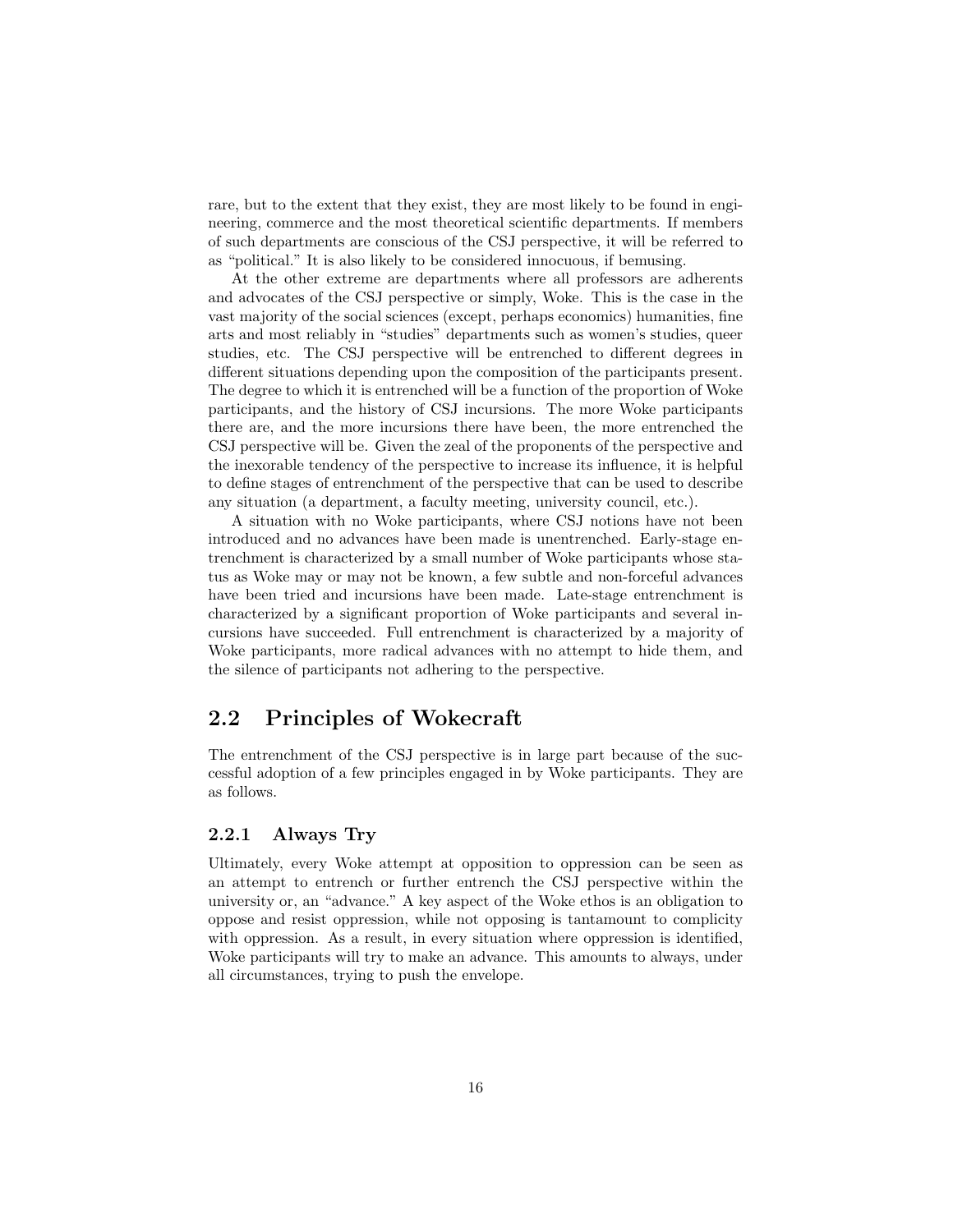#### <span id="page-17-0"></span>2.2.2 Least Amount of Force Necessary (LAFN)

While advances will be attempted in all situations where oppression is identified, it's worth noting that wokecraft is practiced with different degrees of forcefulness under different circumstances. As a general approach, the least amount of force necessary (LAFN) will be used to advance the Woke agenda in any situation. This implies only using as much force as is necessary to make a successful advance.

While the forcefulness of techniques used is mitigated by the LAFN principle, the forcefulness of techniques is intensified according to three considerations: the importance of the issue, the amount of resistance encountered, the proportion of Woke members in a given situation, and how entrenched the CSJ perspective already is. The greater the perceived importance of a particular example of oppression in any given instance, the more forceful will be the techniques used. The importance of a particular act or site of oppression is related to how much oppression is perceived (see Section [1.4\)](#page-8-0) to be associated with the act or site. The more oppression, the more forceful will be the techniques used.

The forcefulness of techniques used will increase with the amount of resistance encountered. If little resistance is encountered, there is little need to apply forceful techniques, as is consistent with the LAFN principle. As the amount of resistance increases (people ask questions or disagree) more forceful techniques are used. Should people strongly oppose and try to prevent the advance, even more forceful techniques will be used.

The forcefulness of techniques is directly related to the proportion of Woke participants. There is a group effect so that the higher the proportion of Woke participants, the more likely is the use of more forceful techniques. In some cases, more forceful techniques simply become possible with more Woke participants. In other cases, a higher proportion of Woke participants can lead to a faster escalation in the forcefulness of techniques used.

Finally, the forcefulness of approaches increases as the CSJ perspective becomes more entrenched. In early-stage entrenchment advances will be subtle. As the CSJ perspective becomes more entrenched, advances will be more forceful. This is because as the perspective becomes more entrenched, there will typically be more CSJ adherents and less resistance. Moreover, the ability to roll back incursions once they have been made is more difficult, and as a result it is less important to temper any advances.

#### <span id="page-17-1"></span>2.2.3 Try to Go Unnoticed until It's Too Late

The LAFN approach is adopted because it is (consciously or unconsciously) recognized that greater forcefulness will draw attention to any advance, when the aim is to camouflage advances as much as possible. The aim is for advances to be covert and unnoticed until they are firmly entrenched. It is for this reason that it can be difficult to detect advances during early-stage entrenchment, and difficult to reverse them once they come to light.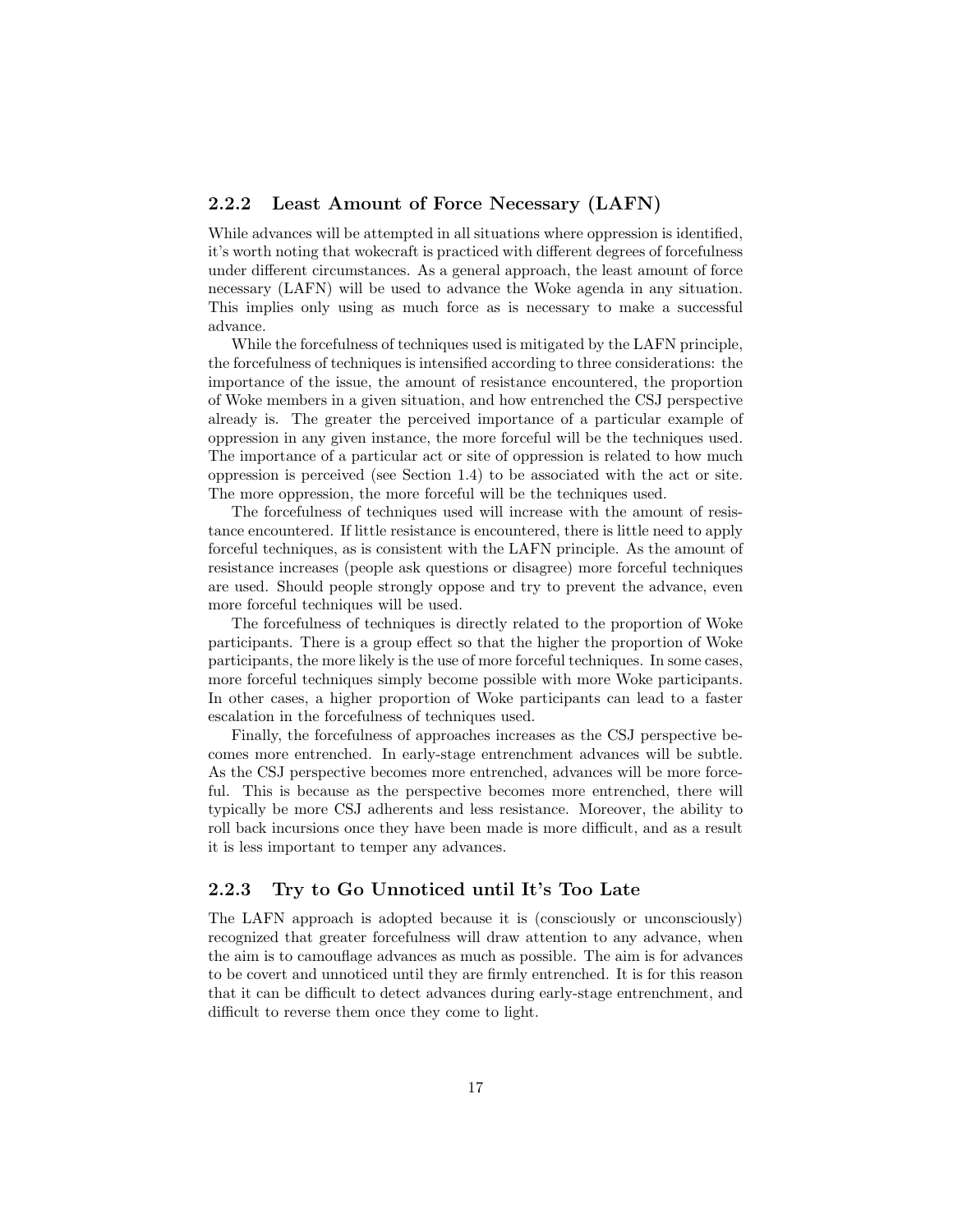#### <span id="page-18-0"></span>2.2.4 Every Advance Should Succeed

In making advances, the Woke are faced with a dilemma. While sites of oppression are ubiquitous and advances must always be attempted, it is also necessary to go unnoticed as long as possible. This tension is resolved by making sure every advance succeeds. As a result, advances need to be understood in the short and long terms. The long term goal is to overthrow structures of oppression inherent in universities. At the same time, it is recognized that this long term goal must be advanced, and not threatened by, short term advances. This principle has an important influence on the strategies used to make advances. Early-stage advances will emphasize short term, small advances chosen to make significant advances in the long term.

#### <span id="page-18-1"></span>2.2.5 The Ends Justify the Means

Two aspects of the Critical Social Justice (CSJ) perspective together have a dramatic influence on Woke rules of engagement: Woke epistemology, and Woke zealotry. Woke epistemology is based on the notions that all knowledge and knowledge systems are socially constructed by oppressor groups, and constructed in such a way to advantage oppressor groups to the detriment of the oppressed. This implies that not only is what we consider knowledge oppressive, but the methods by which we obtain any knowledge are also inherently oppressive. This implies, for example, that the scientific method is oppressive, as are methods for the establishment of knowledge such as evidence, argument and even logic.

The second important aspect influencing Woke rules of engagement is Woke zealotry. This zealotry was discussed briefly in the Woke ethos section (see Section [1.3\)](#page-7-0). Essentially, the Woke believe in the CSJ perspective with a fervor that is difficult to appreciate outside of religious movements. They believe the perspective to be uniquely true and just. Moreover, they believe they have a responsibility to propagate it and counter oppressive worldviews and particularly the modern, liberal understanding of the world that has developed since at least the Englightenment.

These two aspects together remove from the Woke ethos any need to subscribe to traditional rules of engagement when deemed necessary. As a result, given the moral fervor as well as the belief that traditional rules of engagement are in and of themselves oppressive, such rules can be abandoned at any moment. Techniques abandoning traditional rules of engagement are more forceful, and in keeping with the LAFN principle will typically only be used when more forceful methods are deemed to be required. An important thing to recognize and be prepared for, however, is that the traditional rules of engagement and fair play will and are abandoned, often with a viciousness that is truly terrifying and with little notice. The ends are believed to justify the means.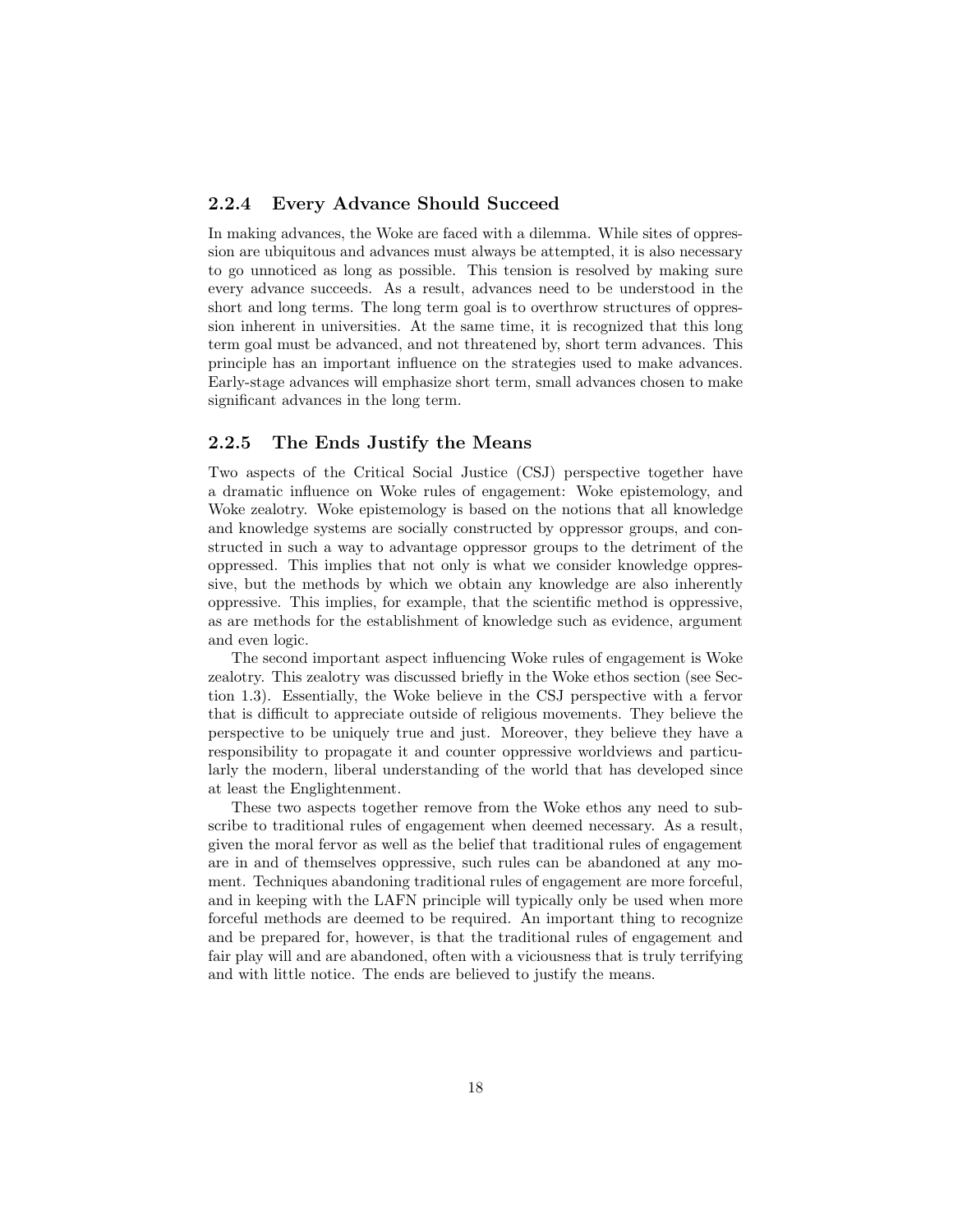## <span id="page-19-0"></span>2.3 Key Tools of Wokecraft

The principles of wokecraft are implemented using a number of tactics and strategies. At the base of many tactics are two very common tools.

#### <span id="page-19-1"></span>2.3.1 The Woke Dog Whistle

For the past few years I've been puzzled by a couple of things related to Critical Social Justice. The first is how it has been advancing and infiltrating inexorably into every crevice and instance of my work (as a university professor) and social milieu. The second is that the people around me who are not Woke don't notice it, or don't notice it until it has already happened or is too late. There is more than one reason for this, but one of the most important is the Woke dog whistle.

Dog whistles (Galton's whistle) are whistles that emit sounds above the sonic range that humans can hear. They're used to call or train dogs without disturbing the humans that train them or those nearby. The term has also been adopted in political discourse to refer to the use of coded language to garner support from target groups while avoiding opposition from non-target groups. A lot of words used by the Woke are in fact dog whistle terms.

Such dog whistle terms work, and are so insidious for two reasons. The first is that the terms used allow the Woke to communicate to each other. In particular, it allows Woke individuals to recognize each other as Woke - it is essentially a verbal group identifier. The second reason is that Woke dog whistle terms have traditionally been (perhaps intentionally) innocuous sounding words, especially to the uninitiated. The two together make them textbook dog whistle terms.

The classic example of Woke dog whistle terms is the term "critical" itself. This word has been particularly useful in academia since it goes completely unnoticed by the uninitiated, and is in fact a word that is universally looked upon favorably in academia. "Critical" for the Woke refers to the CSJ perspective. "Critical" to the uninitiated is considered to be the raison d'être of the university, as in "teaching students to think critically." As a result, a critical agenda can be advanced and implemented, in plain sight, but with only the Woke (and dissidents) being conscious of it.

#### <span id="page-19-2"></span>2.3.2 Woke Crossover Words

In the previous section I started trying to explain an enigma. How could the CSJ perspective be so successful at spreading, while the uninitiated often don't even notice its spread, and when they do, it's often too late? In the previous section I described how this is done with Woke dog whistles. Woke crossover words are related to Woke dog whistles. Woke dog whistles are used as dog whistles because they are innocuous and can hide in plain sight. They're innocuous because their Woke meaning is camouflaged by the use of crossover words. Crossover words have multiple meanings. One meaning is its commonplace definition (like you might find in a dictionary). The other meaning is the Woke definition. Crossover words have three characteristics.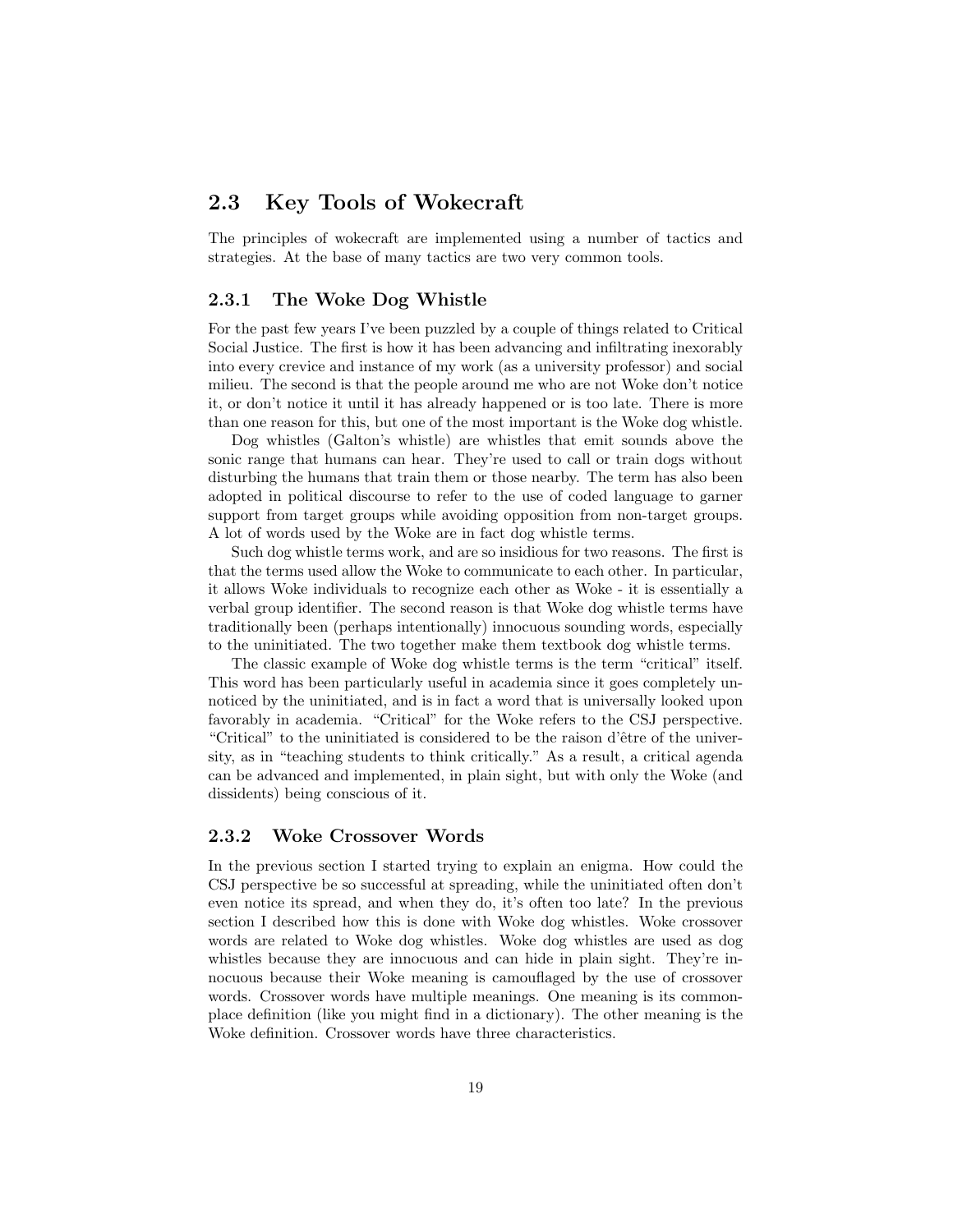First, the words are common and non-technical sounding. They are rarely words outside of the grasp and use of most people who interact with the Woke. In the last section I discussed the word "critical," but words like "racism," "equity," "diversity," and "intersection" are typical crossover words used in common parlance. Less common and more technical words like (random example) "hermeneutics" are rarely redefined.

Second, their usual (commonplace) definitions are well-understood and believed to be commonly accepted. The uninitiated, when they hear "critical," "diversity" or "intersection" have pretty clear definitions in their minds of these words, and they won't be concerned about their meaning because their definitions are typically thought to be clear; to themselves and to everyone else. The Woke definitions of these words are, however, very and radically different. Crossover words are non-technical intentionally so that it is not necessary to have discussions about their definition.

Third, crossover words often sound "nice." If there are two words that describe the same concept, the nicer sounding word will be used. That is why we often see "inclusion," but not normally "exclusion" used as a crossover word. This is useful because it makes it difficult to question their meaning. This is what makes the combination of crossover words and the Reverse Motte & Bailey Trojan Horse tactic (see Section [2.4.3\)](#page-27-0) particularly effective.

## <span id="page-20-0"></span>2.4 The Tactics of Wokecraft

The principles of wokecraft and its key tools are combined in a series of tactics. The main tactics are as follows.

#### <span id="page-20-1"></span>2.4.1 The Subversion of Liberal Decision-making

There are a number of Woke tactics that take advantage of and subvert traditional liberal good-faith group decision-making. Before looking at the tactics, it's necessary to consider what traditional liberal decision-making involves.

#### Liberal, Good-faith Debate and Decision-making

Section [2.2](#page-16-0) on the principles of wokecraft outlined the general principles that are the basis for tactics adopted by Woke participants advancing the Critical Social Justice (CSJ) perspective in universities. In that section I also described how for Woke participants, the ends justify the means. By this I meant that traditional liberal rules and norms of engagement in discussion, argumentation and decision-making are considered to be optional and secondary to the goal of advancing the CSJ agenda. That claim requires a definition of what traditional liberal rules and norms of engagement are.

It's important to note that I'm not using the term "liberal" here in the modern North American political sense, i.e. of the contemporary progressive left. Rather, I'm referring to the liberal tradition stemming primarily from the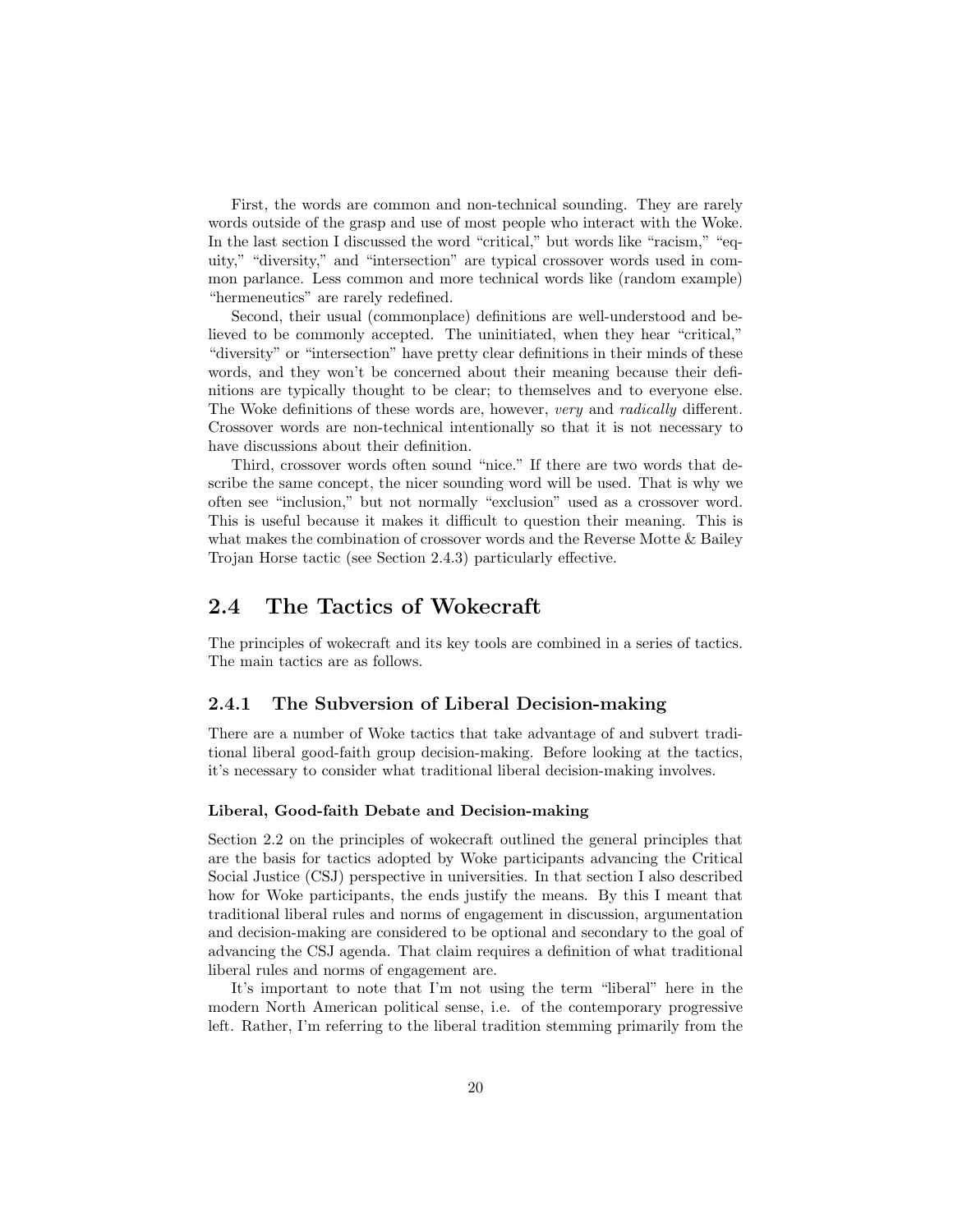Enlightenment and the English/Scottish Enlightenment in particular. [Pluckrose](#page-62-0) [and Lindsay](#page-62-0) [\(2020\)](#page-62-0) and [Levin](#page-62-4) [\(2013\)](#page-62-4) provide overviews of the liberal tradition in this sense.

In this tradition, norms and in some cases explicit rules (e.g. "Robert's Rules"), have developed to guide fair discussion, argumentation, debate and decision-making. According to this tradition, all parties participating in a situation are encouraged to respectfully and honestly express their opinions on the topic of interest. They are also expected to consider others' opinions respectfully, charitably and in good faith. This means that one tries to understand the spirit of what someone intends to say. At the same time, the respectful (and possibly forceful) expression of disagreement is expected and encouraged should it be felt.

Importantly, disagreement is seen as fundamental to good debate and decisionmaking. Disagreement is particularly important since while people can generally convince themselves of their own opinions, it is more difficult to convince others. Others are likely to bring up things that a proponent has not considered thus forcing them to robustly argue their positions. This counters the wellrecognized tendency that we have towards confirmation bias (finding evidence that supports our own positions, see e.g. [Haidt](#page-61-3) [\(2012\)](#page-61-3)).

Finally, liberal decision-making emphasizes argumentation, logic and the presentation and evaluation of evidence in support of opinions that are expressed. In this tradition, there is a tacit tendency towards consensus in decisionmaking. While consensus is by no means the goal, and despite the importance of disagreement, in normal circumstances, people will try to adjust discussions and decisions to conform to a tacit consensus position. When consensus is not possible, mechanisms such as voting can be used to arrive at decisions, if not necessarily to the resolution of disagreement.

These norms and rules have served us well and have brought us the extraordinary and prosperous societies that make up the US and Canada today. Tactics subverting traditional liberal decision-making take advantage of these norms and rules by using the opportunities the tradition provides to advance CSJ, while not according them to those not adhering to the CSJ perspective. They are particularly important because the subversion of these norms allows Woke participants to have more influence and "punch above their weight," and this is indeed, why they are used. What follows is a series of explicit tactics used in this subversion.

#### <span id="page-21-0"></span>Woke Insistence on the Informal

Typical and traditional liberal decision-making is characterized by formalized methods to propose topics of discussion, rules by which they are discussed, and how decisions about them are made (see e.g. Robert's Rules of Order). At the least, this involves the use of agendas (agreed-upon beforehand), times for the beginning and ending of meetings and discussion items, as well as methods by which decisions will be made, such as voting. These rules have evolved over time for many reasons, some of which are that they help to ensure that each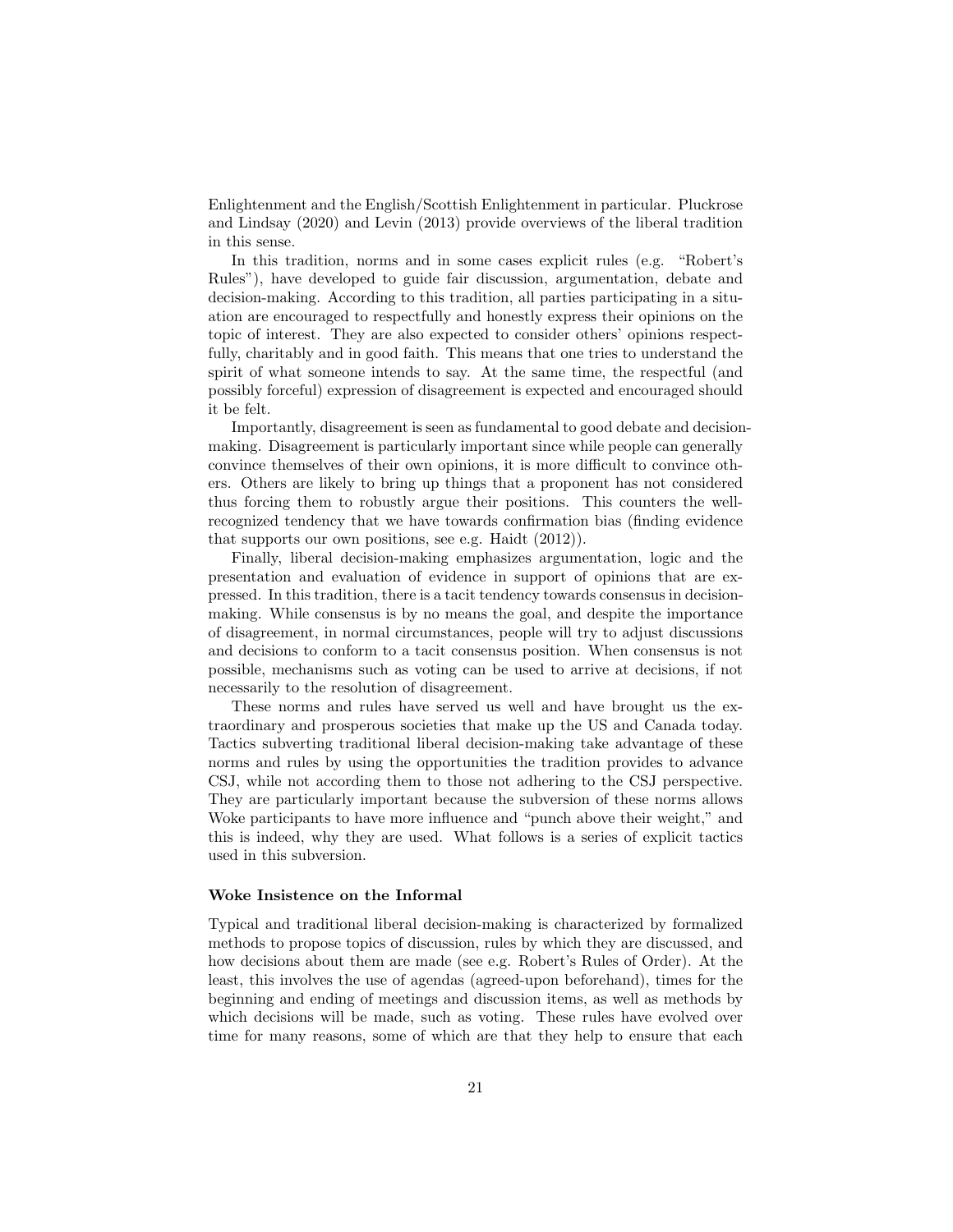person has the right to their own opinion and to influence decisions based on their own opinions, without necessarily having to divulge them. This last point is in fact, the foundation of modern democracy.

Woke participants will insist on informality in meetings. Arriving on time is not considered important, adhering to pre-determined items on the agenda or pre-determined times for discussion are not important either, particularly if there is another issue they would prefer to cover. "Flexibility" is emphasized so that meetings can develop "organically." Attempts to insist on adhering to agendas or rules will be belittled for being unnecessarily formal or "bureaucratic."

From the CSJ perspective, insistence on the informal is justified primarily by maintaining that traditional liberal rules governing decision-making have been developed and used to perpetuate structures of power favoring oppressors to the detriment of the oppressed. As such, these rules are considered "instrumentalist." In this vein, it may be maintained that no rules are necessary, or that different forms of equally-effective and legitimate decision-making methods (e.g. healing circles) originating from oppressed identities and cultures, and which are thereby non-oppressive, can and should be used instead. It may also be maintained that such rules are simply indicative of whiteness and are thereby inherently racist. As such, not adhering to traditional rules amounts to resistance against oppression and indeed with the decolonization of the university. Often, it is simply intimated that such rules are not "cool," a surprisingly effective technique.

Should a given situation, however, not go in the direction of supporting a CSJ advance, Woke participants will appeal to formal rules to defend against a retreat. In such situations they may insist that not enough discussion was allowed, or on some other technicality. While this is not consistent with resistance against liberal decision-making, it is consistent with its subversion and with the wokecraft principle that the "ends justify the means." The insistence on informality allows Woke participants to have more power in the decision-making process and that is why it is advocated.

#### Enmity towards Secret Ballot Voting

A specific tactic by which informality is used to subvert decision-making is by preventing secret ballot voting, which will be strenuously resisted (unless, Woke participants are in the majority). That Woke participants prevent decisions being made by secret ballot is extremely important in explaining their oversized influence. Doing so makes it easier to bully, hector, shame and threaten people to support Critical Social Justice advances, or at least, not resist them. Instead, there will be (as described in Section [2.4.2](#page-24-0) below) an attempt to have decisions made by "consensus." This is because coercing consensus is an effective Woke bullying tactic. In addition to the standard justifications for eschewing traditional forms of decision-making described above, the following justifications may be made to discredit and prevent secret ballot voting.

First, it can be criticized for being "divisive" while consensus will be lionized for being inclusive. Second, it can be criticized for being too "binary." According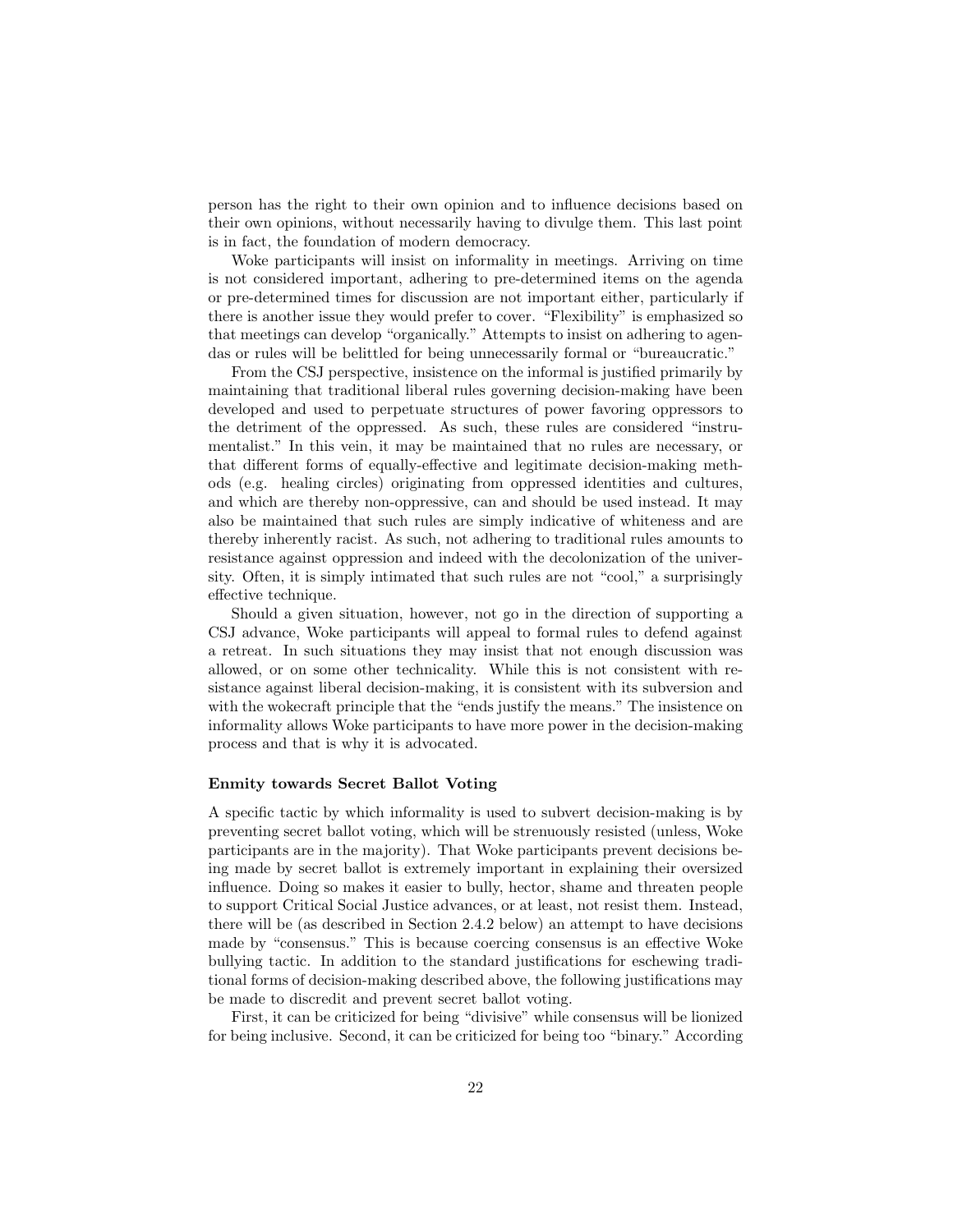to CSJ, being binary (having only two alternatives or categories) is problematic because categorization itself is considered to be a form of oppression.

#### Running down the Clock

Another advantage (and reason for an insistence on informality) is the flexibility it provides for delaying discussion, or running down the clock. The clock can be run down by filibustering or by forcing additional topics onto an agenda. It can be done with two goals.

The first is simply to prevent an item from being discussed at a meeting. This might be undertaken if there is to be a policy or decision advocated that would work against CSJ goals. The second is to increase pressure when a particular CSJ goal is being advocated. In this context, discussions will be continued so that a meeting will go over time and anyone not supportive of a CSJ advance will surrender their resistance in exasperation and/or because they have other commitments. This is very effective when secret ballot voting is prevented. In that context it increases a time-related pressure, but prevents an easy resolution through secret ballot voting, thereby increasing the likelihood that CSJ advance will succeed.

#### Recruiting Woke Allies

Section [2.1](#page-14-1) on the key concepts of wokecraft described the different stages of entrenchment of the CSJ perspective. Ultimately, there is a clear correlation between the degree of entrenchment and the proportion of Woke participants. A higher proportion of Woke participants leads to the ability to use more forceful techniques and ultimately to make advances more easily and of greater impact. It is for this reason that attempts will be made at all stages to increase the number of Woke allies. Ideally, the addition of Woke allies will be done at the expense of Woke dissidents or the uninitiated. Such additions or replacements will often be advocated for, or justified on the basis of "diversity" and "inclusion." The most important context of recruitment is in the hiring of tenure-track faculty. Almost unlimited resources will be devoted to this since it is, ultimately, the most important vector for the entrenchment of the Critical Social Justice perspective in a university.

#### Emphasizing Emotion and Experience

This tactic involves presenting an argument related to how a Woke participant feels in order to support a CSJ advance or goal, or argue against an initiative counter to CSJ goals. This is a rhetorical technique that will typically involve the Woke participant positioning themselves within an identity or intersection of identities and therefore of oppression, and then expressing how the given item of discussion makes them feel from this position.

The tactic is intended to elicit emotion, sympathy and perhaps guilt in the audience and thereby to influence their opinion with respect to a given initiative. This tactic is justified by at least two reasons from the CSJ perspective.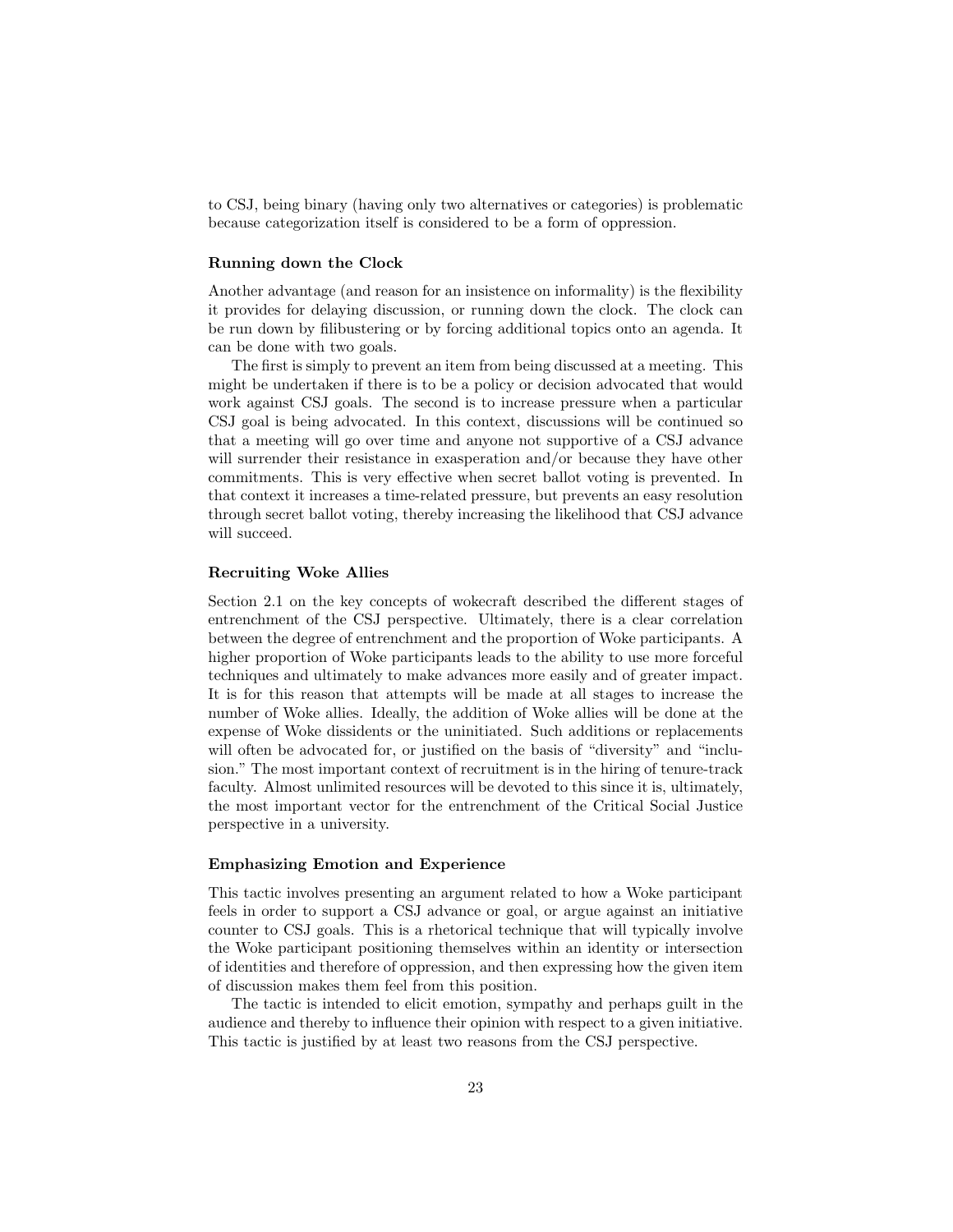First, since according to the CSJ perspective all knowledge is socially constructed, inherently oppressive, and an inaccurate representation of reality, experience is seen as the only way (accurate) knowledge of reality can be obtained. Second, since argumentation, logic and the presentation of empirical evidence are considered to help perpetuate and reproduce systems of oppression, it is legitimate to ignore them and concentrate on experience and emotion. Advancing experience and emotion as evidence in a liberal context is considered anecdotal and myopic, and of limited value in group decision-making.

#### Abandonment of Charity and Good Faith

Two key aspects of traditional liberal decision-making are good faith in discussion and argumentation, and charity in interpretation. Arguing in good faith entails an attitude where participants discuss and argue with the aim of establishing the truth or the best outcome for a given situation or decision. The Woke ethos, being myopic and zealous, aims solely to advance social justice goals in the university. As such, the Woke stance involves the abandonment of good faith in discussions.

Charity on the other hand involves making an effort to understand what people are trying to argue while providing people the benefit of the doubt if they do so imperfectly. A common Woke technique is to abandon any pretense of charity of interpretation, which often is done by problematizing what people say independent of what they intended to say. This is justified from the CSJ perspective because it is assumed that people unconsciously speak to and perpetuate the oppressive power structures to which they are subject. As such, even what they may have "meant" to say is meaningless in contrast to the uncovering of the oppressive meaning that they cannot but help to express. This was first referred to as the "death of the author" by Roland [Barthes](#page-61-8) [\(1968\)](#page-61-8).

#### <span id="page-24-0"></span>2.4.2 Woke Bullying Tactics

This subsection concentrates on tactics that rely on bullying and intimidation to limit opposition to, and disagreement with, CSJ advances and goals. It also builds on the section describing liberal debate and decision-making (Section [2.4.1.](#page-20-1) Tactics using bullying and intimidation are among the most forceful tactics. As such, they tend to be reserved for situations where the Woke perspective is well entrenched, there is a high-proportion of Woke professors, the act or site of oppression is particularly important or a combination of all three of these. It begins with tactics undertaken by individuals and then to those done in groups, and as such progress from less to more forceful methods.

#### Making Things Awkward

In a situation, and during discussions, an important Woke tactic is to make things awkward. Situations are rendered awkward by Woke participants hectoring, insisting too much upon something and "not letting things go." Woke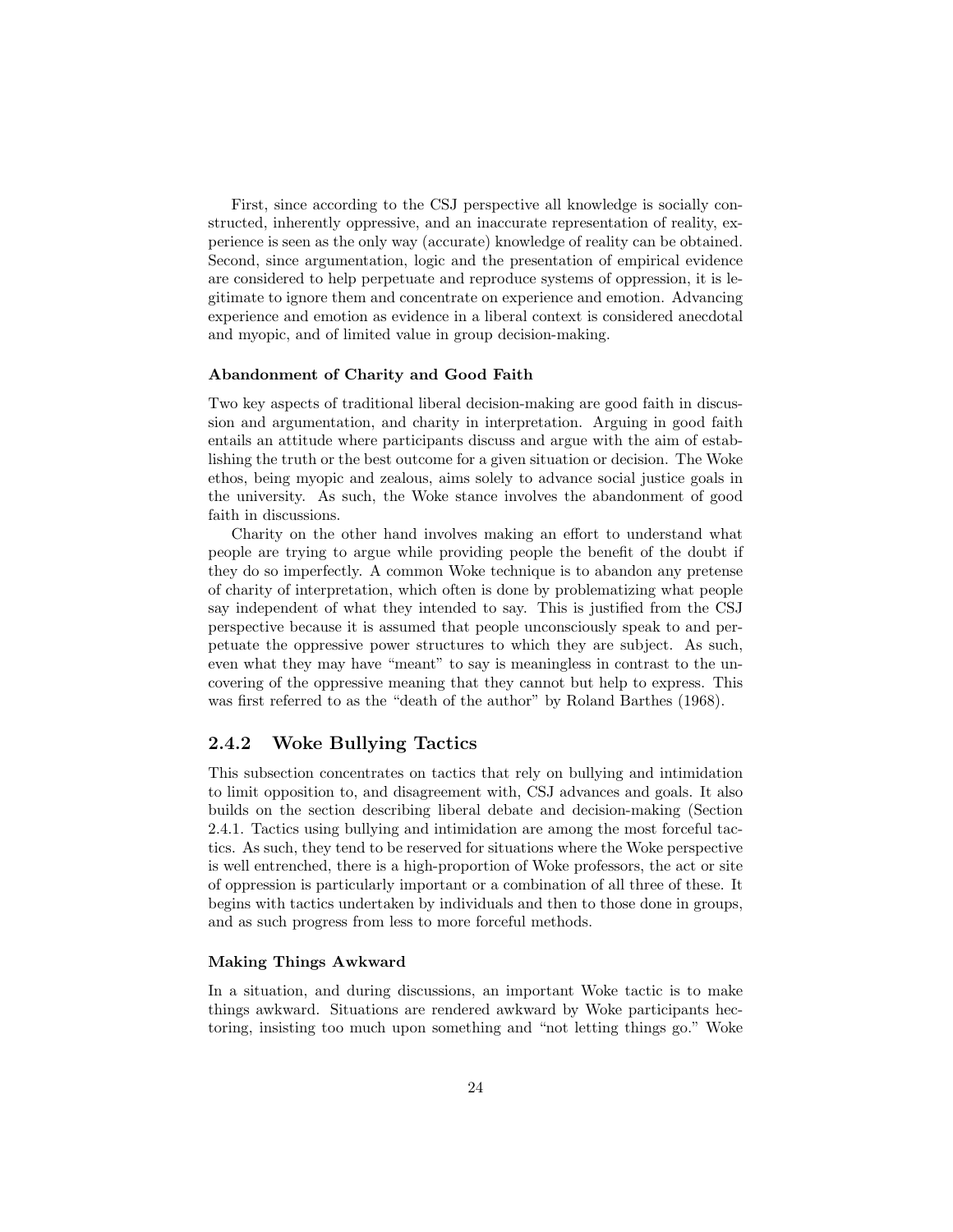professors will commonly insist on their perspective to a point that it makes everyone uncomfortable. The intention is that the non-Woke participants, to avoid awkwardness, will give in to Woke demands or at least give up any resistance to them. This tactic exploits the liberal expectation to be respectful of others' opinions, as well as the tacit general tendency to find a consensus. In a sense, this tactic tries to force a consensus around a position that is possibly held by only one person. As such, it is a form of bullying.

#### Ad hominem Attacks

Ad hominem attacks involve criticizing the person making an argument rather that criticizing the argument itself. Should someone, for example, question a CSJ notion such as the omnipresence of oppression, a Woke participant might accuse the speaker of being complicit with oppression, not caring about oppression, endeavoring to preserve their own privilege, etc. This tactic simply side-steps liberal decision-making norms by focusing on the individual in an attempt to make them feel bad or discredit them. This is also used as a threat. The threat communicates first of all that the Woke participant is willing to use personal attacks to get their way. Second, the threat communicates to anyone else who dares to challenge a CSJ notion that they too could be subject to the same treatment.

#### Intentional Misinterpretation

This tactic involves a Woke participant intentionally misinterpreting what someone opposing a CSJ advance or goal has said. It is typically combined with problematizing what the person has said. The misinterpretation of what was said will normally be intended to reflect badly upon the non-Woke speaker. An example would be a discussion related to a policy of identity-based hiring at a university. A non-Woke professor might voice concern about such a policy by describing it as discriminatory towards identities not the target of the policy, and contrary to a dedication to universal rights. A Woke professor could intentionally misinterpret what was said and interpret it as meaning that the non-Woke professor didn't care about racism. They might further problematize it by saying that the concern was voiced from a position of privilege and represented an (unconscious) attempt to perpetuate that privilege. This tactic has the same aims as the ad hominem attack. That is, to discredit anyone opposing a CSJ advance or goal, to make them feel bad and/or guilty, as well as to serve a threat not to oppose Woke goals and advances.

It is contrary to liberal norms of good-faith and charity of interpretation. It can, however, be justified in the CSJ perspective for two reasons. First, the Woke ethos (Section [1.3\)](#page-7-0) compels the Woke to always seek out and expose oppression that they believe to be omnipresent. As such, such a misinterpretation could be depicted as uncovering hidden oppression. Second, it can be justified by appealing to the CSJ subject principle, which insists that people "speak into" the oppressive structures into which they are embedded and which they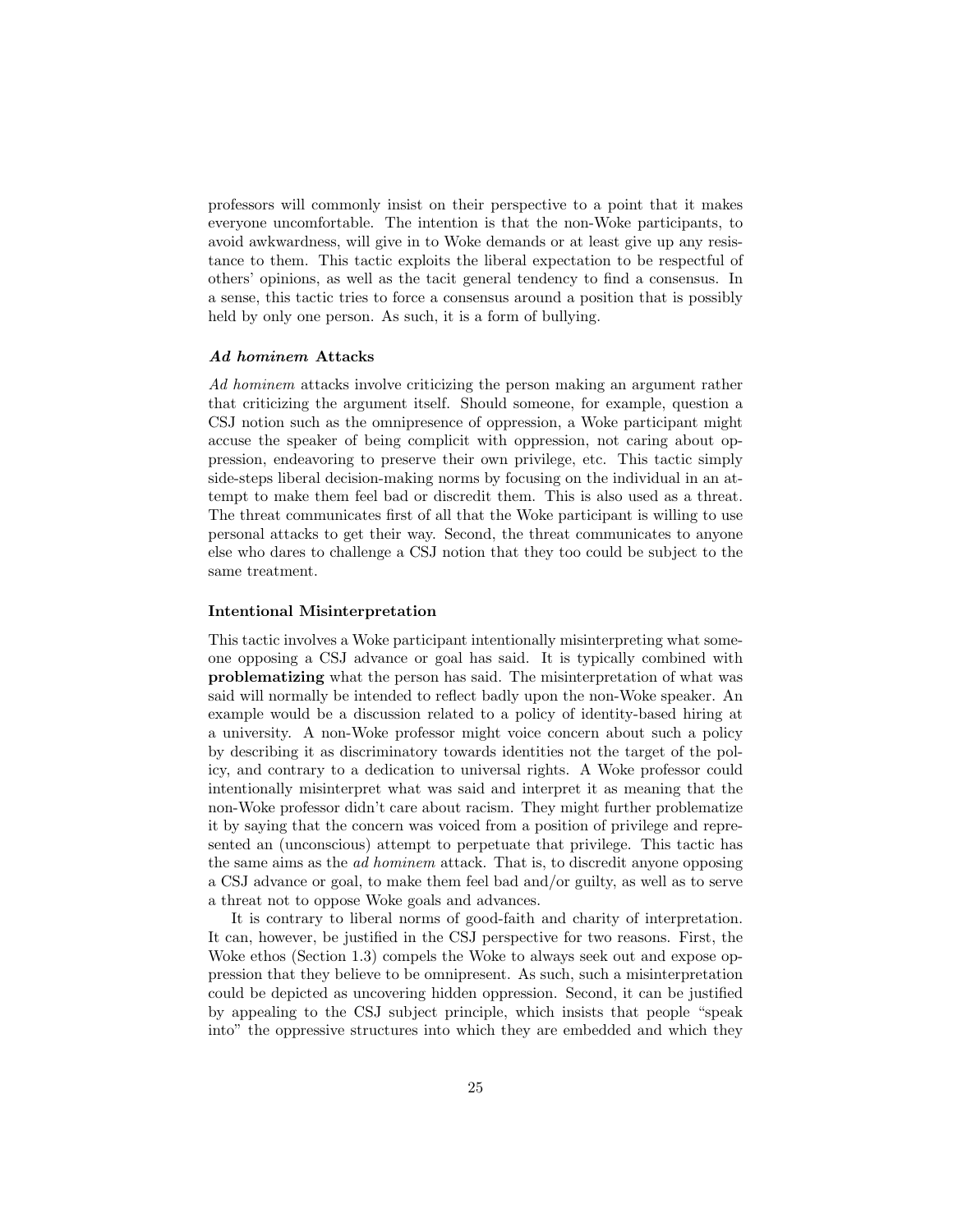perpetuate, even without their knowing. This is what Roland Barthes referred to as the "death of the author" [Barthes](#page-61-8) [\(1968\)](#page-61-8).

#### Using Consensus as Coercion

Advocates of the CSJ perspective emphasize the importance of consensus in decision-making. Consensus is considered important because it is related to an avowed guiding principle of the perspective (as well as crossover word), "inclusion." The idea is that consensus in decision-making leads to better decisions because it includes "all" perspectives. The implication of the use of "all" perspectives is that traditional, liberal methods only include the perspective of oppressors. As such, the goal of all discussions, debates and decisions is to arrive at consensus. As a result, there is a strong pressure not to disagree and to conform to emerging consensus opinions and decisions. Voicing disagreement (with a CSJ advance) will be looked down upon and will typically be considered "divisive." Divisive means that a person is blocking, or working against consensus, the Woke goal of decision-making. The result of this pressure to conform is ultimately bullying and renders consensus decision-making little more than coercion. The goal of consensus cannot easily be enforced by one person, so this is a tactic requiring multiple people and is a "team effort."

This tactic is clearly in opposition to liberal decision-making norms as it discourages disagreement and tries to coerce consensus. In the liberal tradition, while consensus is considered nice to have, it is not in and of itself a goal. Methods that seek to coerce agreement and discourage dissent are anathema to good decision-making in the liberal tradition.

#### Piling on

This is one of the most forceful and intimidating tactics. It involves a number of Woke participants challenging one individual. It will typically involve an individual expressing views that question, are not supportive of, or are not consistent with a CSJ advance in a given situation. A combination of legitimate argumentation will be combined with any number of other tactics (ad hominem attacks, intentional misinterpretation, using appeals to consensus as coercion, etc.), typically one after the other in what amounts to a barrage of attacks. The subject of such a pile-on may very well not even be able to respond between individual volleys from Woke participants. This is the purest form of intimidation and bullying. It is reserved for situations in which the CSJ perspective is almost fully entrenched.

Piling on, while intimidating, may or may not be consistent with liberal decision-making. The degree to which it is consistent is a function of the tactics used by the individual Woke participants. If legitimate argumentation is used, and if the subject is allowed to respond between volleys, this could amount to the regular cut-and-thrust of robust debate. Sadly, this is rarely how a pile-on takes place.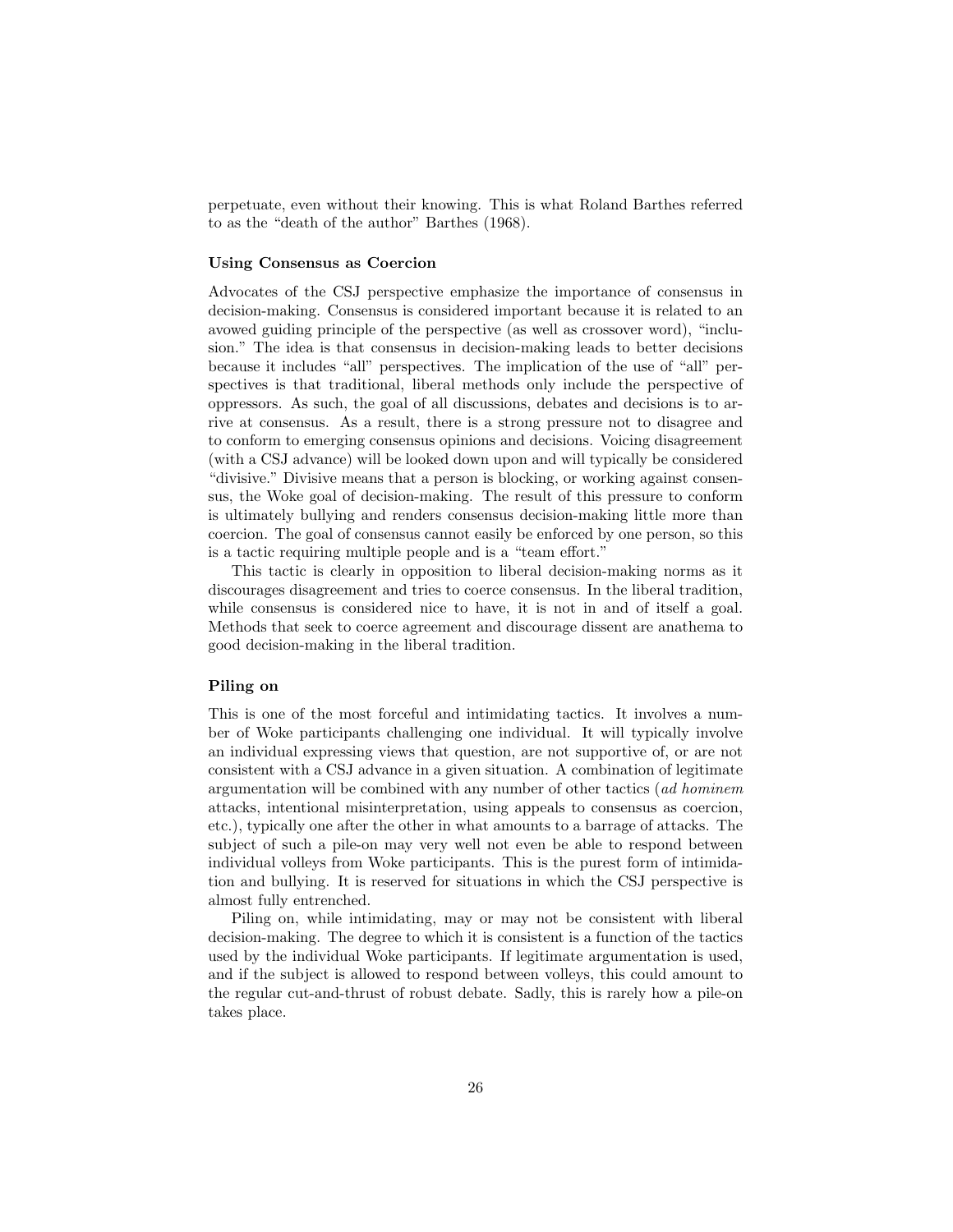#### Canceling and De-platforming

The most forceful Woke tactic is also the one that is the best known: canceling and de-platforming. Canceling and de-platforming involve coordinated personal attacks, typically through online sources, and social media in particular. They are normally launched on account of a participant holding unpopular public opinions. They can also result from a participant resisting Critical Social Justice advances in the context of their duties (e.g. a departmental meeting). Such attacks commonly lead to demands at all levels of a university to prevent the accused from teaching, rescind academic rank, and even fire altogether. The attacks can be initiated by professors, but more commonly come from other participants and particularly students. This phenomenon is not restricted to academia. What is extraordinary, however, is that such attacks can be successful in universities and can involve the firing of tenured professors for their opinions or for behaving consistently with their conscience. The aim of canceling and de-platforming is clearly to suppress resistance to Woke advances and goals.

This is perhaps the most iconic illiberal, Woke tactic. In the liberal tradition, ideas are to be allowed into the marketplace of ideas where they can be subjected to rational, public criticism. This was indeed the most important liberal innovation. Preventing people from expressing their opinions on pain of losing their livelihoods is the most extreme illiberal tactic in modern democratic societies.

#### <span id="page-27-0"></span>2.4.3 The Reverse Motte & Bailey Trojan Horse

Whereas previous sections described numerous Woke tactics, this section concentrates on only one tactic, what I call the "Reverse Motte & Bailey Trojan Horse." I concentrate only on this tactic in this section since it requires relatively elaborate explanation, and because I think it is perhaps the most effective of the Woke tactics in universities. To understand the Reverse Motte & Bailey it is necessary to understand the Motte  $\&$  Bailey<sup>[1](#page-27-1)</sup> technique as well as the Trojan Horse analogy.

#### The Motte & Bailey Rhetorical Technique

The first description of the Motte & Bailey technique was by [Shackel](#page-62-5) [\(2005\)](#page-62-5). The terms motte & bailey refer to a form of medieval European castle introduced into England by the Normans. The motte is a well reinforced tower on a mound that is easy to defend, but unpleasant to stay in. The bailey is the courtyard below the motte surrounded by a protected ditch and palisade that is less secure and more difficult to defend, but more pleasant to inhabit.

The Motte & Bailey strategy involves a proponent who wants to advocate a difficult-to-defend, extreme position (the bailey). When (or if) the extreme

<span id="page-27-1"></span><sup>1</sup>For a very instructive examination of this strategy listen to this New Discourses podcast - https://podcasts.apple.com/us/podcast/stealing-motte-critical-social-justice-principlecharity/id1499880546?i=1000473920836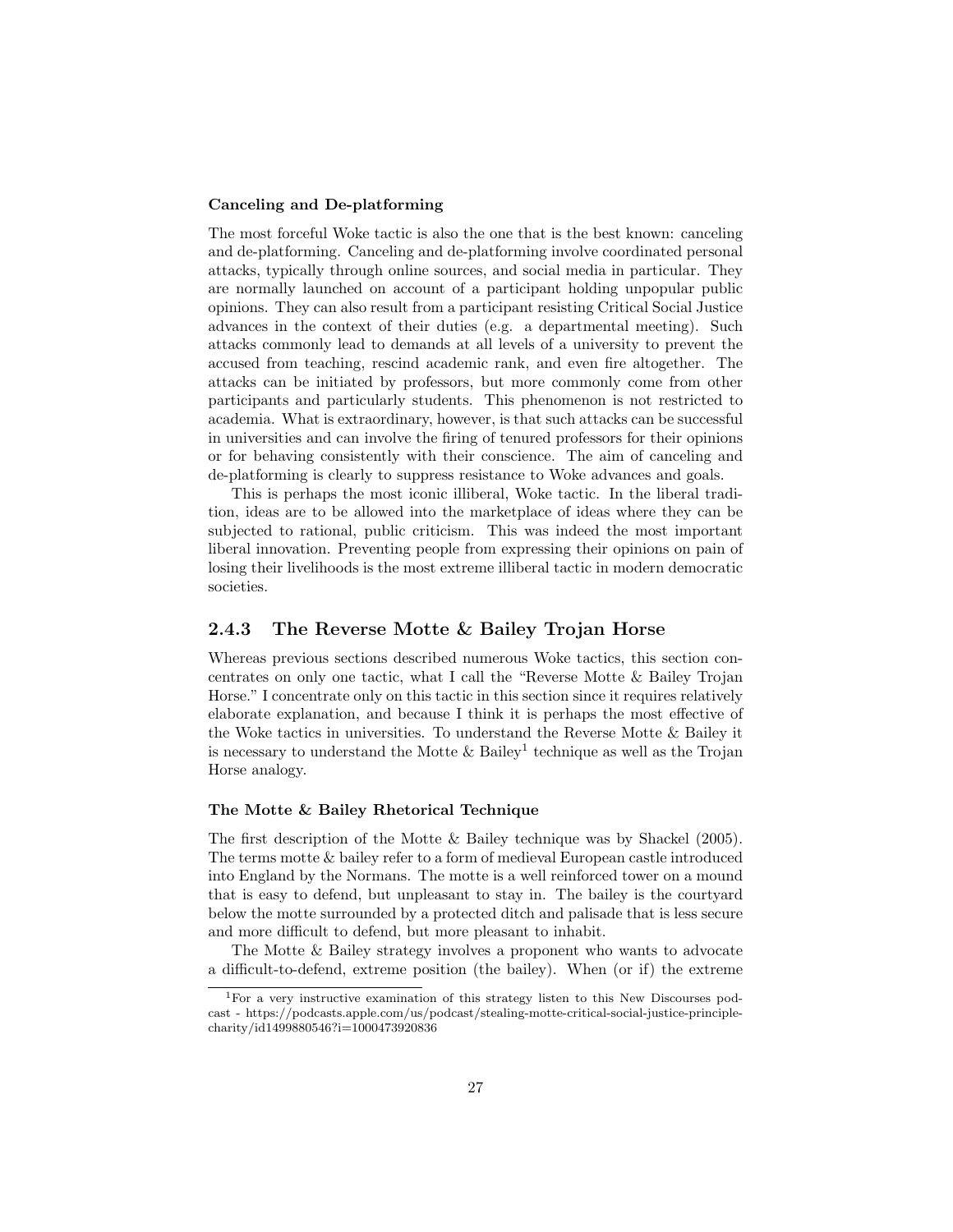position is challenged, the proponent retreats to an easily defendable and easily acceptable position (the motte). The key to the strategy is a hidden false equivalency of the extreme and easily acceptable positions.

An example of how this might play out in a university setting is the following. A Woke professor might advocate for a lower proportion of white professors on a hiring committee based on the (extreme) CSJ claim that white people are inherently, unconsciously and irredeemably racist. This is the bailey position, the extreme position "where" the CSJ advocate would like to be. Should anyone question such claims, by for example asking for evidence of inherent, unconscious and irredeemable racism in white people, the advocate would retreat to an uncontroversial "motte" position. The advocate might, for example, respond "What, so you don't believe that racism exists?" This move is intended to destabilize the person questioning the claim, who likely wouldn't want to claim that racism doesn't exist. To the extent that the strategy works (which it often does), it is based on the false equivalency between the (uncontroversial) claim that racism exists and the (extreme) claim that all white people are racist.

#### A Trojan Horse

A Trojan Horse is a strategy of subterfuge involving a covert insertion of forces behind enemy lines followed by a surprise attack by the inserted forces. The term originates from Virgil's popularization of events around the Trojan war. After a ten-year long unsuccessful siege of Troy, the Greeks built a huge wooden horse in which a team of elite soldiers hid. The Greeks pretended to sail away, leaving the horse. The Trojans then brought the horse into the walls of Troy as a trophy. The following night, the hidden soldiers opened the gates of the city for the Greek army, which had sailed back under cover of night.

#### <span id="page-28-0"></span>The Reverse Motte & Bailey Trojan Horse

The Reverse Motte & Bailey Trojan Horse strategy involves three elements. First, unlike the Motte & Bailey, a motte (uncontroversial) position is proposed by one or multiple Woke participants. Second, the motte position is usually inserted through the use of a Woke crossover word. Third, once the Woke crossover word has been accepted and integrated into the situation (this can take a long time), it is then maintained by the Woke participant(s) that the correct interpretation of the crossover word is the extreme Critical Social Justice meaning. As such, the Trojan horse is the Woke crossover word, which goes unnoticed until the overt advance is made.

A classic situation embodying the Reverse Motte & Bailey Trojan Horse is the negotiation around the description of a new departmental hire. Consider for example a position proposed in Public Infrastructure Finance. Perhaps the original intention of the proposed hire was to find an expert on how public infrastructure can be paid for, to fill a lack of expertise in the field in the department. The title would be accompanied by a description of expertise and research areas sought, such as: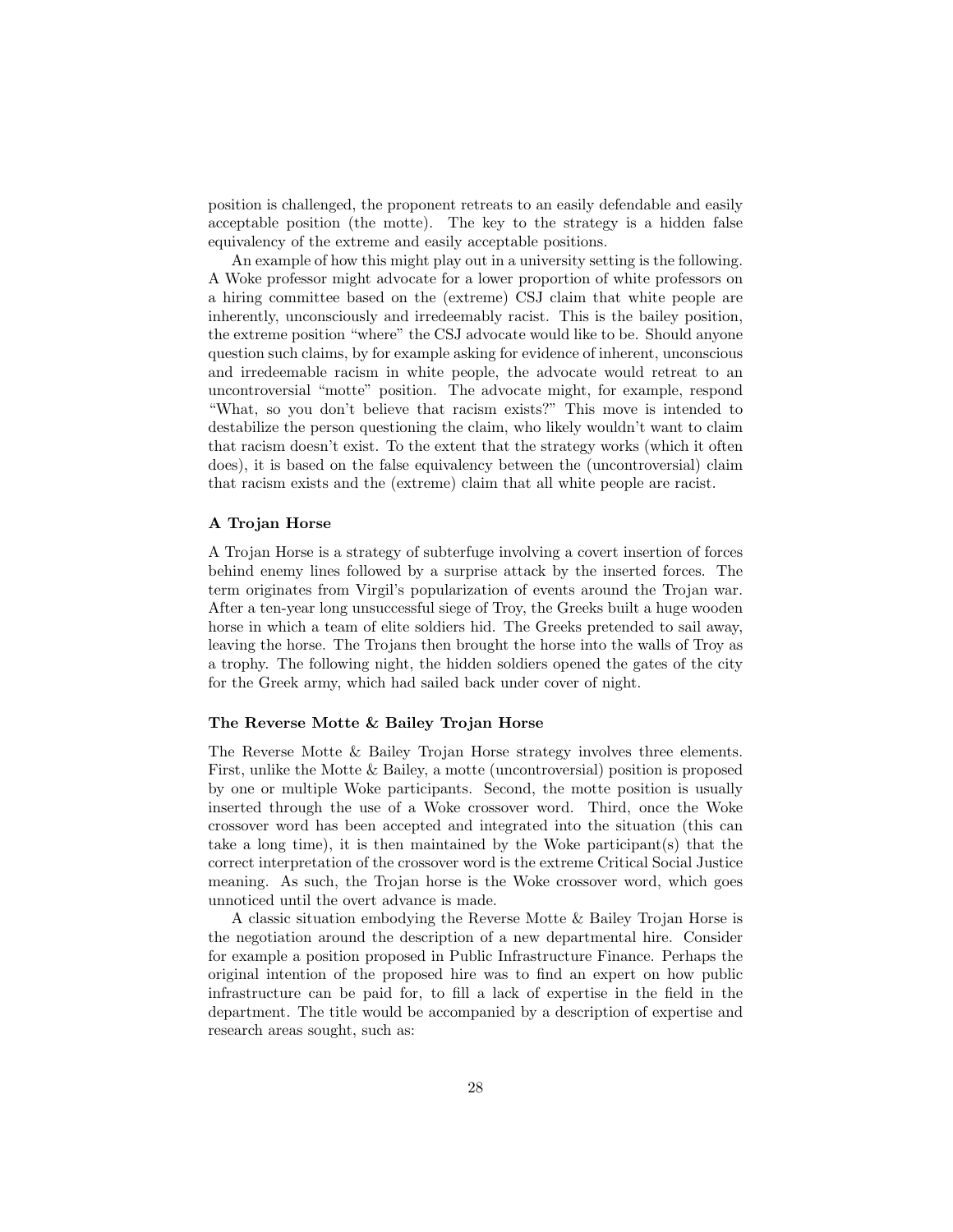"The department is seeking a candidate with an expertise in public infrastructure finance in areas such as, but not limited to: electrical, sewerage, stormwater, transportation, communication infrastructure, in developed or developing world contexts."

A Reverse Motte & Bailey Trojan Horse in this context would begin with a Woke professor suggesting the inclusion of a crossover word or concept into the description. In this example, a Woke professor might suggest the addition of the clause "...including research at the intersection of these areas." Uninitiated professors are not likely to understand why it would be necessary to include such a clause, but they likely wouldn't want to make a fuss about something that appeared prima facie so innocuous. This is the introduction of the motte position through the word "intersection."

The term intersection here serves as a Trojan Horse for the CSJ meaning of intersection (i.e. of intersectionality). The bailey position will be introduced, and the Trojan Horse uncovered later on. A typical way by which the bailey position will be introduced is in the selection of candidates after the job has been announced and applications have been submitted. At this stage, the Woke professor(s) will maintain that the word "intersection" refers to its radical, extreme, CSJ definition. Based on this, they will argue that Critical Social Justice candidates should be considered in selecting candidates to be interviewed, even though the original nature of the position was clearly not intended to be a CSJ position. This thereby increases the probability that a CSJ professor will be hired, one of the most important victories for the Critical Social Justice perspective in universities.

#### <span id="page-29-0"></span>2.4.4 Other Woke Tactics

This section includes a grab bag of other Woke tactics included for completeness, even though they are not thematically coherent.

#### Moral Hubris and High Ground

This tactic is primarily rhetorical. Woke participants will support advances with unwavering confidence, hubris and priggishness. At the same time, it will be claimed or intimated that any challenge to a Woke advance is morally bankrupt and unimaginable. Staking out the moral high ground confidently serves primarily to repress any dissent. It can be very intimidating and a successful technique.

#### Always Support a Woke Ally

In any given situation, Woke professors will support Woke allies making an advance. This is pretty much independent of the Woke advance in question. The provision of meaningful or additional arguments is not really necessary, although arguments will be presented. Arguments used may be logical, although they can also be specious, disingenuous and often simply shameless. What is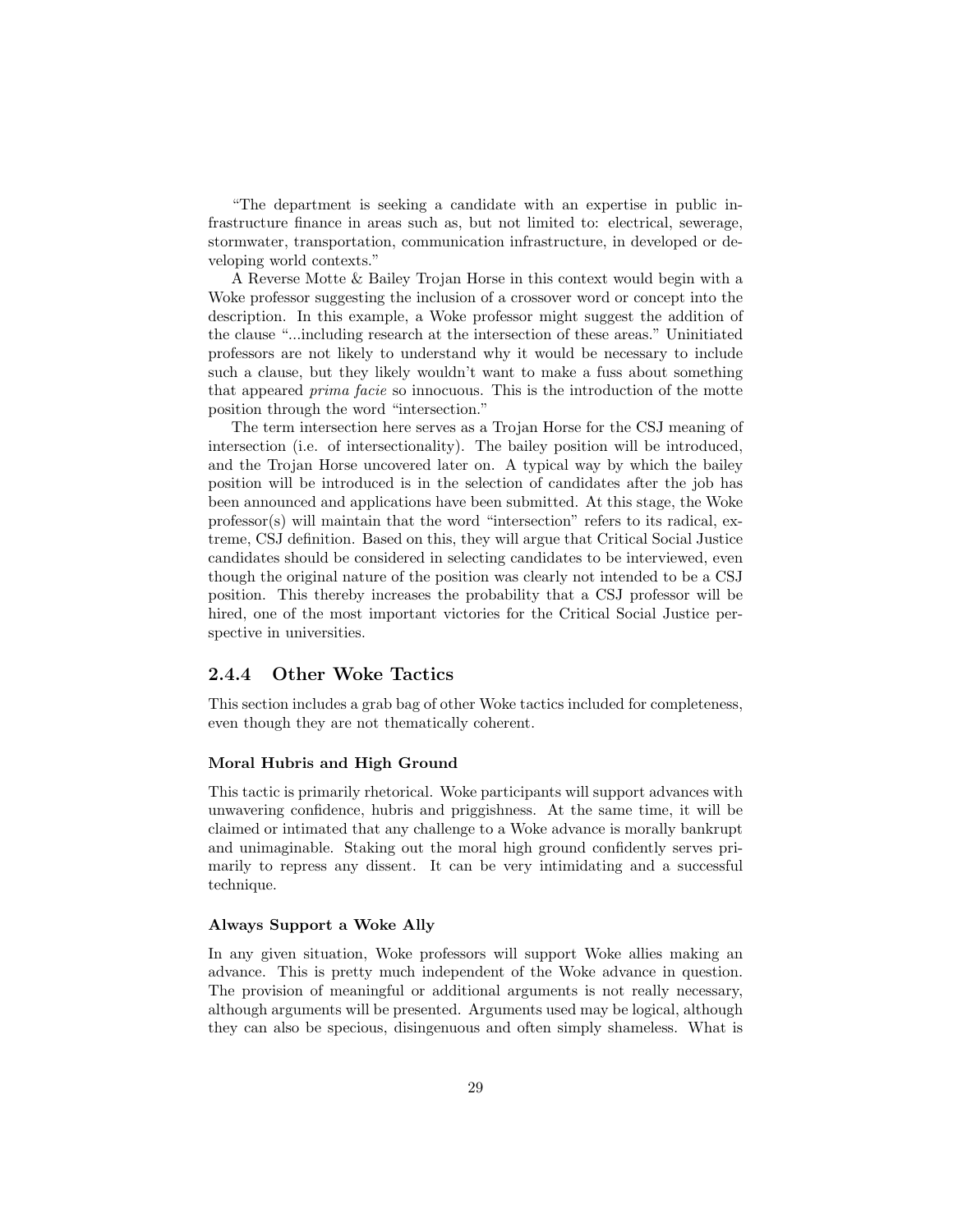important is to demonstrate support while attempting to repress dissent. The number of Woke allies (consistent with the Least Amount of Force Necessary principle) providing support will increase as a function of the perceived amount of dissent and difficulty in ensuring a successful advance.

#### Obfuscation with Technical Jargon

This technique is used in many different contexts, but will commonly be found when supporting a Woke ally. Arguments will be advanced using all manner of Critical Social Justice jargon, whether it is appropriate or not. Since there is so much CSJ jargon and since it often sounds serious and authoritative (e.g. epistemic oppression, discursive aggression, heteronormativity, etc.), and since few non-Woke participants know what they mean, it can be used with impunity to support an ally. The goal of the use of such jargon is typically to intimidate and suppress any dissent.

## <span id="page-30-0"></span>2.5 Summary of Woke Tactics: Subterfuge, Exaggerating Support & Quelling Dissent

Until now, my posts have concentrated on the Woke worldview, the Woke themselves, the Woke ethos, general Woke concepts, principles and the specific tactics used to advance the goals of the Critical Social Justice perspective in universities. In this section I categorize the tactics building on concepts from previous posts. The categorization helps to summarize the tactics, but will also serve as a framework for understanding wokecraft and how to protect against it.

On a whole, Woke tactics can be placed into three categories: subterfuge, exaggerating support, and quelling dissent. While tactics in each of the categories can be used in almost all situations, there is a correlation between the category of tactics used and the stage of entrenchment of the Critical Social Justice perspective. Similarly there is a correlation between the stage of entrenchment and the forcefulness of the tactics.

It's useful to recall the different stages of entrenchment (see Section [2.1\)](#page-14-1). In early-stage entrenchment, there is a small proportion of Woke participants. Advances are subtle and characterized by the least amount of force. Mid-stage entrenchment involves a higher proportion of Woke participants, although less than the majority. Advances at this stage are less subtle and more forceful than in early-stage entrenchment. Finally, in late-stage entrenchment, there is a high proportion of Woke participants (perhaps the majority) and advances and tactics are the most forceful.

Tactics of subterfuge in early-stage entrenchment are used to help establish the presence of the CSJ perspective. That is, CSJ notions are introduced and planted, allies are identified and the ranks of the Woke swelled, if this can be done subtly. Mid- and late-stage entrenchment are aimed directly at altering the perceived balance of power and acceptance of the CSJ perspective. Midstage entrenchment involves actively and overtly recruiting Woke allies, and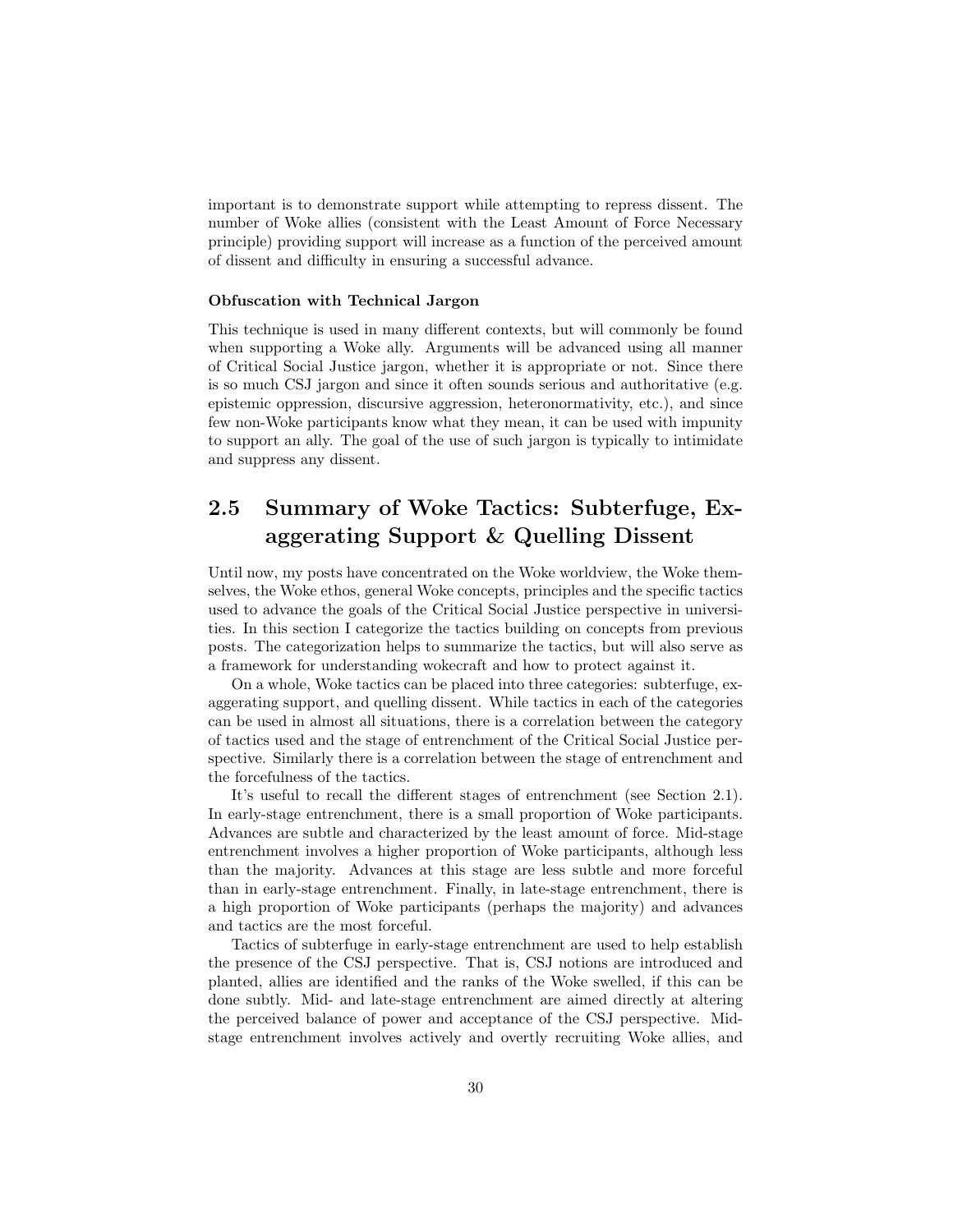appeals to exaggerating the perceived numbers of Woke participants. This leads to the impression that there is more support than there actually is. Latestage entrenchment on the other hand concentrates on quelling dissent, which necessarily requires the use of more forceful tactics. The combination of the latter two categories of tactics is intended to give the impression that the CSJ perspective is more accepted than it is. This impression allows the Woke to "punch above their weight." This thereby facilitates Woke advances and further entrenches the perspective. Figure [2.1](#page-31-0) represents the relationship between CSJ entrenchment, tactical categories and the forcefulness of advances and tactics.

| Early-stage Entrenchment | Mid-stage Entrenchment               | Late-stage Entrenchment |  |
|--------------------------|--------------------------------------|-------------------------|--|
|                          |                                      |                         |  |
|                          | Forcefulness of advances and tactics |                         |  |
| Subterfuge               | <b>Exaggerating Support</b>          | <b>Quelling Dissent</b> |  |

<span id="page-31-0"></span>Figure 2.1: Relationship between CSJ entrenchment and forcefulness of tactics.

Using this schema, we can place the tactics discussed so far into the three tactical categories. Subterfuge is associated with early-stage entrenchment and tactics involving the least amount of force. Subterfuge involves the use of tactics that are difficult to spot and that use emotional manipulation. As such, the tactics qualifying as subterfuge include the use of Woke crossover words, Woke dogwhistles, emphasizing emotion and experience, most tactics subverting liberal decision-making and the motte of the Reverse Motte & Bailey Trojan Horse. Exaggeration of support is associated with mid-stage entrenchment and the tactics used are more forceful. Tactics used to exaggerate support include actively recruiting Woke allies, staking out the moral high ground, the bailey of the Reverse Motte & Bailey Trojan Horse, supporting Woke allies and using technical jargon in support of Woke allies. Finally, the quelling of dissent is done primarily through forceful bullying and thereby includes tactics such as ad hominem attacks, using consensus as coercion, piling on, canceling, de-platforming and firing.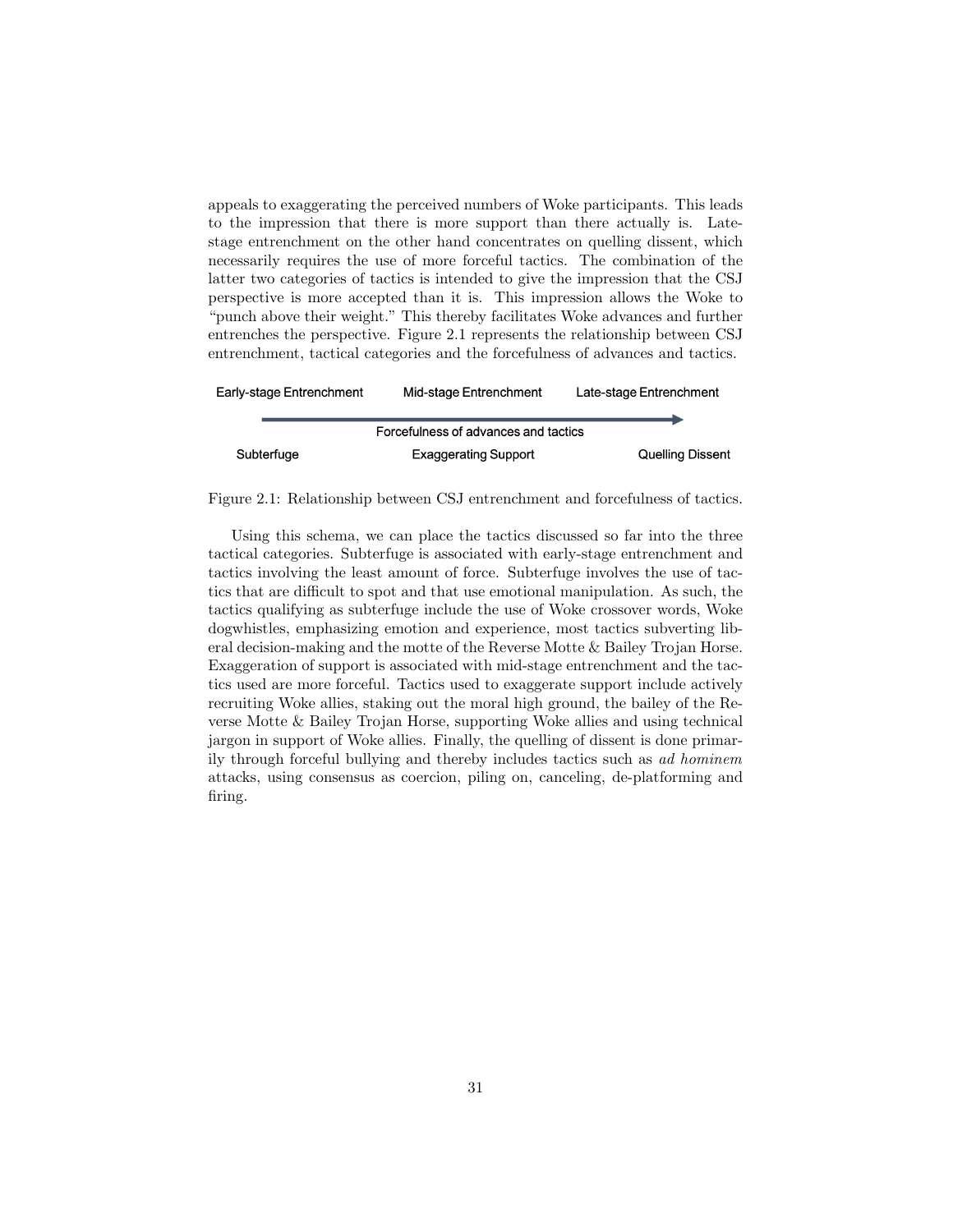## <span id="page-32-0"></span>Chapter 3

# How to Protect against Wokecraft

The second part of this manual concentrated on the various concepts, strategies and tactics making up wokecraft. This part introduces and describes how wokecraft can be challenged and countered to prevent it from getting a foothold in your department, faculty or university.

## <span id="page-32-1"></span>3.1 How to Spot Wokecraft before It's Too Late

The first task, before being able to counter wokecraft, is to know how to spot it. There are a number of strategies that should be used towards this end.

#### <span id="page-32-2"></span>3.1.1 Take it Seriously

Many participants, while conscious of some of the most egregious results of the Critical Social Justice perspective, do not take it seriously, and don't think it can affect them. This is most common among professors in disciplines and departments in which the CSJ perspective is not entrenched. It can be observed most often in engineering, and sciences without an environmental vocation. For the most part, these professors know nothing of the CSJ perspective, are thus uninitiated. They might sardonically associate Woke unrest with disciplines exhibiting little gravitas such as those in fine arts, the humanities and most of the social sciences. They might also consider the unrest to border on the comical and be thankful that their disciplines are not affected.

It is not, however, only the uninitiated who fail to take the CSJ perspective seriously. Woke dissidents can be dismissive, scornful and contemptuous of CSJ. Since they know something about the perspective, they can lull themselves into believing that the absurdity and obvious contradictions of the perspective mean that serious people can't possibly succumb to it. As a result, they can conclude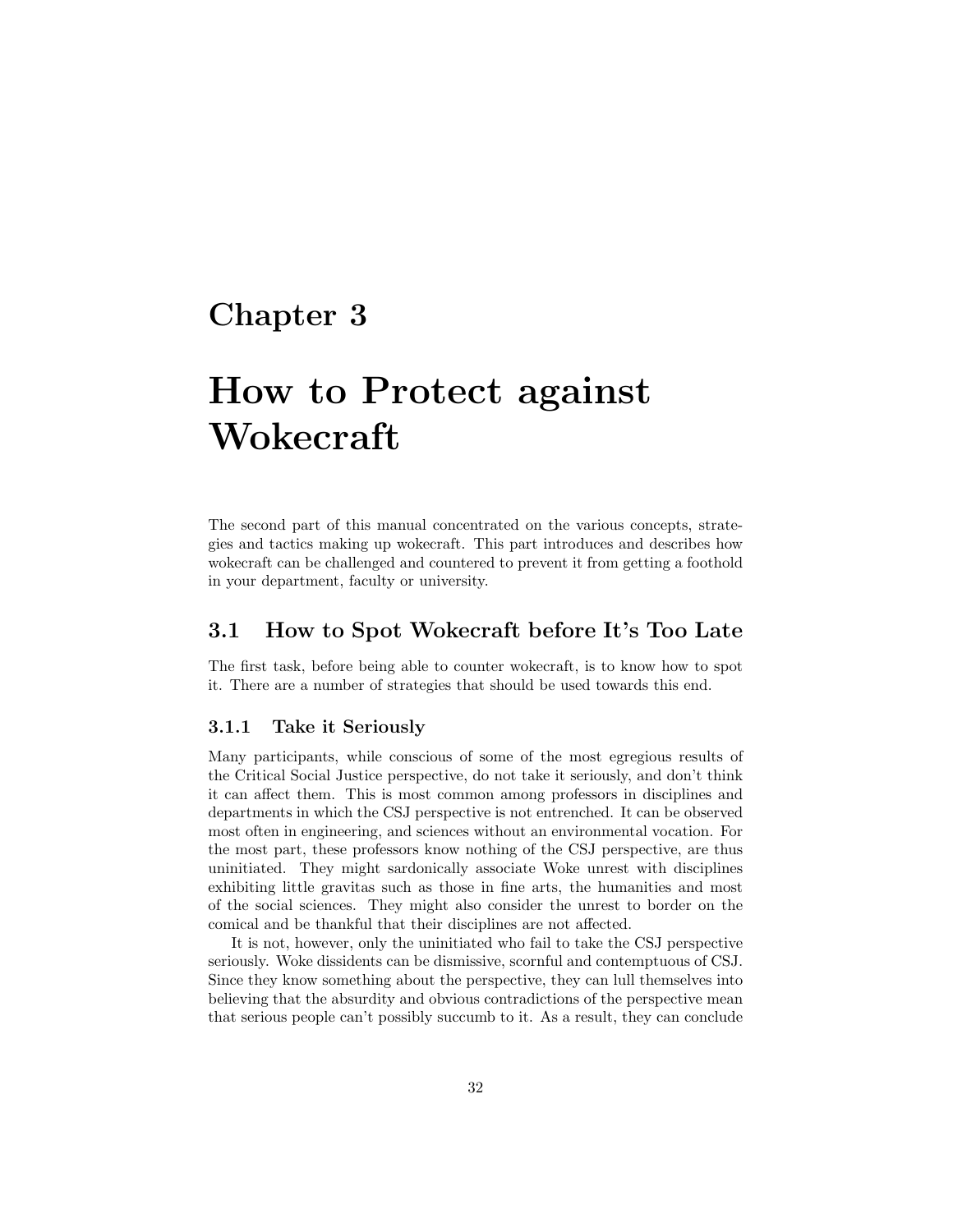that it represents little threat to them or their discipline. This, of course, has now been proven at best naïve and at worst simply false.

The truth is that the number of disciplines where the CSJ perspective is not entrenched and where there is little threat of entrenchment is decreasing rapidly. It is now clear that STEM fields are the new front line in the Critical Social Justice struggle (see e.g. [Abbot](#page-61-9) [\(2017\)](#page-61-9); [Domingos](#page-61-10) [\(2021\)](#page-61-10); [Kay](#page-61-11) [\(2020\)](#page-61-11)) towards the domination of universities. Also, the situation in any discipline, department, university, etc. can change very quickly, often with (seemingly) no warning, and often with no way to turn back. As a result, the CSJ perspective and its ability to expand into any and all disciplines must not be underestimated. Professors in all disciplines need to be on the lookout for signs of the advance of this movement, and importantly, take it very seriously.

#### <span id="page-33-0"></span>3.1.2 Be as Familiar with the CSJ Perspective as Possible

The better you understand the CSJ perspective, the more effective you can be at spotting it, and countering its advance in universities. This is not to say that you shouldn't attempt to counter it unless you have read every last article in "Gender, Place & Culture." While the CSJ literature is vast and for the most part inaccessible to uninitiated readers, this does not mean you can't understand the basics. This is partly due to the fact that increasingly there are sources that can be understood by non-specialists. The best single source to understand the Critical Social Justice perspective available now is Pluckrose & Lindsay's Cynical Theories. Allan [Bloom](#page-61-12) [\(2012\)](#page-61-12) and Stephen [Hicks](#page-61-2) [\(2011\)](#page-61-2) provide excellent descriptions of the long historical roots and development of the perspective. The "New Discourses" website<sup>[1](#page-33-2)</sup> is also excellent and includes an "encyclopedia" of CSJ terminology.[2](#page-33-3)

It's also partly because the perspective and its related phenomena can be surprisingly effectively reduced to, and understood by, three principles. The three principles are the knowledge principle, the political principle and the subject principles (see Section [1.2\)](#page-5-2). If you know these principles, just about any CSJ term, sub-discipline, phenomenon and tactic can be understood. As a result, a little time devoted to understanding the perspective can be surprisingly fruitful. This can help to understand, spot, explain to others, and counter CSJ advances in universities.

#### <span id="page-33-1"></span>3.1.3 Be Vigilant

As discussed before, dissident professors need to be aware that the Woke ethos exhorts adherents to always try to make advances for CSJ goals in universities. They also need to be aware that always trying to make an advance is a key principle of wokecraft (see Section [2.2.1\)](#page-16-1). As a result, it is necessary for dissidents to continually be on the lookout for signs of Woke advances. In mid- to late-entrenchment, this is not difficult since Woke advances will be obvious and

<span id="page-33-2"></span><sup>1</sup>https://newdiscourses.com/

<span id="page-33-3"></span><sup>2</sup>https://newdiscourses.com/translations-from-the-wokish/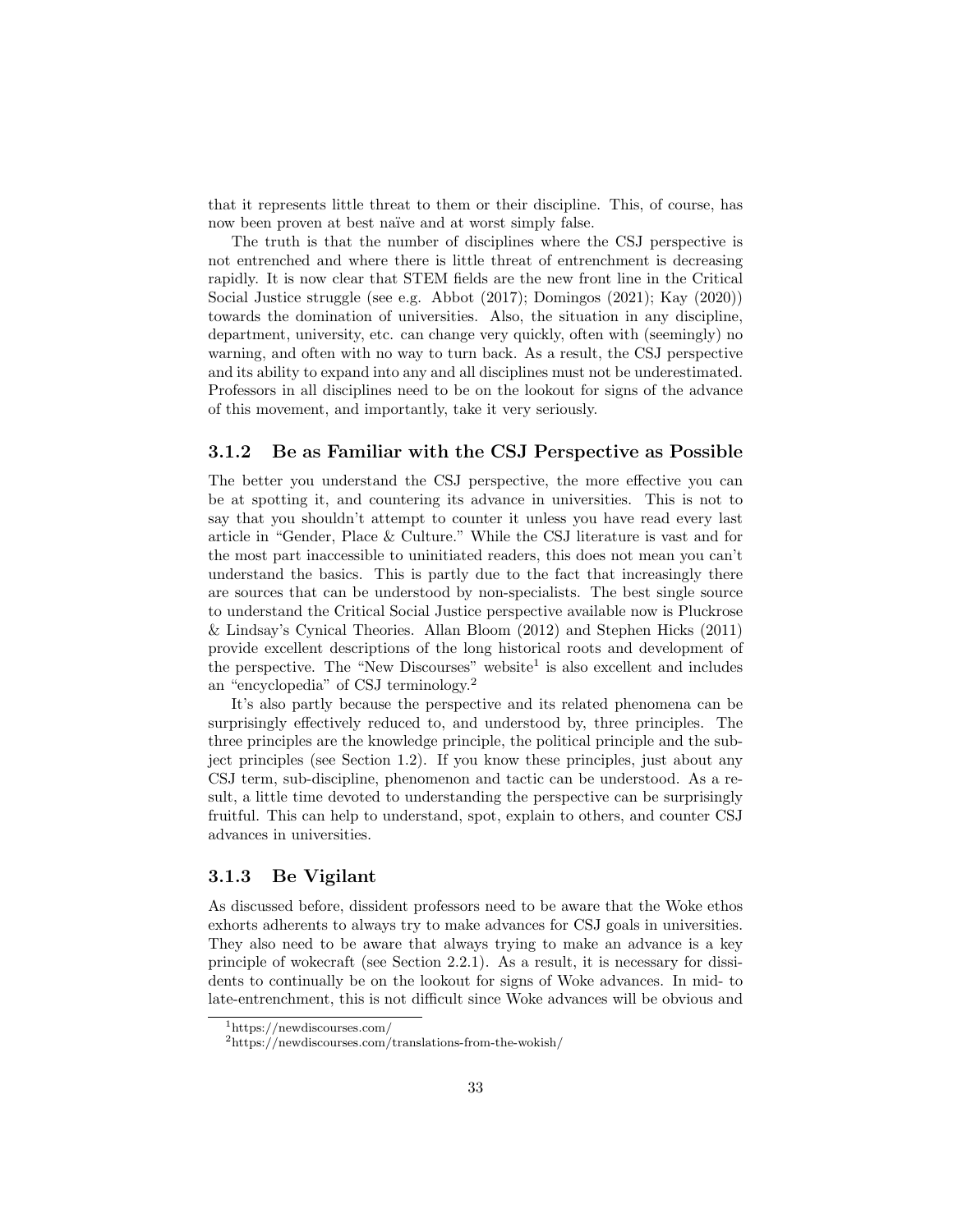vocal. Before entrenchment, however, or in early-stage entrenchment, advances will tend to be subtle. It is for this reason, however, that it is particularly important to be vigilant before entrenchment or during early-entrenchment; the CSJ perspective can gather momentum quickly. Once it has momentum, it can be very difficult to stop.

#### <span id="page-34-0"></span>3.1.4 Watch for Woke Words

The best way to be vigilant is to watch for Woke words. There are two types of words to watch for: Woke crossover and overt Woke words and expressions. As described in Section [2.3.2,](#page-19-2) Woke crossover words are simple words with commonplace, well-understood meanings, but which also have radical CSJ meanings. Crossover words are used as dogwhistles so that Woke participants can identify and signal to each other. Woke participants identify allies to find common cause and to unite so they can exaggerate support for Woke advances. Crossover words are also used to covertly inject CSJ concepts into all aspects of university intellectual infrastructure; from course outlines to webpages to professor job descriptions for recruitment to university-wide policies, etc.

At critical moments, the Woke meaning of previously injected crossover words will be insisted upon to advance CSJ goals. This is known as the Reverse Motte & Bailey Trojan Horse tactic (see Section [2.4.3\)](#page-27-0). The list of crossover words is not as long as that of overt Woke words, but it is important to be aware of them; partly because of how they are used covertly, and partly because of what a successful tactic the injection of Woke concepts is by using them.

Here is a list of the most common Woke crossover words:

- decolonization
- discourse
- diversity
- equity
- empowerment
- inclusion
- intersection
- justice
- liberation
- $\bullet$  knowledge(s)
- narrative
- perspective(s)
- privilege
- race/racism
- resistance

If you see or hear any of these words, especially if someone tries to insist on them (e.g. add them to a document, course description, website, etc.), recognize that this is likely a Woke advance.

Overt Woke words and expressions are easier to spot, but are less likely to be used before entrenchment, or in early-stage entrenchment. It's worth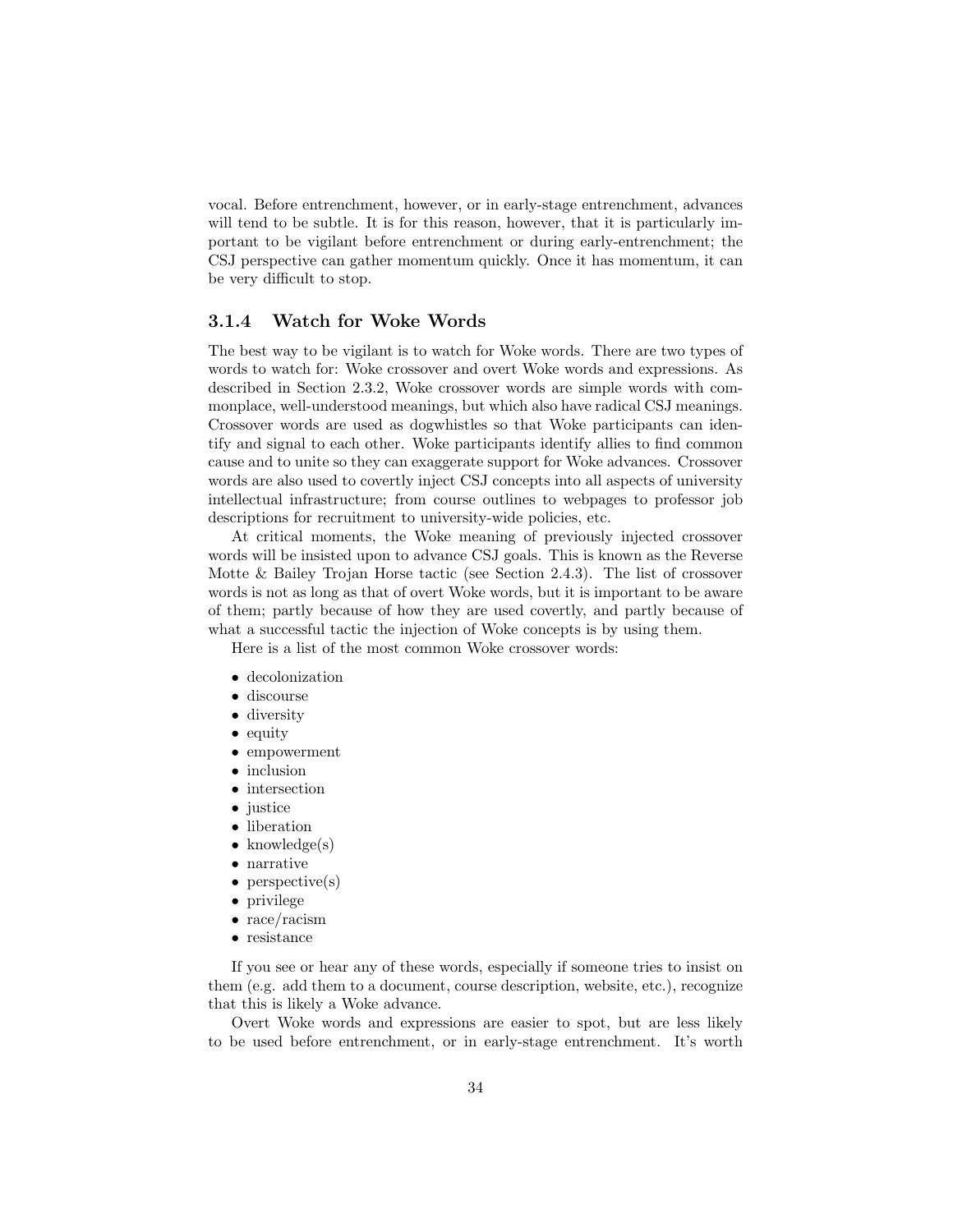being aware of them all the same, since they can appear before or in early-stage entrenchment. They're easy to spot because they stand out. Below is list of categories of overt Woke words. The best source to find such words is the New Discourses Social Justice Encyclopedia.[3](#page-35-0)

- 1. Words that appear highly technical and that often originate in philosophy: Typical words in this category are words like dialectic, epistemology, hegemony.
- 2. Words that appear to combine multiple words that are not normally associated: They often appear unintuitive as well. Typical words and expressions in this category are binary privilege, colorstruck, compulsory heterosexuality, epistemic exploitation, cultural competence, metanarrative, etc.
- 3. Words that appear to have been made up: This category includes words like autosexuality, colorism, deadname, episteme, cisgender, heteronormativity, minoritize.
- 4. Words that are spelled differently than they normally are: These often use strange letters, particularly "x." Examples of these words are latinx, mathematx, womon, wimmin, xdisciplinary.
- 5. Words that describe Western society, but which are used in a decidedly negative sense: Common words in this category are the West, liberalism, capitalism, modern, modernity.
- 6. Words traditionally with a positive association in common language, but which are used negatively or derogatorily, particularly those relating to the Western philosophical tradition: Examples of these are logic, reason, argument, Enlightenment, freedom, free will, choice, individuality, etc.
- 7. Words and expressions that explicitly contain references to group identity, while also seeming invented: This includes words like blackness, whiteness, white privilege, white adjacency, fat shaming, ableism, gender traitor.
- 8. Words and expressions that sound decidedly bad or evil: They are often antonyms to positive-sounding crossover words (e.g. exclusion vs. inclusion). Common words like this are: colonialism, conflict, oppression, bias, false consciousness, struggle.

If you hear any of these words or expressions, it is an indicator that the person using them, or advocating their use, adheres to the CSJ perspective. You should also expect that its use is part of a Woke advance. If you hear any words that you've never heard before, but could fall into these categories, you should look them up in the Social Justice Encyclopedia.<sup>[4](#page-35-1)</sup>

<span id="page-35-0"></span><sup>3</sup>https://newdiscourses.com/translations-from-the-wokish/

<span id="page-35-1"></span><sup>4</sup>https://newdiscourses.com/translations-from-the-wokish/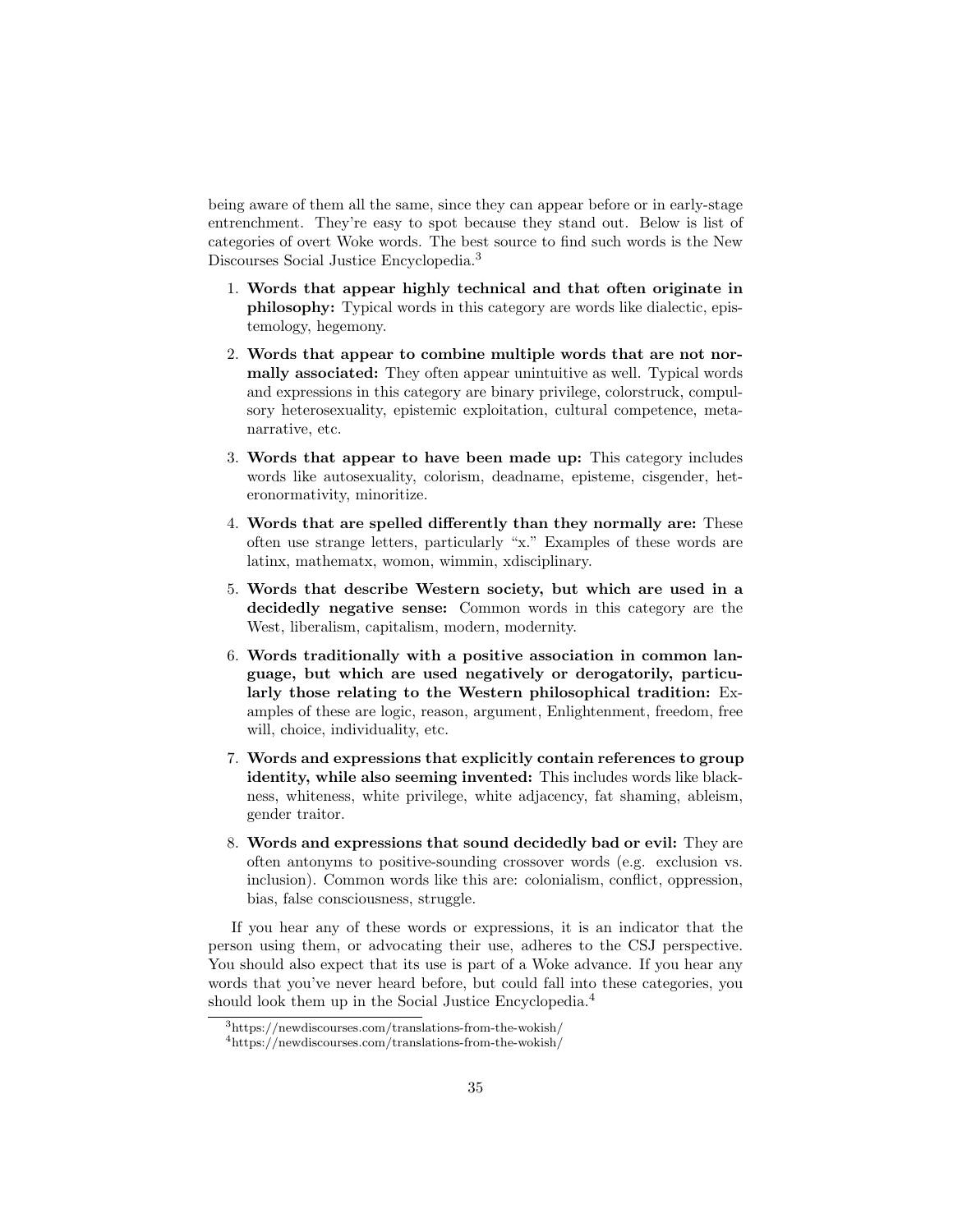## <span id="page-36-0"></span>3.2 General Counter Wokecraft Approaches

The previous section concentrated on how to spot Woke advances and wokecraft. This is the first on counter wokecraft. It concentrates on general approaches.

#### <span id="page-36-1"></span>3.2.1 If You See Something, Say Something

One of the reasons the Critical Social Justice (CSJ) has progressed so effectively through universities, is that even when people recognize an advance, they will often not say anything. This is partly because advances so often seem so small and so unobtrusive that saying something about them seems not worth the trouble. The trouble, of course, is feeling uncomfortable and the sense of not getting along with your colleagues, being "divisive" and not being a team player. It's important to recognize that these feelings are all consequences of Woke strategies and tactics.

I've previously discussed how it is a key principle of wokecraft to always try to make an advance. Always trying to make advances, even when inappropriate, is intended to take advantage of people's good will and generally nonconfrontational natures. Making advances when they are inappropriate also makes things awkward causing people to be uncomfortable, encouraging them to let the advance pass, and discouraging them from opposing it. Appeals to "consensus" and using consensus as coercion (see Section [2.4.2\)](#page-24-0) are also tactics that will be used to force people to "go along to get along" and make people unwilling to oppose Woke advances.

At the same time, dissidents who don't say anything, don't recognize two things. First, they don't appreciate the long term impacts of not saying something. Small advances can (and are intended to) become big advances in the future. Second, people don't appreciate how effective simple and even mild opposition can be - particularly in early-stage entrenchment. I am increasingly told of CSJ advances being disarmed simply by having raised a principled but mild objection.

Of course, the consequences of saying something are not always just mild discomfort. As the CSJ perspective becomes more entrenched, more extreme bullying tactics (ad hominem attacks, pile-ons and attempts at canceling) are more likely to be used, and they can be much more threatening. Opposition in this context is certainly not for the faint of heart. It is for this reason that saying something before, or in early-entrenchment is worthwhile. It will represent mild discomfort for long term protection against wokecraft.

Saying something when you see something helps to counter all three of the main types of Woke tactics. It will counter subterfuge by exposing advances as soon as they are perceived. Second, it will reduce the ability of Woke participants to exaggerate support for a given advance. Third, by expressing opposition it flies in the face of attempts to quell dissent. In addition, it will also help other potential dissidents recognize you as an ally.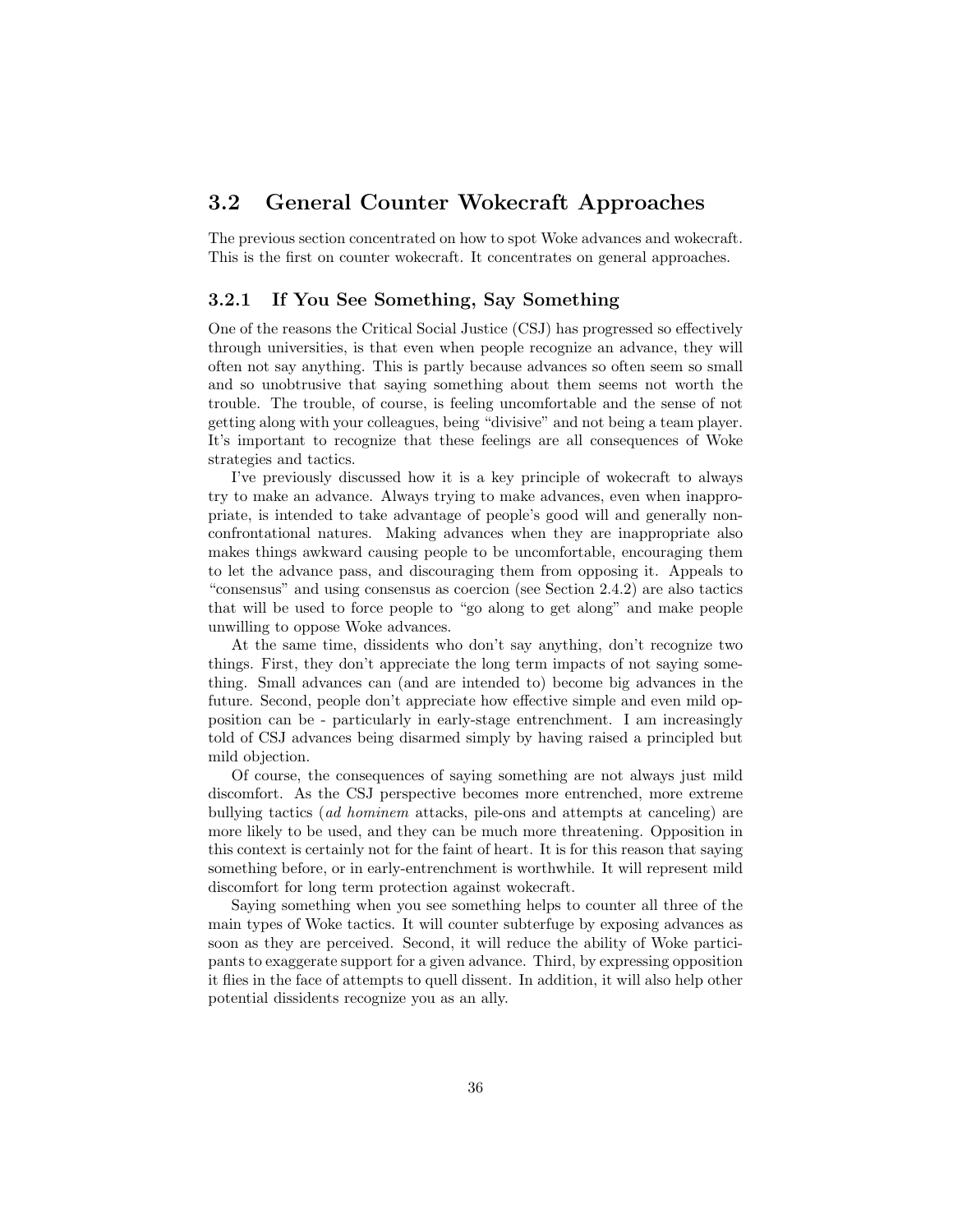#### <span id="page-37-0"></span>3.2.2 Always Have an Alternative to Propose

Since the Woke will always try to make an advance (see Section [2.2.1\)](#page-16-1), it's necessary to thwart an advance whenever one is observed. Thwarting an advance involves both opposing it, but also having an alternative to propose instead. If a Woke participant tries to recruit a Woke ally to a committee, oppose the attempted recruitment and propose a dissident ally. If a Woke participant proposes a new CSJ hire, oppose it and propose a non-Woke alternative.

#### <span id="page-37-1"></span>3.2.3 Never Let Them Add Their Words

Very often, Woke advances are as simple as the addition of a few words. The most effective and insidious related tactic is the Reverse Motte & Bailey Trojan Horse (see Section [2.4.3\)](#page-28-0). In the previous section I explained that it is important to say something if you see something. But what exactly are you supposed to say? In this context you should say that the extra words are not necessary and should not be included. This has two advantages. First, it is likely that the words will not be included because you did say something. Second, it will likely force the Woke participant to identify themselves as such. This is advantageous in order for you to properly recognize Woke colleagues, but as importantly, it will do this for other non-Woke colleagues as well.

In order to be successful in this endeavor, you'll need to be able to recognize Woke words and especially Woke crossover words (see Section [3.1\)](#page-32-1). You'll also need to be able to have a clear idea of your position on the issue in question, and in particularly that a CSJ interpretation of the issue cannot be allowed. If someone wants to add the word "critical" to a newly proposed course outline on data analysis, you might respond: "this is intended to be a course on technical aspects of data analysis and is not intended to be a course adopting a critical perspective. That perspective is available in other courses in the department." It probably won't come to this, but it might be useful to be familiar with what the "critical" perspective implies and in particular its three core principles (see Section [1.2\)](#page-5-2).

#### <span id="page-37-2"></span>3.2.4 Go as High up The Chain as You Can

Another consideration in countering wokecraft is where precisely you should counter it. As suggested from above, you should try to counter it whenever you come across it. The reality is though that the higher in the university you can practice counter wokecraft, the more influence it will have. This means that if you have opportunities to have influence at higher levels, you should take them. For example, it's better to be on a faculty curriculum committee than a departmental curriculum committee, and it's better to be on a university senate than a faculty council. If you can influence donors, all the better.

While everyone is overwhelmed with their current duties and reluctant to take on more, this does not necessarily mean more work. In any case, academics are expected to contribute to university administration. As such, when nego-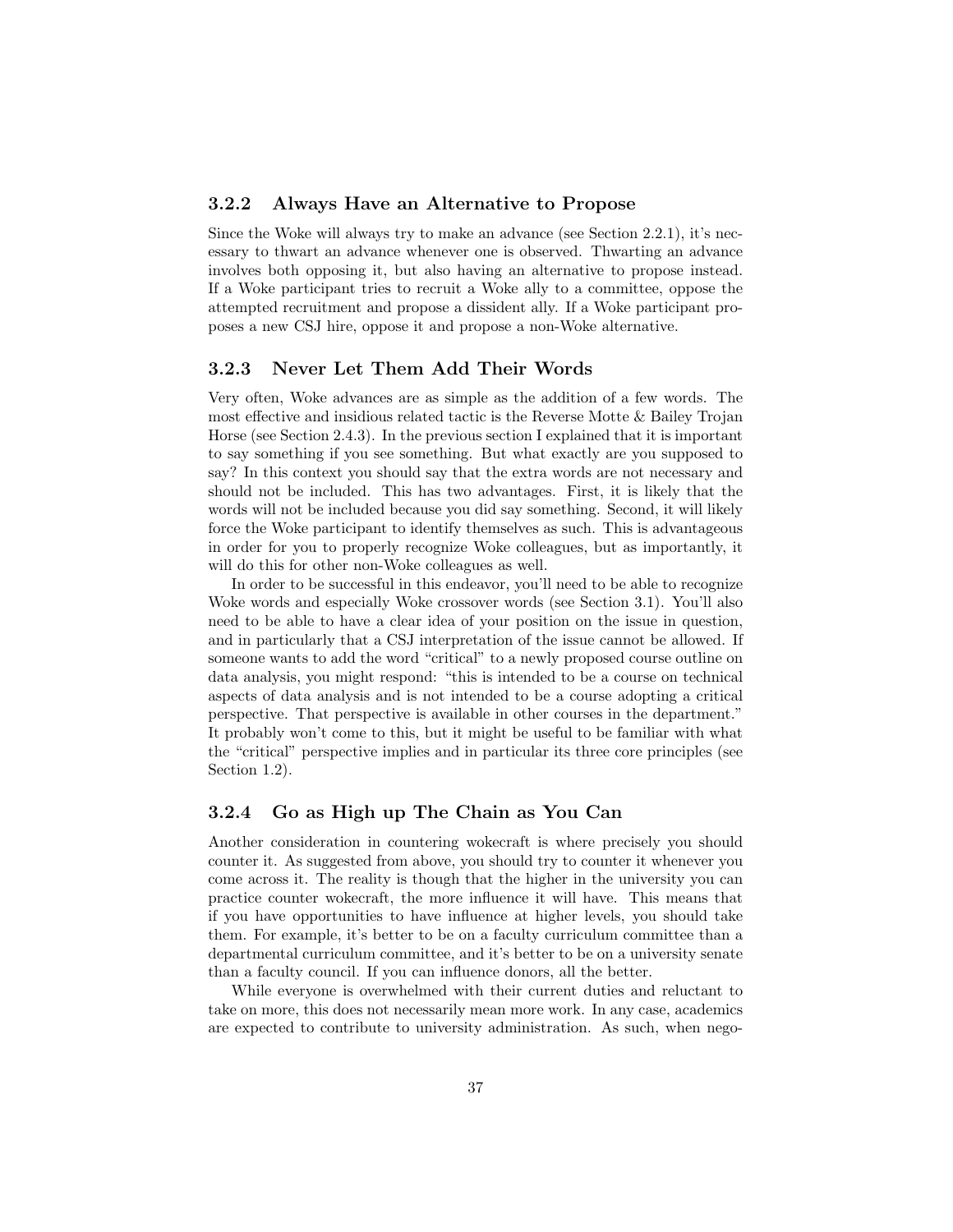tiating your duties, you should privilege those duties that allow you to have influence at the highest level possible.

#### <span id="page-38-0"></span>3.2.5 Make Sure to Vote!

As a participant at a university, you are often asked to vote for different positions within the university hierarchy. These can be positions for deans, associate deans, union boards, governing boards, etc. These positions are important for the direction that universities take and usually are decided based on only a few votes.

There are two consequences of this. First, it is easy for Woke, Wokeproximate or opportunist participants (see Section [1.6](#page-10-0) to get elected to these positions. This is a problem in and of itself, but becomes more important as more Woke participants are represented on the committees for which they are running. The more woke participants, the more the Woke perspective will be entrenched (see Section [2.1.5\)](#page-15-2), the more forceful the Woke will be and the more radical will be the advances they will try and likely succeed with. Second, since such positions play on so few votes, these are probably the most "efficient" votes you will have in your life. They're efficient because your vote truly has the potential to change the result.

#### Do Your Homework

Voting is important but it is only useful if you vote for the right person. If you don't know the candidates, it's important to invest a bit of time to look them over. In this day and age it is pretty easy to do this quickly. Do a search for them on Google and look at their university website. Their university website will often have a downloadable CV or a link to their private sites. It's helpful to see if they have a presence on Twitter and if they do, what they tweet. You'll want to be mindful of how to spot Woke participants (see Section [3.3.1\)](#page-39-0) based on their academic backgrounds, their methodological approaches and the use of Woke overt (see Section [3.1.4\)](#page-34-0) or crossover (see Section [2.3.2\)](#page-19-2) words.

#### Coordinate with Allies

If you have allies (see Section [3.5\)](#page-43-1), you can consult and coordinate with them about the candidates for a vote. Ask them what they know about the candidates. You can let them know what you find out in your research. You can distribute the background work on candidates between yourselves. Ideally, you will vote for the same candidates as this will increase the likelihood of a (non-woke) candidate getting elected.

## <span id="page-38-1"></span>3.3 Identifying Allies

My last section looked at general counter wokecraft strategies. This section is the first of a series looking at something critical for successful counter wokecraft;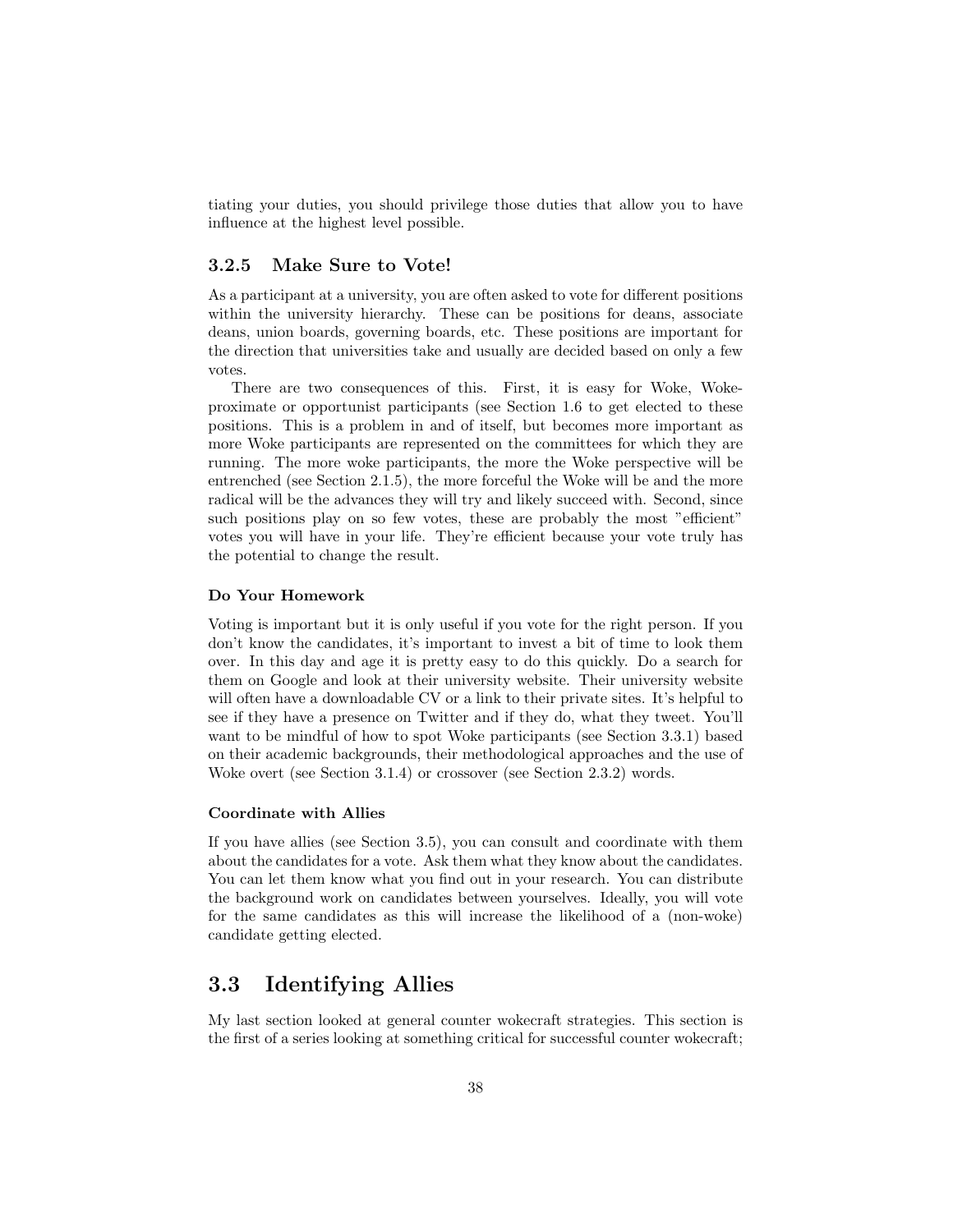working collectively with allies. It is difficult for one person to counter concerted and sustained Woke advances, especially once the CSJ perspective becomes entrenched. The more allies there are on-side, the more people can be counted on to coordinate against Woke advances.

#### <span id="page-39-0"></span>3.3.1 How to Identify Woke Participants

The first step to identifying allies is being able to identify those who are not allies, i.e. Woke participants. The ease with which Woke participants can be identified has a lot to do with the stage of entrenchment of the CSJ perspective. The more entrenched the perspective is, the more easily identifiable Woke participants will be. Here is a series of things to watch out for when identifying Woke participants. They are organized according to the degree to which they indicate whether a participant is Woke. I.e. the first are less discriminant in the detection of Woke adherents and the latter the most.

The use of Woke crossover words: the use of Woke crossover words (and pronouns, such as "they" instead of the 3rd person singular he or she) is common among Woke participants. Especially when the words are used in unusual ways, such as the addition of the word "critical" when it seems superfluous. Crossover words will be preferred to overt Woke words in early stage entrenchment. In this way, and in these circumstances, they are used partly to signal to other Woke participants and partly to lay the groundwork for the first Woke advances. The use of crossover words, while a pretty good Woke identifier, is not an instant tell. Crossover words are used intentionally because they can blend in and seem innocuous, so they won't necessarily be used with their Woke meaning, or by Woke participants.

Skepticism towards progress: An attitude of overt skepticism towards the notion of progress is characteristic of Woke participants. That things are better now than before is considered to be an Enlightenment notion used to hide the true oppressive nature of reality. Similar sentiments will be held for notions that environmental conditions are better than before. Watch also for disparaging and dismissive commentary on technology, electronics, etc. This is not perfectly discriminant since these attitudes can be shared both by the Woke proximate and the uninitiated.

Disciplinary background: This is the most easily observable characteristic for identifying Woke participants. Critical Social Justice is now the dominant intellectual perspective in the fine arts, humanities and social sciences. Economics and some streams of philosophy, psychology and political science currently remain outside of its grip. That said, if a participant is from fine arts, the humanities or social sciences, there is a good chance they are Woke.

Methodological approach: Together with disciplinary background, methodological approach is a good indicator of whether a participant is likely to be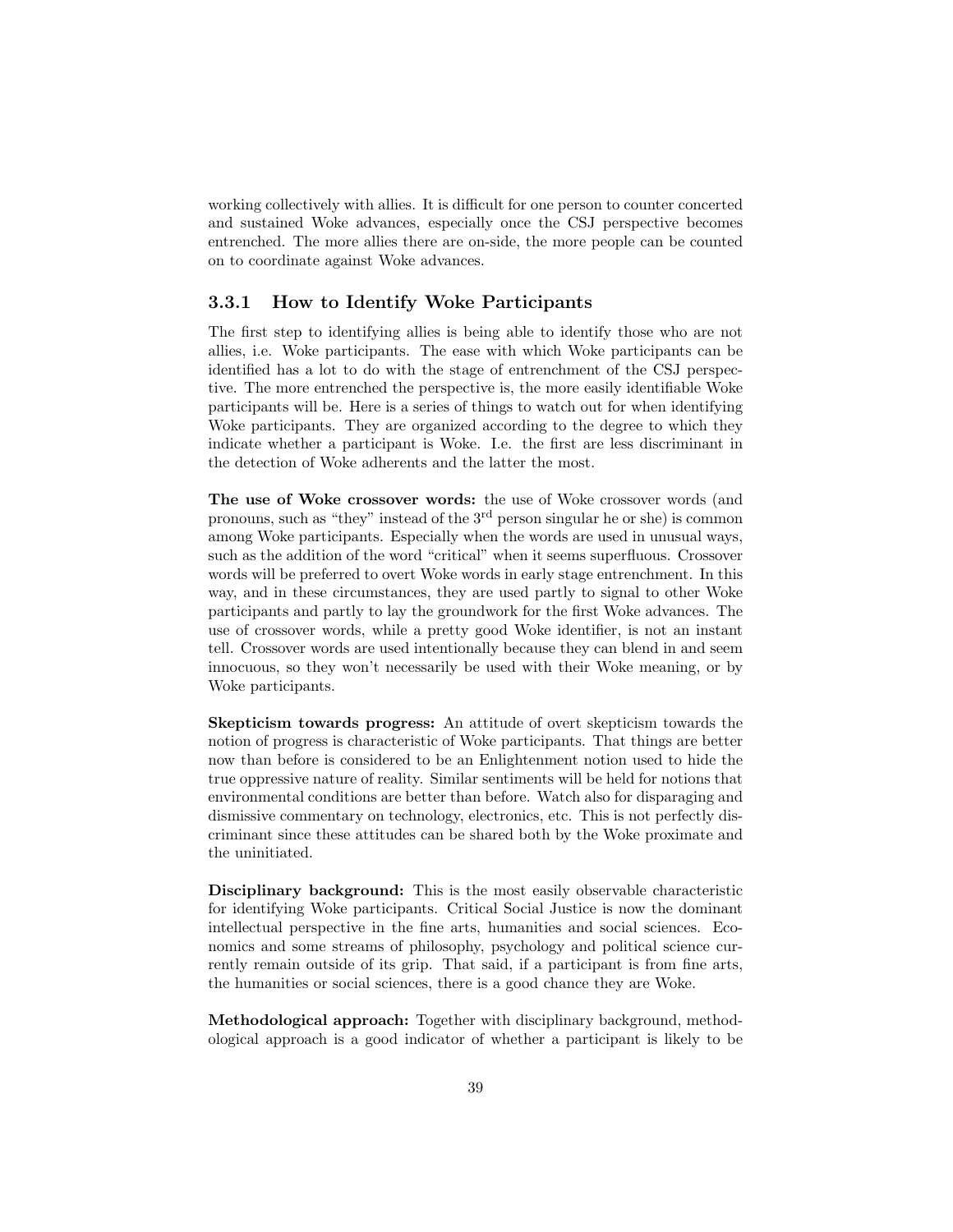Woke. Participants from the fine arts, humanities and social sciences whose work is non-quantitative or non-analytic are even more likely to be Woke than other members of their disciplines. This is particularly true if such participants come across as being skeptical towards quantitative approaches as well as to positivism more generally (i.e. the hypothetico-deductive method). If such skepticism is communicated sardonically or flippantly, this is a further indication that the participant is Woke.

Public demeanor: Woke participants are, for the most part, vocal and selfassured. This is related to the fervor of their belief in the Critical Social Justice perspective. The more vocal and self-assured they are about central CSJ concerns (e.g. EDI), the more likely they are to be Woke. They will tend to be more vocal and self-assured as the CSJ perspective becomes more entrenched (see Section [2.1.5\)](#page-15-2).

The Use of overt Woke words: The use of overt Woke words (see Section [3.1.4\)](#page-34-0) is the most discriminant indicator of a Woke participant. Non-Woke participants will not use such words and likely won't understand them or even know them. If someone uses them, they're almost certainly Woke. These words are least likely to be used in early stages of entrenchment, and most likely to be used in later stages (see Section [2.1.5\)](#page-15-2). Their use in early entrenchment is an indicator of the fervently Woke. The only circumstance in which this is not the case is if a dissident is using such a word when trying to describe, or explain a concept of, the CSJ perspective.

#### <span id="page-40-0"></span>3.3.2 Characteristics of Potential Allies

To be sure, given the current academic environment where any hint of questioning the CSJ perspective is vilified, potential allies can be difficult to spot. In many ways identifying potential allies is done in juxtaposition to the identification of Woke participants. While there are no hard and fast rules, here are five things to look out for when trying to identify potential allies.

Clear dissidents: There are some people who are fearless, oblivious, or simply combative Woke dissidents. They are knowledgeable about the CSJ perspective and will overtly oppose it. They are clearly potential allies. These people are rare.

Disciplinary background: This is the most obvious characteristic for identifying allies. As mentioned above, there are very few dissidents in the fine arts, humanities or social sciences. The main exception is economics. They can be found in psychology and political science too. There are more dissidents in STEM fields and most reliably (although they may be uninitiated, latent dissidents) in engineering. Scientific disciplines with an environmental vocation (e.g. climate, environmental science, etc.) will tend to have fewer dissidents and more who are sympathetic to CSJ, the Woke proximate (see Section [1.6.2\)](#page-11-0).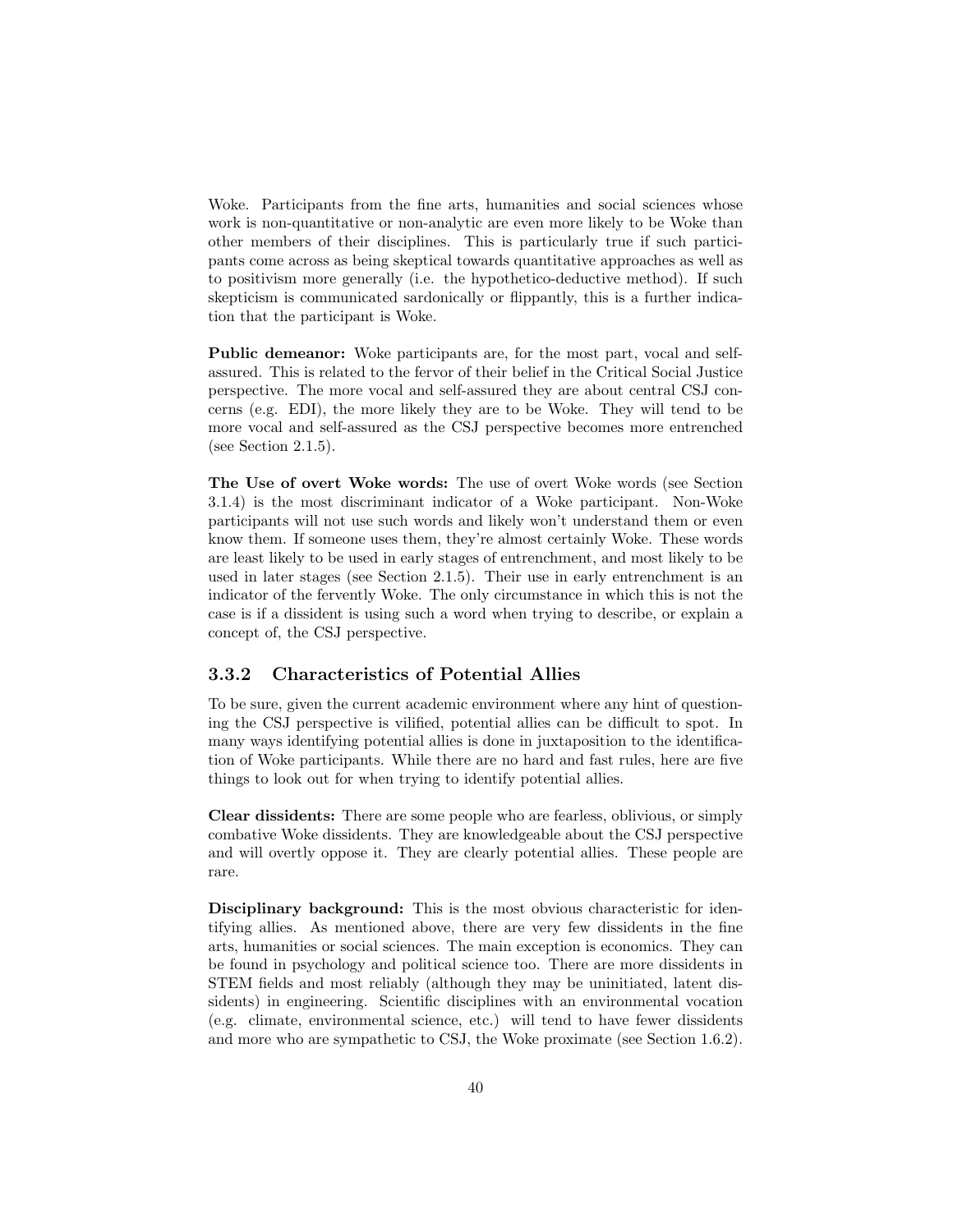Methodological approach: The type of research matters a lot in identifying allies. Anyone adopting quantitative methods is more likely to be a potential ally. Again though, this is not always the case since quantitative scholars can also be Woke proximate.

Public demeanor: Dissidents, holding unpopular opinions are most likely to keep their opinions to themselves. As a result, people who rarely express themselves, particularly on issues central to the CSJ perspective (e.g. EDI) are potentially hidden allies.

Scholars who seem Woke, but don't use Woke words: This is a relatively small group of participants, but they can be powerful allies. These are participants in the fine arts, humanities or social sciences but who are not Woke. They may look Woke on the outside (apparel, hairstyle, etc.). They may even study topics cherished by the CSJ perspective (e.g. indigenous issues). They can be identified because they will not use Woke words in general, or to describe their work, particularly words like "critical", "oppression," etc. They will self-describe their work in non-hyperbolic terms. These can be powerful allies because they will normally be very familiar with the CSJ perspective and understand it. If you're not very familiar with the CSJ perspective, they can help you to understand it yourself and to understand how to counter it.

#### <span id="page-41-0"></span>3.3.3 Making Contact with Allies

Unfortunately, the above characteristics cannot guarantee that someone is an ally. To reliably identify an ally, it's necessary to make contact with them. This should be done to the extent possible one-on-one. This can be done in various ways, but the best is in person, over a meal or a drink. The purpose of the meeting can be justified as an attempt to see about potential collaboration or some other plausible pretense. It can also be done explicitly with the goal to discuss the Critical Social Justice perspective. The invitation to the meeting is best done in person or by phone, avoiding any electronic record. At the same time, in the current circumstances (COVID-19) it might be necessary to contact and meet with potential allies electronically.

The main goal of such a meeting is to establish whether or not the person is a potential ally. The question to be broached is whether the person is familiar with the Critical Social Justice perspective. If they are, you'll want to ask what they think of it. The answer to this question will let you know whether they are a potential ally. If they haven't, you'll have to be prepared to describe it to them (see Section [1.2](#page-5-2) on the CSJ worldview), ideally as objectively as possible. During this discussion you'll have to read (perhaps carefully) their responses for whether they are a likely ally.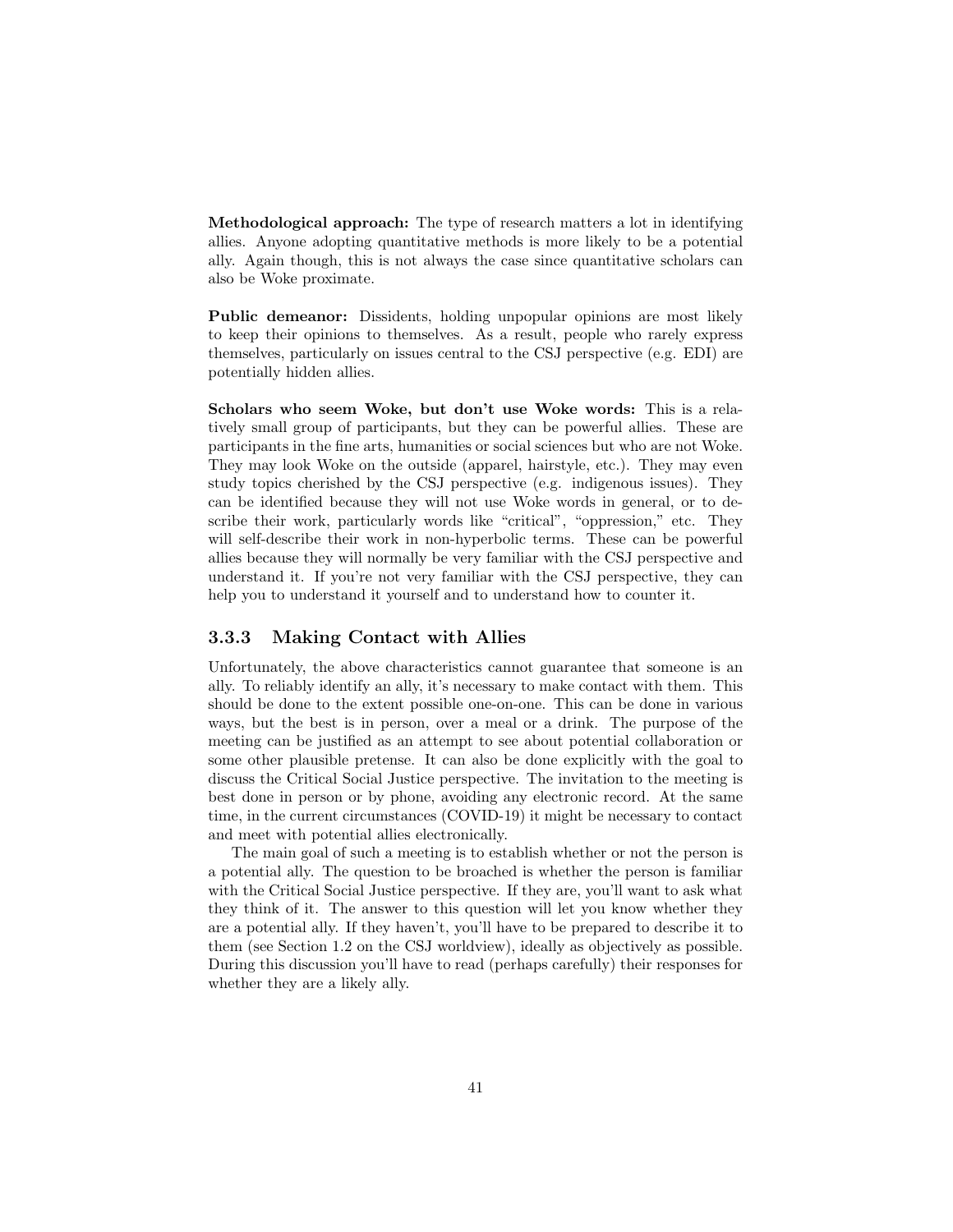## <span id="page-42-0"></span>3.4 From Contact to Working Together to Counter Wokecraft

This step is important since it is the only way to truly establish whether someone is a potential ally. It is also the best way to establish whether there is the potential to work with them to counter wokecraft. This section is about what you should do after contact is made.

### <span id="page-42-1"></span>3.4.1 Informing about the Critical Social Justice perspective

Allies can be divided between those who know about the CSJ perspective (dissidents) and those who don't (the uninitiated). If you've been able to identify uninitiated potential allies, you can think of them as latent dissidents (see Section [1.6.5\)](#page-13-0). It will not be necessary to inform dissidents about the CSJ perspective, but it is important to do so for uninitiated latent dissidents. It's important because latent dissidents will likely be opposed instinctively to CSJ and in particular its prescriptions (e.g. hiring quotas based on identity). They'll find the prescriptions unfair and illogical, but they won't have the analytical tools to understand it, and they won't understand just what a threat the perspective represents; to the university, to science and to society. It's for these reasons that you'll need to inform them about the CSJ perspective.

Providing a lay-of-the-land of the CSJ perspective succinctly is important, as is emphasizing the implications of the perspective. Since most latent dissidents will be from STEM fields, it will be important to emphasize the implications of the CSJ perspective for science. A good place to start in terms of the lay-ofthe-land is the three CSJ principles (see Section [1.2\)](#page-5-2). You can also point latent dissidents to documentation that you have found useful to understand the CSJ perspective. In fact, they may explicitly ask for this. I find Cynical Theories [Pluckrose and Lindsay](#page-62-0) [\(2020\)](#page-62-0) to be the best one-stop-shop for this, but there are many resources available. The choice of resources to suggest can be delicate since to the uninitiated, resources can seem extreme and strident. You don't want to scare them off, so you'll have to use your judgement on the best source for a given person.

In terms of the implications of the perspective for science, a few things are particularly important. Namely, that according to the CSJ perspective:

- science cannot access the nature of reality (i.e. it can't get at any truth about the world);
- science has no authority over any way of understanding the world (i.e. it's not any more reliable than religion or superstition);
- science is inherently and irredeemably racist;
- science was designed to perpetuate the oppression of white European males at the expense of everyone else; and
- the CSJ perspective is almost entirely theoretically derived it's based on unfalsifiable assertion.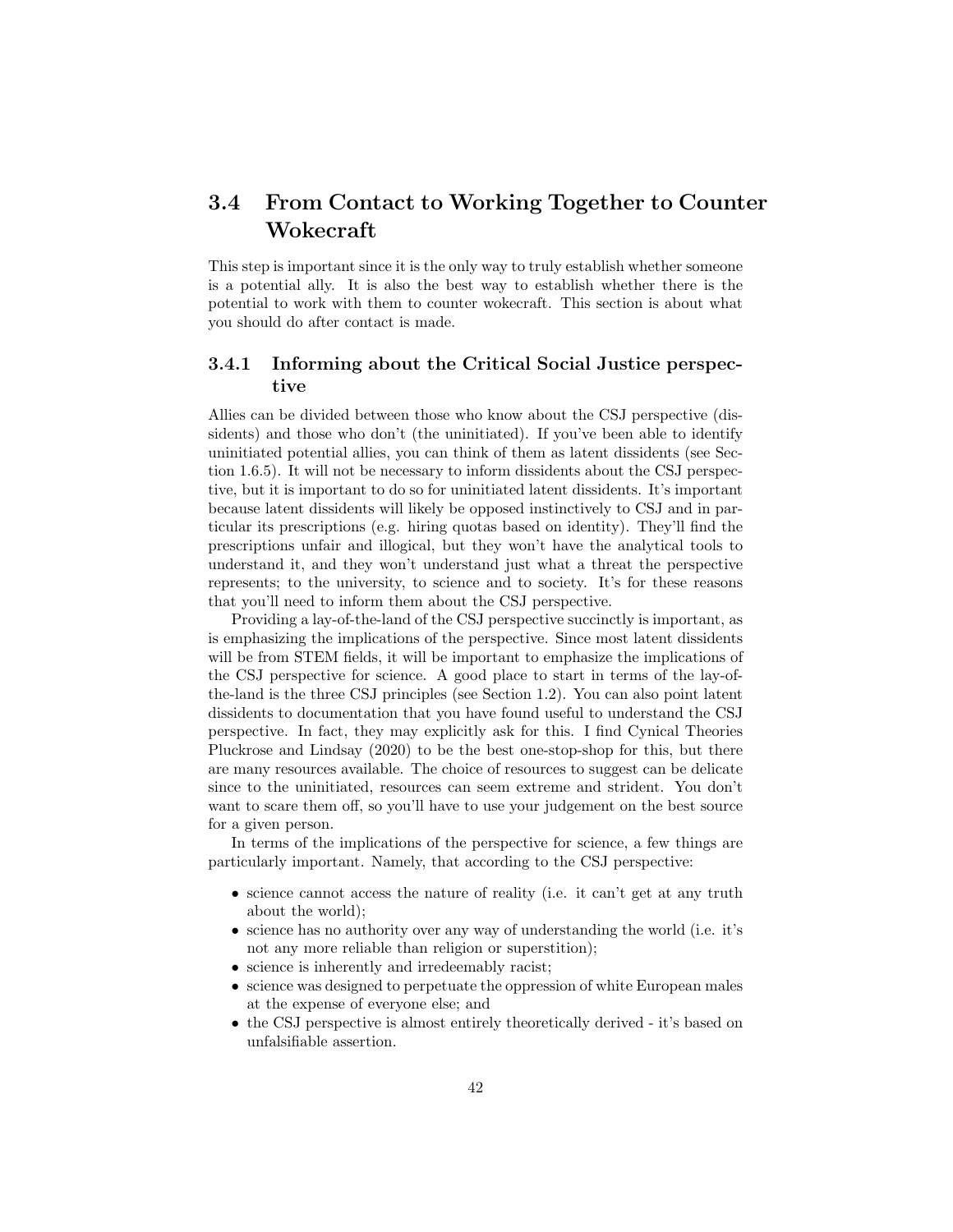Most scientists will recognize the CSJ perspective for what it is, anti-science, anti-scientific, unfalsifiable doctrine; the exact thing science was developed to overcome. This is likely to sharpen their interest in opposing Woke incursions in universities, if not in science. It may not be possible to communicate all this in one meeting. It might take a few. For the uninitiated, these ideas are very foreign and can take a while to make sense and sink in. (I recently wrote an essay with this target audience in mind [\(Pincourt;](#page-62-2) [2021a\)](#page-62-2).)

The motivation for recruiting allies is often punctual: an upcoming vote on a new hire in your department, say. Since it can take quite a while for these ideas to sink in, it's best to start the process of recruiting allies as long in advance as possible. It's also best not to rush this kind of recruitment, even if it means suffering a Woke incursion. Sometimes, of course, given the importance of the incursion, it may be necessary though.

### <span id="page-43-0"></span>3.4.2 Agreeing to work together

Once you feel comfortable that someone is an ally, the next step is to agree to work together. This doesn't need to be too formal, but it's important that it is agreed to explicitly. There are many ways in which dissidents can work together but in order for the collaboration to be effective, it requires at least two things:

Agree to support each other: This is pretty straightforward but effective. You'll need to agree that if your ally opposes a CSJ advance, you will support the opposition. This does not need to be very elaborate. Most of the time, it simply means publicly voicing agreement with your ally. This reduces the ability of Woke participants to exaggerate support for a given Woke advance. (One detail here: it's best not to be too overt about your collaboration. If you're in a meeting, for example, it's best not to sit together.)

Agree to defend each other: This also is pretty straightforward and effective. You'll need to agree that if someone criticizes your ally or their argument against a Woke advance, you'll defend them. Most of the time, this simply means publicly speaking out on behalf of your ally in this context. If your ally faces an ad hominem reproach, you can say that the reproach is unjustified and that they were simply expressing themselves. If the argument is criticized, you can try to rephrase it differently. This will reduce the ability of Woke participants to quell dissent during Woke advances.

## <span id="page-43-1"></span>3.5 Coordinating with Allies to Counter Wokecraft

The last section looked at how to go from making contact to agreeing to work with an ally. This section is about laying the groundwork to effectively counter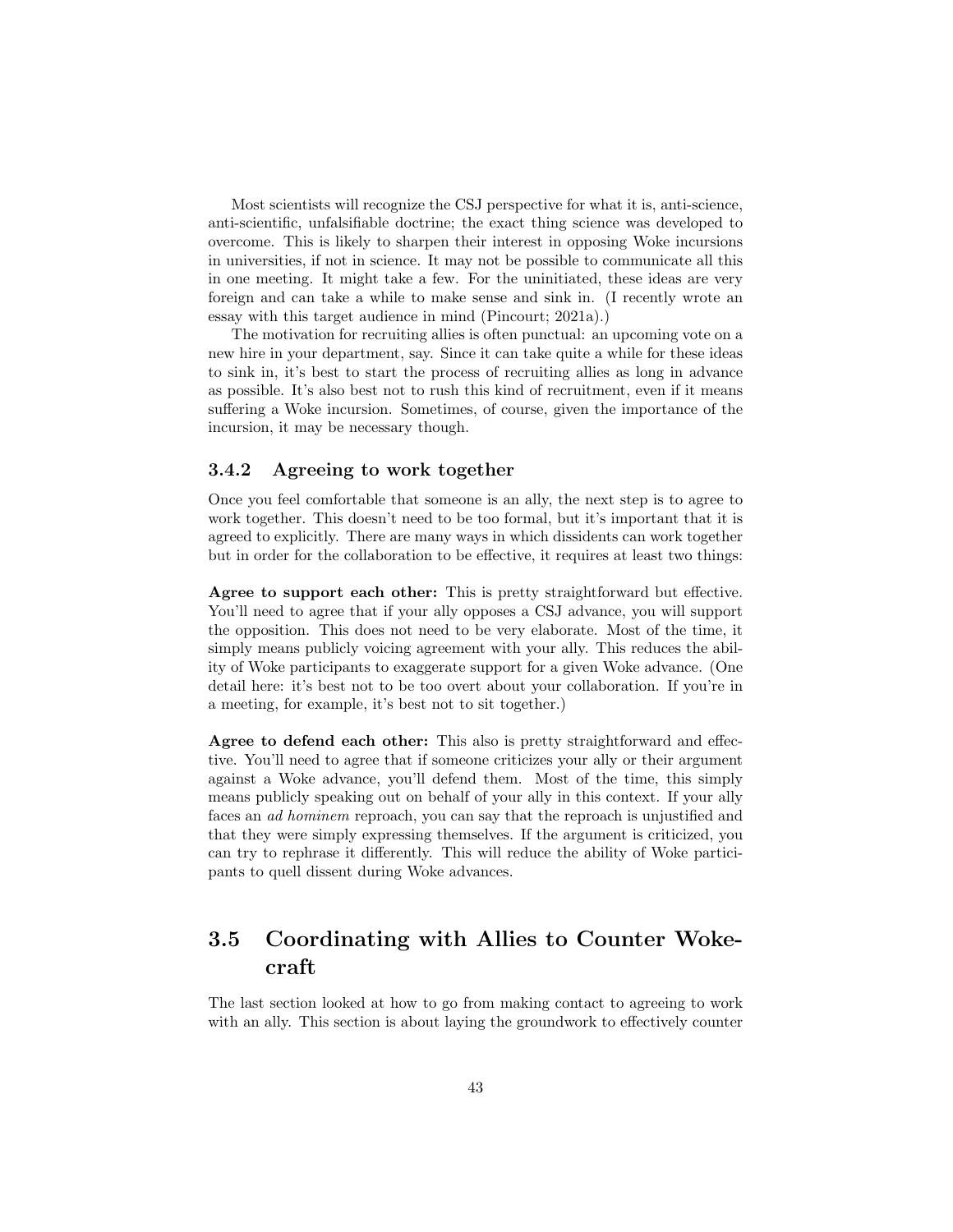wokecraft. This ultimately relies on coordinating with allies towards a number of different goals.

#### <span id="page-44-0"></span>3.5.1 Recruiting Other Allies

An important task is to assemble like-minded participants as allies. This is more easily done the more allies there are since recruitment is easily distributed. It's best for this task to be done one-to-one. While it's possible to do it jointly with other dissidents, it can seem intimidating to a potential ally being approached. At the same time, it's a good idea to identify potential allies with confirmed allies since you will have more information at your disposal about the potential ally. Once identified, potential allies can be approached like you did with your first ally (see Section [3.3.3\)](#page-41-0).

#### <span id="page-44-1"></span>3.5.2 Identifying sites of intervention

Interventions take place in specific administrative situations where decisions are made; sites of intervention. You'll need to make a list of possible sites of intervention, or at least be conscious of them. They include departmental- , faculty- and university-wide committees and assemblies. Each of these is a possible site of intervention. This is best done with allies since different people are aware of different sites of intervention throughout the university.

#### <span id="page-44-2"></span>3.5.3 Know the terrain at the site of intervention

When considering different sites of intervention it's important to know who the participants are and (as closely as possible) how they will fall on Woke issues and advances, and if they will say anything. For the most part, participants can be divided between those who will support, or not oppose, Woke advances (the Woke and Woke-proximate) and those more likely to oppose them (dissidents and latent dissidents). Knowing this is useful to establish the dynamics at the sites of intervention and should be used in prioritizing them.

#### <span id="page-44-3"></span>3.5.4 Prioritizing Interventions

It's good practice to counter wokecraft when you come across it. At the same time, not all situations involve a Woke threat, so that even if you were present, you would probably not come across anything that would need to be countered. Similarly, there are some sites where interventions can have little impact. Finally, you probably can't intervene everywhere. It's important therefore to prioritize (collaboratively if possible) where dissident interventions are likely to be most effective. Here are some things to keep in mind when prioritizing interventions.

• Priority  $#1$  - Faculty hiring: Given that professors are around for a long time, and since they show up over their careers all through university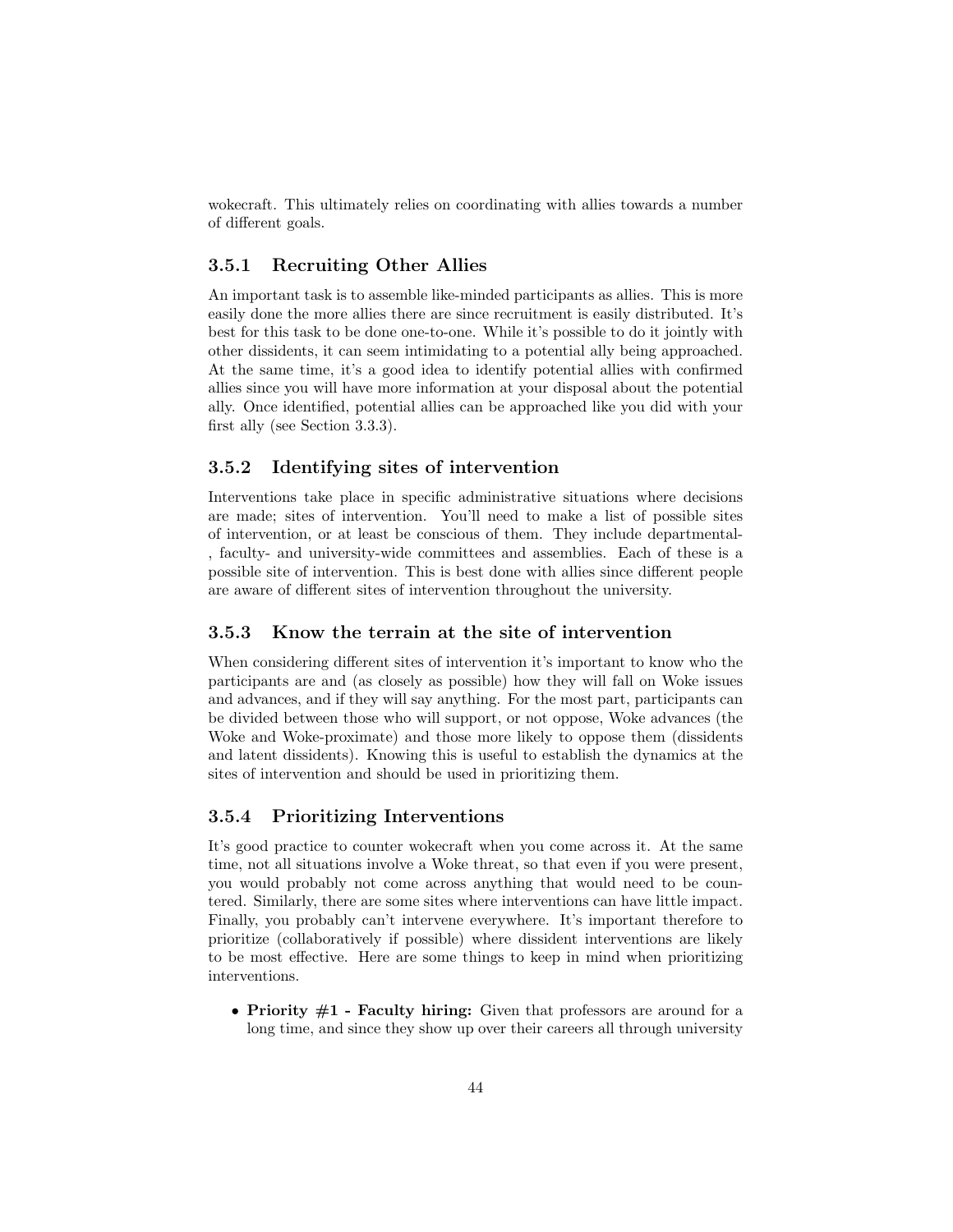administrations, they hold a great deal of power over the long term direction of the university. As a result, being involved at all stages of hiring (position description, hiring commitee, etc.) is of the highest priority.

- Don't get spread too thin: The more allies you have, the more you can coordinate with, and the more situations you can intervene in. The fewer you have, the more judicious you have to be in choosing your interventions. Don't spread yourselves too thin. This is a question of human resources.
- Prioritize situations with bigger impact: In Section [3.2](#page-36-0) on general counter-wokecraft I suggested you should aim as high up the chain as you can. Consistent with this, you should prioritize situations that will have more impact. I.e. at the faculty-level rather than at the department level, the university level rather than the faculty, etc. This needs to be nuanced in some circumstances, since for example, some decisions are less likely to be turned down the further up in the administration something goes. This is the case for proposed new faculty hires. For new faculty hires, the most important threshold is the department.
- Prioritize academic administrative search committees: Since academic administrators have a big impact on the direction universities take, and since the appointment processes commonly invite faculty participation, they are accessible high impact opportunities.
- Prioritize situations where you can make a difference: If a given situation has only Woke representation, it may be fruitless to intervene there. You can have the most impact in situations where there is some Woke representation, but where Woke representation is not hegemonic.

#### <span id="page-45-0"></span>3.5.5 Ensuring Dissident Representation

Identifying sites of intervention means identifying sites where it's useful to have a dissident presence. As a result, once sites are identified, the aim is to ensure dissident representation. If it turns out that there is already dissident representation, this might not be necessary. If there is no dissident representation, or if there is not enough, the aim is to ensure there is. This can be done in a few ways.

The dissident representation can be you or other dissident allies. If you want to represent the dissident voice, you can volunteer yourself. This is usually straightforward and more often than not this will be accepted. It may require a bit of digging to figure out to whom the request needs to be made. In other cases, appointment to committees (say for the selection of a dean) can require a formal vote. If you want to be on such a committee, coordinate with allies so that they vote for you. Appointment to such positions often relies on only a few votes, even those at the faculty or university-wide level.

If you don't want, or are unable, to be on a given high-priority committee, coordinate with allies to ensure that dissidents are represented. You and your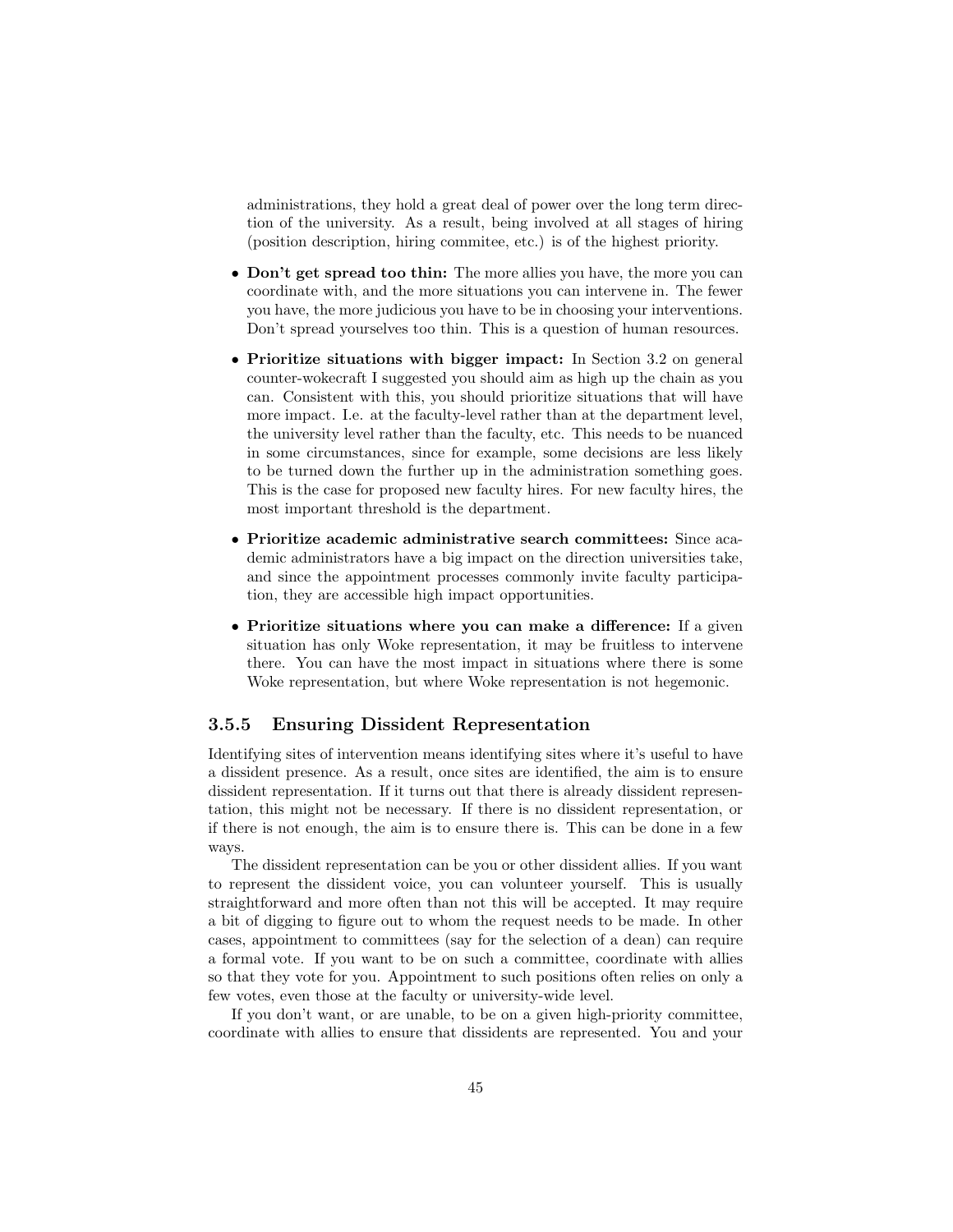allies can coordinate to suggest dissidents as members of committees. You can also vote for, and encourage others to vote for dissidents as well.

#### <span id="page-46-0"></span>3.5.6 Limiting Representation of Woke Participants

Ensuring dissident representation will, for the most part, reduce Woke representation. It is also a good idea to work explicitly to reduce Woke representation. This can be done by discouraging the inclusion of Woke participants in circumstances in which you or Woke allies can have an influence. Woke participants will typically try to recruit Woke allies. If they try, you should argue against the inclusion of such participants, and you should always have an alternative to propose. Even if they don't try, if new or additional participants are required for any given situation, always have a dissident candidate to propose (see Section [3.2.2\)](#page-37-0) and be ready to argue for their inclusion.

## <span id="page-46-1"></span>3.6 Sowing Doubt about the Critical Social Justice Perspective

As you and your allies begin to work together, one of the most useful things you can do is sow doubt about the CSJ perspective among colleagues.

The Critical Social Justice movement is characterized by extreme moral confidence; confidence that the perspective is unassailably true, right and just. There is little chance of convincing the Woke otherwise. This is not the case for latent dissidents, the Woke proximate or the uninitiated more generally, however. Some of these people will be skeptical about the CSJ perspective, but won't know why. Others will be sympathetic to notions of social justice and might even use Woke words and terms, despite not really understanding them. In particular, they might not see or appreciate the retributive, antiliberal, extreme egalitarianism of the CSJ perspective. If these people can be shown what this worldview implies, their willingness to accept the perspective can be compromised and/or their doubts amplified. This is one reason that it's important to say something when you see something; it can sow doubt in those who may never otherwise hear criticisms of the CSJ perspective. While there are different lines of argument that can be used, it's a good idea to first try to disarm any situation in which you are trying to sow doubt.

#### <span id="page-46-2"></span>3.6.1 Disarming the Situation

It is common when trying to sow doubt among the Woke proximate and uninitiated to launch directly into arguments against the CSJ perspective. The problem with this approach is that given the current climate, people will often react badly to any criticism whatsoever of the perspective. Very quickly, people can think, even without understanding why, that any criticism you bring up implies that you are right-wing, a racist, a white supremacist or any other negative epithet that might spring to mind.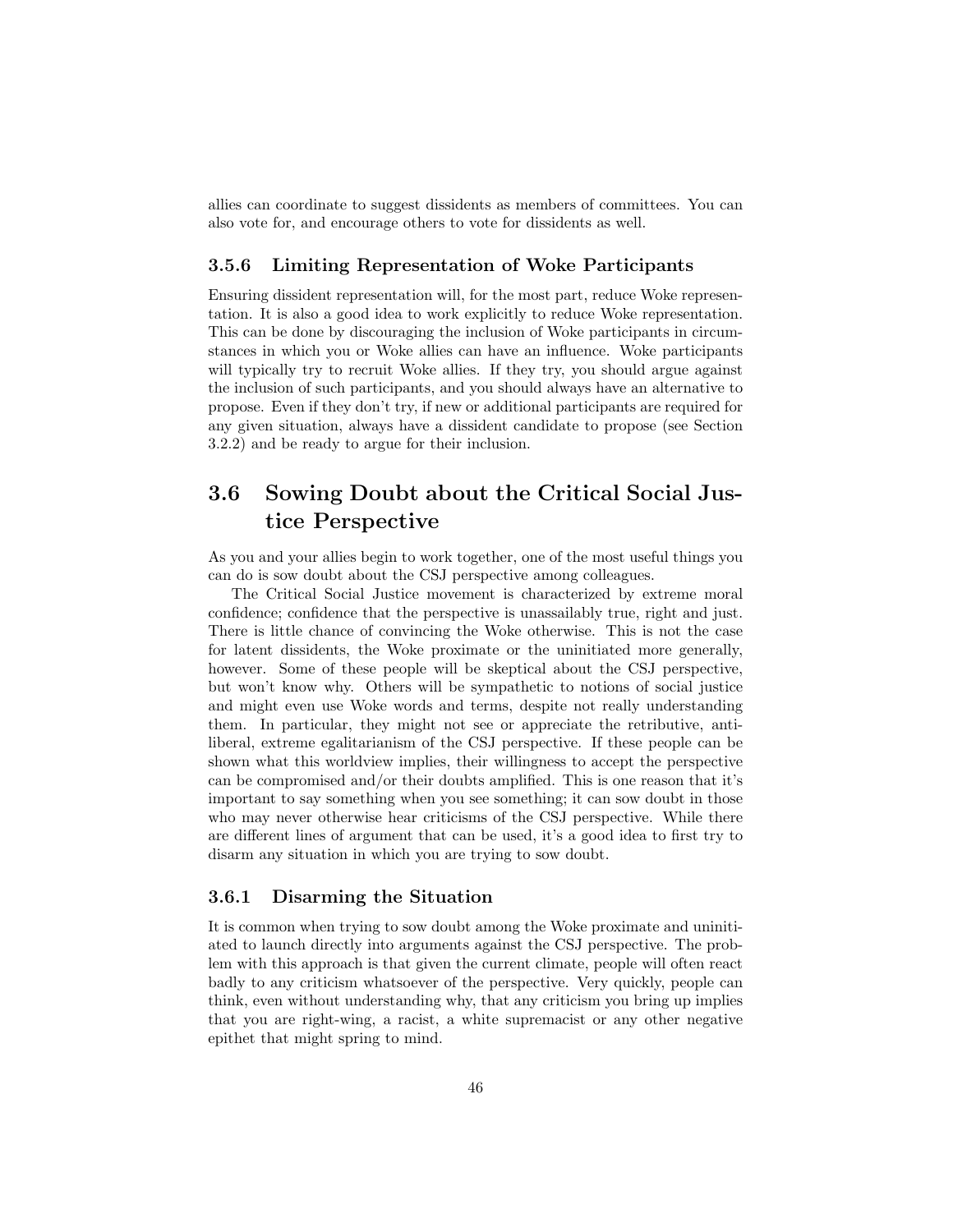As a result, it is important to begin the presentation of any criticism with one or two disarming introductory statements and a disarming tone. Naturally, you need to believe the statements and you should avoid using Woke words (see Section [3.1.4](#page-34-0) on Woke words). It is also helpful to demonstrate sympathy with the particular cause under discussion as well as camaraderie with your interlocutor. This can be done by starting simply with a statement such as "Like you, I don't think anyone should be discriminated against based on X [e.g. skin color, sex, etc.]. At the same time, what concerns me about Y [the critical social justice perspective, Critical Race Theory, EDI, etc.] is..." This increases the chance that the discussion will get off on the right foot and that you'll be able to successfully sow doubt. Once you've done this, you can continue with some common lines of argument.

#### <span id="page-47-0"></span>3.6.2 Equality of Opportunity vs. Outcome

One line of argument is to express concern about the distinction between equality of opportunity and equality of outcome. Equality of opportunity is an ultimate goal of traditional liberalism, and one for which the Civil Rights movement was successfully fought. It means that nobody should be prevented from pursuing what they would like to do in life as a result of sex, skin color, gender, sexual orientation, religious belief, etc. In other words, all people should be evaluated based on their merits. That all people should be treated thus is known as "universalism." This does not mean that everyone will be a doctor, but it means that no one capable should be prevented from being a doctor as a result of their skin color, sex, sexual orientation, etc.

The CSJ perspective on the other hand advocates an equality of outcome based on identity, i.e. equity. Moreover, the perspective advocates for the intentional promotion of some identities over others, as well as advocating for implicit and explicit discrimination against other (historically oppressor) identities to the advantage of (historically oppressed) identities. This type of discrimination is typically advocated for in the form of quotas or lowered objective standards of evaluation for target identities. Such discrimination is often framed as being justified in order to "redress" historical injustices and implies holding contemporary members of oppressor identities responsible for injustices perpetuated by other people. There are a number of reasons for which concern can be expressed for this extreme egalitarian ethic.

#### <span id="page-47-1"></span>3.6.3 The CSJ Perspective is Discriminatory

Naturally, distribution of resources according to identity is by definition discriminatory. If it is done on the basis of skin color, or "race" it is itself racist. It is for this reason that Critical Social Justice is increasingly referred to as "neo-racist." It is done on the base of sex, it is itself sexist, etc.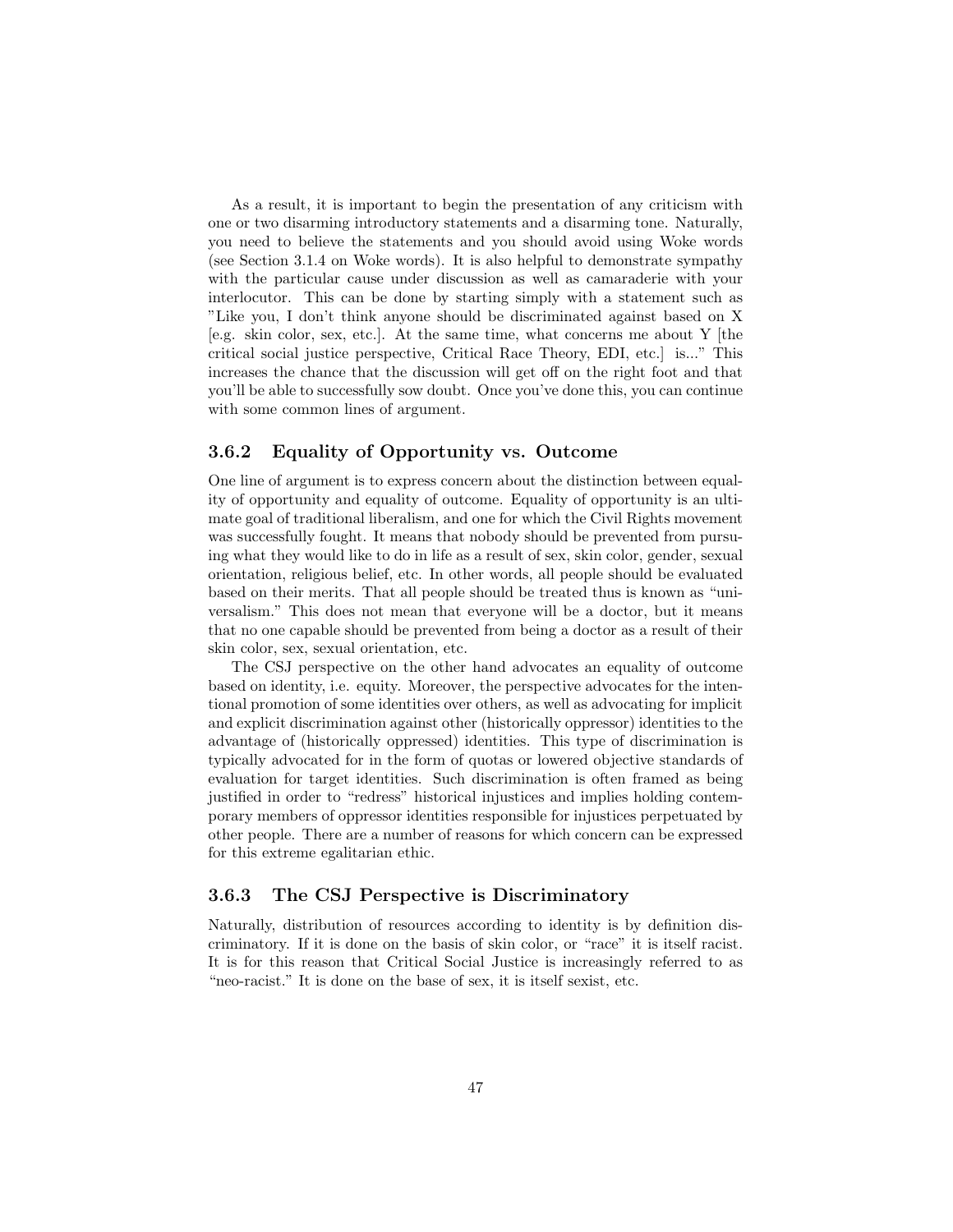#### <span id="page-48-0"></span>3.6.4 Inclusion Begets Exclusion

While inclusion is a nice sounding word, the reality is that "inclusion" that results in the distribution of resources according to identity, automatically implies distributing fewer resources to all other identities. Inclusion therefore simply implies exclusion.

#### <span id="page-48-1"></span>3.6.5 Bad Historical Track Record

It's useful to point out that there are many historical examples of discrimination according to group identity, and that these examples have been disastrous. The examples are myriad, but the death of hundreds of millions in the Soviet Union and Communist China, not to mention the Jewish Holocaust represent a few horrific examples. Finally, it can be explained that such atrocities are typically justified as morally righteous and often turn gruesome quickly, if not unexpectedly.

#### <span id="page-48-2"></span>3.6.6 Two Wrongs don't Make a Right

Such discrimination is advocated for in order to right historical wrongs. While this sounds virtuous, it clearly flies in the face of the most basic notions of justice that we teach even to children. We teach this to children because we understand the risk of the escalation of conflict and injustice.

## <span id="page-48-3"></span>3.6.7 Restricting Candidate Pools Risks Lowering Standards

Hiring with quotas necessarily reduces the size of applicant pools. This necessarily reduces the chances of finding the best candidate. This has nothing to do with the quality of the candidates targeted with the quota. It is simply statistical; as the applicant pool decreases, the chances of finding the best candidate decrease.

#### <span id="page-48-4"></span>3.6.8 Runs Risk of perpetuating Discrimination

Hiring by quota, by positive discrimination or affirmative action increases the likelihood that people will doubt the qualifications of the people hired. This can lead to people saying things like "X was hired only because they were Y-identity." This can have the opposite effect desired and prove caustic in a professional setting.

#### <span id="page-48-5"></span>3.6.9 Penalizing an Individual for Group Membership

Penalizing an individual for actions perpetuated by others who share the same group is obviously discriminatory. As important, however, is that it flies in the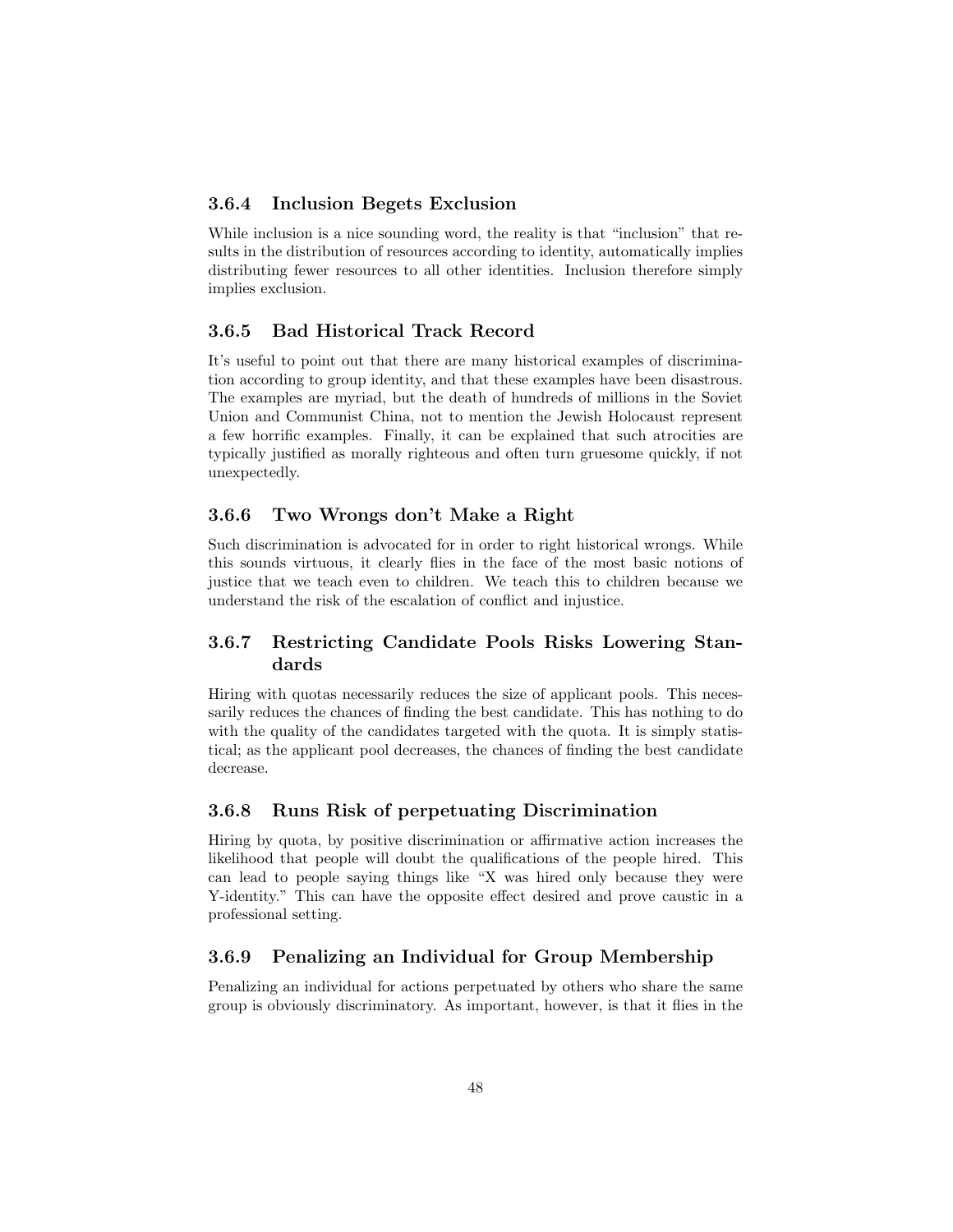face of the liberal tradition recognizing individual rights, freedoms and responsibilities; that individuals are accountable for their own actions and not those of others, even those who share the same identity with them.

#### <span id="page-49-0"></span>3.6.10 CSJ is Anti-real, Anti-science and Anti-scientific

This line of argumentation is most effective with people from the sciences, although it can be useful to others as well. I covered this in Section [3.4.1](#page-42-1) on making contact with potential allies, so I won't belabor it here. That said, it's worth communicating to people not familiar with the CSJ perspective what the perspective itself implies about knowledge and what we can know. This is most extreme when one considers the perspective's implications for science.

In particular, the CSJ perspective is skeptical towards the authority of science as a way of knowing about reality. That is, it is claimed that science cannot know about the nature of reality and that science has no more authority about the nature of reality than religion or superstition. It is just one "story" among many about reality. Moreover, because science was developed primarily by white male Europeans, it is inherently and irredeemably racist. This, it is claimed, is because science was designed to advantage its developers to the detriment of those they wanted to subjugate and oppress. As a result, the CSJ perspective actively seeks to discredit and overthrow science (see my essay on this in Merion-West [\(Pincourt;](#page-62-2) [2021a\)](#page-62-2)). Finally, all these claims about science are almost entirely theoretical. They are based on assertion and interpreted as doctrine.

#### <span id="page-49-1"></span>3.6.11 How to Go about Sowing Doubt

Doubt can be sown in at least a couple different contexts. One context is the one described in Section [3.3](#page-38-1) on identifying allies. This is probably the best context to sow doubt. It involves meeting with people one-on-one over a meal or a drink. Doubt can also be sown during the course of meetings and can be integrated with saying something when you see something (see Section [3.2.1\)](#page-36-1). This context is a little bit less controlled, and since other things need to be resolved during a meeting, sowing doubt can be interrupted, less effective and less predictable.

## <span id="page-49-2"></span>3.7 Formalizing Decision-making Meetings

A key tactic by Woke participants for making CSJ advances in universities is to insist on informality in general, and in decision-making meetings in particular (see Section [2.4.1\)](#page-21-0). This results in meetings having little structure and informal decision making. Informality is exploited by Woke participants in a number of ways. They can take over the agenda. This can be done to surprise people and have things passed with little or insufficient reflection. They can add items for discussion to filibuster and prevent other things (which they don't like)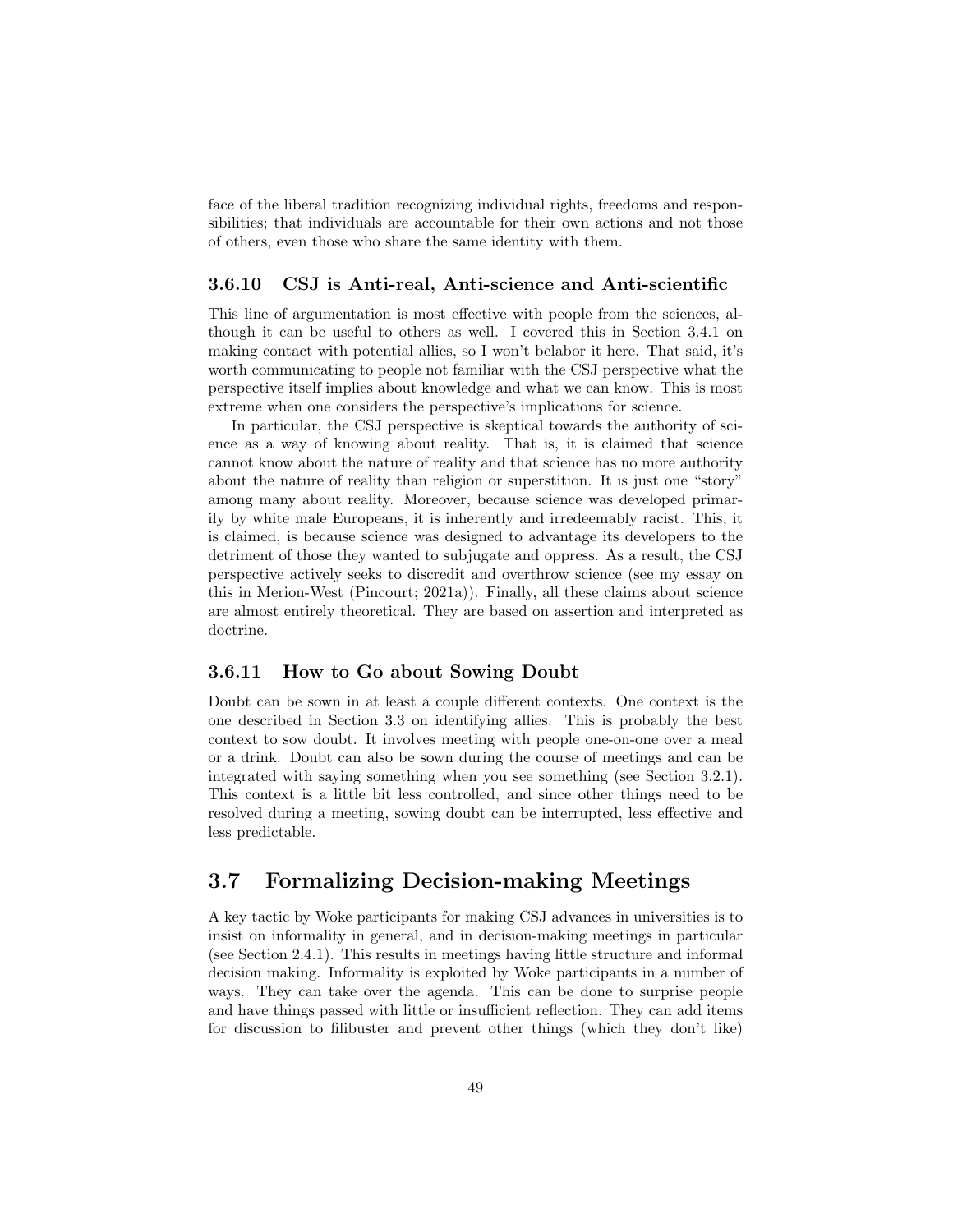from being discussed and delay them. Finally, informality can be exploited to bully, intimidate and force through decisions which they favor. Enmity towards secret ballot voting for example and insisting on "consensus" all force people's hands and discourage dissent. As a result, it is important to short-circuit the possibility of such tactics. Ensuring formality in meetings is key to doing this. There are a number of things that can be done to formalize meetings to protect from wokecraft.

#### <span id="page-50-0"></span>3.7.1 Volunteer to Chair Meetings

If it is possible, the best way to be able to insist on formality in meetings is to chair them yourself. Often these will be meetings you will have to attend in any case, so chairing them involves little additional responsibility.

#### <span id="page-50-1"></span>3.7.2 Ensure Voting Procedures are in Place

There should be formalized rules for decision making and as much as possible, decisions should be made by (secret ballot) vote. If you are chair, you can put things to vote. Don't be afraid to do so even if people object. If you aren't the chair, you should ask the chair to have appropriate decisions go to vote. (See Section [3.9](#page-53-0) for more on Secret Ballot Voting.)

#### <span id="page-50-2"></span>3.7.3 Ensure There is an Agenda

To avoid surprise items, it is crucial to have an agenda<sup>[5](#page-50-5)</sup> for a meeting. If you are chairing a meeting you can ensure there is one. If you are not, ask the chair to provide one.

#### <span id="page-50-3"></span>3.7.4 Establish the Agenda beforehand

If you are chairing the meeting, draft the agenda yourself. You should circulate it beforehand and ask for input. It's good to provide a deadline for adding items to the agenda. It's also good to have an "Other Business" agenda item. This is useful in case people try to add items at the last minute. Any items proposed after the deadline should be covered in "Other Business." If you are not chairing the meeting, ask for an agenda from the chair as long before the meeting as possible/reasonable. The important thing is having the agenda beforehand.

#### <span id="page-50-4"></span>3.7.5 Assign Times to Agenda Items

To prevent filibustering, it's important that each item have an assigned amount of time for discussion. The amount of time for an item should allow sufficient discussion, but the amount of time assigned for an item should not be surpassed. If time is running out, participants should be reminded of this. If you are the

<span id="page-50-5"></span><sup>5</sup>You can download an example agenda at https://Wokedissident.github.io/images/agenda.pdf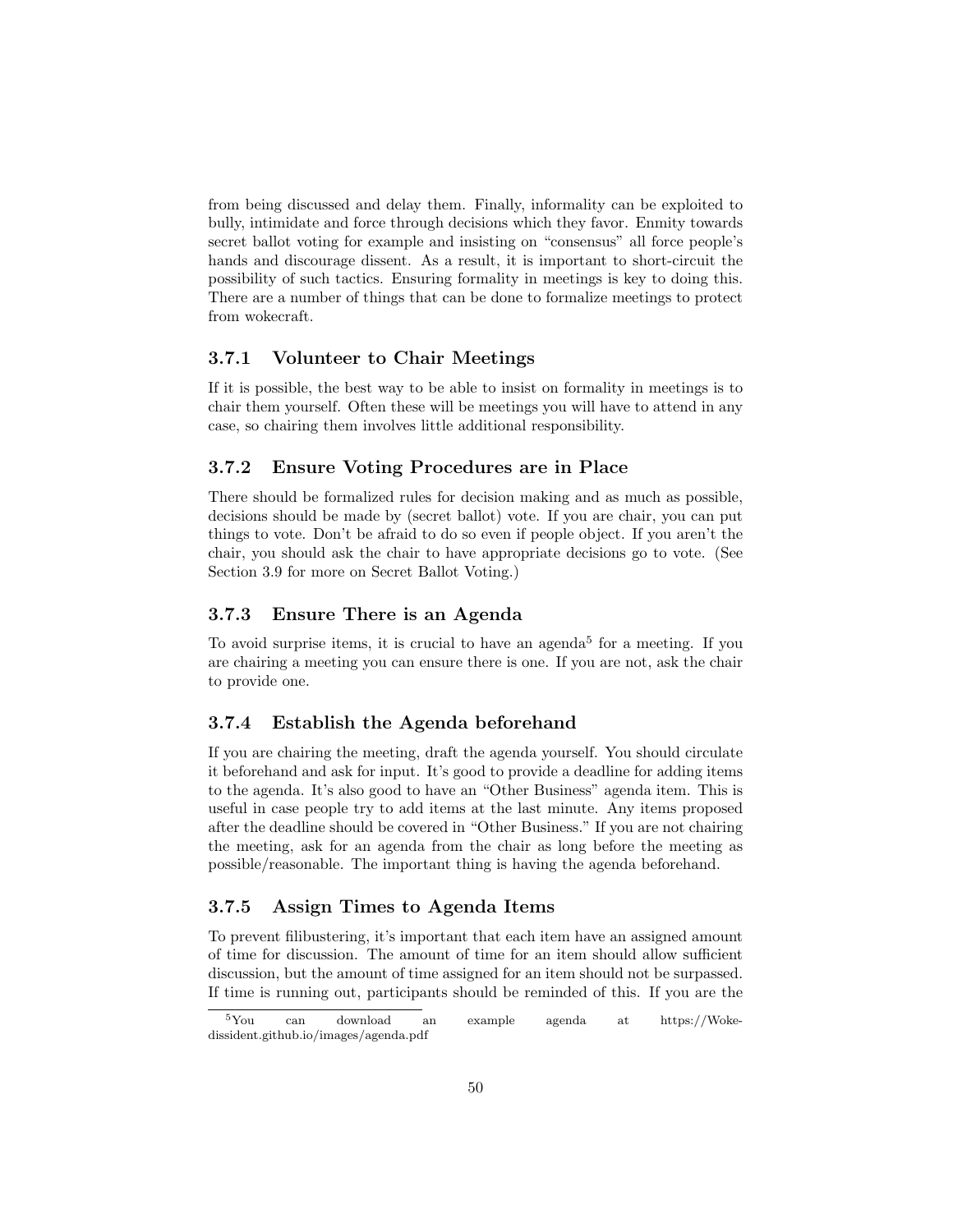chair, you can assign times to each item. If you are not, ask the chair to add them. You can propose times for each item to the chair.

#### <span id="page-51-0"></span>3.7.6 Stick to the Agenda

Agenda items and the times associated with them should be adhered to. If they are not, Woke participates will be able to claim that the time was not adhered to before, and insist that it not be when they desire.

#### <span id="page-51-1"></span>3.7.7 Close, Decide or Table

At the end of the time allotted to an item, one of three things should be done. If it was only an informational item, discussion should be closed. If the item requires a decision, a decision should be made or the item should be tabled for another meeting. Decisions should be made by a formal (secret ballot) vote (see Section [3.9\)](#page-53-0). Additional discussion should be discouraged. If someone insists on extending discussion, the extension should be considered a motion and be voted on.

#### <span id="page-51-2"></span>3.7.8 Identify Relevant Documents in Agenda

Make sure that any documents relevant to discussions be identified in the agenda. The same deadline for adding items should be used for relevant documents. Relevant documents should be circulated along with the agenda.

### <span id="page-51-3"></span>3.7.9 Recording and Circulating Minutes

It's very important, once a meeting is done to have meeting minutes. Particularly important is having decisions recorded and ideally, associated discussion will also be recorded. If you are the chair, to ensure an accurate recording of information, it's best for you (or an ally) to draft the minutes. It's best to produce and circulate them shortly (within a day or so) after the meeting. Avoid allowing Woke participants draft them. If you are not the chair, ask for the minutes from the chair. If you receive them, review them and ask for changes if they do not reflect your understanding of the meeting. You can of course also volunteer to draft them.

## <span id="page-51-4"></span>3.8 Strategies to Facilitate Dissent from Wokecraft

There are three broad categories of Woke tactics: subterfuge, exaggerating support and quelling dissent (see Section [2.5\)](#page-30-0). Tactics that quell dissent discourage people from providing their opinions on, or from opposing, Woke advances. Most of them revolve around intimidation. In this section I discuss two tactics that can be used to counter the quelling of dissent in the context of meetings.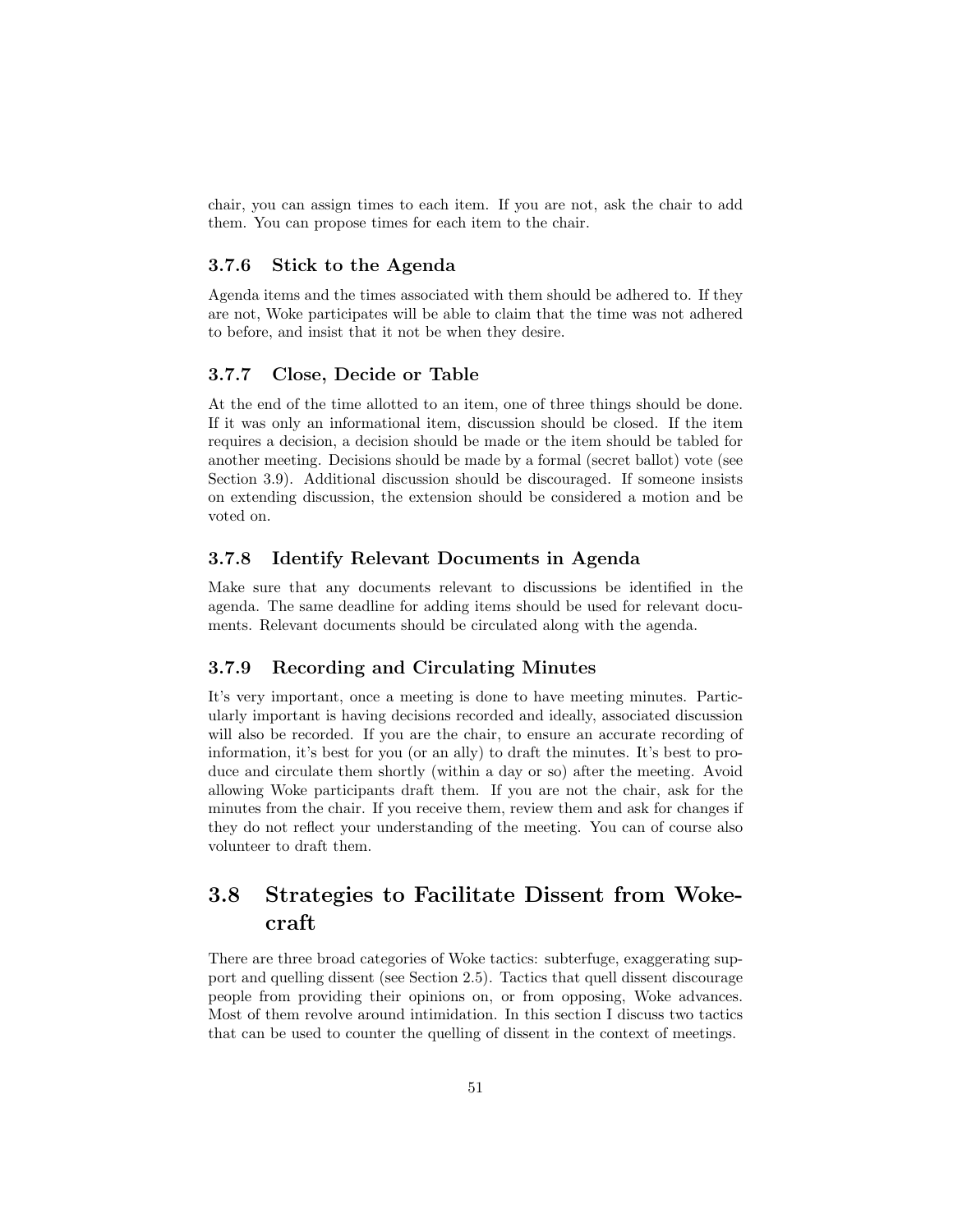#### <span id="page-52-0"></span>3.8.1 Allowing Anonymous Input

Woke ethics, extreme moral self-righteousness and bullying tactics can make it very uncomfortable for people to challenge or oppose Woke advances, no matter how small, well-intentioned, or well-defended the opposition may be. A common reaction to this is for people simply not to say anything. One tactic to oppose this and encourage the voicing of opinions is to allow people the opportunity to provide input anonymously. There are various options for this. If you are chairing a meeting, you should try to incorporate them. If you are not, you should ask the chair to do so.

#### Suggestion Boxes

This is a low-tech, asynchronous method requiring a bit of organization. This can work well if agendas are distributed before meetings. This allows people to know what will be discussed and to submit any comments beforehand. The suggestions can be brought up by the chair during the meeting.

#### Electronic Audience Interaction

COVID has moved almost everything online and has habituated people to elec-tronic participation in meetings. Services like "slido"<sup>[6](#page-52-1)</sup> can make this very easy. Moreover, they can allow anonymous participation. It's important to remember that such approaches can be used in-person as well.

#### Secret Ballot Voting

The same reasons justifying the importance of allowing anonymous input apply for secret ballot voting. Secret Ballot Voting (SBV), however, is even more important since it is through votes (formal or informal) that decisions are actually made. As a result, Secret Ballot Voting is the single most important initiative that can be used to enable dissent. The key for SBV to work is to ensure that decision-making is formalized through votes, and that it is impossible for anyone to know how anyone else votes. I outline good practice for Secret Ballot Voting in a section (Section [3.9\)](#page-53-0) dedicated to it below. As with anonymous input, there are two main options. If you are chairing a meeting, you should try to incorporate them. If you are not, you should ask the chair to do so.

- Pen-and-paper ballots: This is low-tech. It can be synchronous (done in real-time), but is easier to manage asynchronously.
- Electronic voting: With COVID and online meetings there are evermore options to facilitate this. Zoom for example has built-in SBV that can be used during a meeting. It can be parametrized so that neither participants nor the host knows how anyone votes. There are also all kinds of other

<span id="page-52-1"></span><sup>6</sup>https://www.sli.do/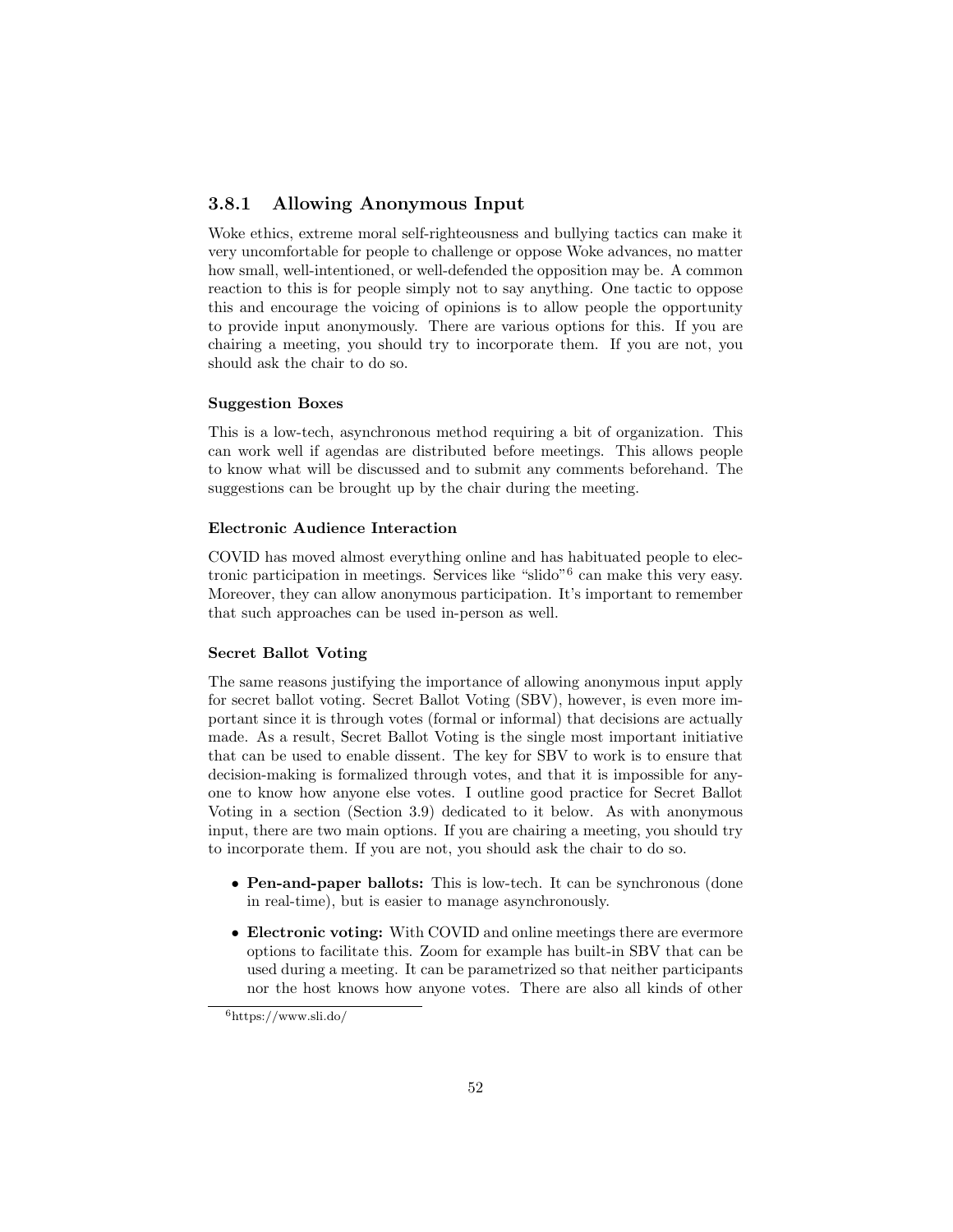asynchronous online voting options such as electionrunner.<sup>[7](#page-53-2)</sup> Some of these services are free while others are paid. There's lots of information to help you decide which is best for you.[8](#page-53-3)

## <span id="page-53-0"></span>3.9 Using Secret Ballot Voting to Counter Wokecraft in Universities

It's important to see that when group decisions are made at universities, they are almost always done explicitly or implicitly by vote. In the majority of situations votes are undertaken informally. Moreover, since even academics tend to avoid conflict, Woke advances are made in a three-part process. Proposal, support, acceptance. In other words, a Woke advance is proposed. This is then supported (typically accompanied by a good dose of high-minded moral rhetoric) by at least one other Woke participant.

Key to this process is that non-Woke participants will often not say anything. This is partly because of a climate of general Woke intimidation (see Section [2.4.2\)](#page-24-0) and partly because the non-Woke will often justify to themselves that the advance is minor and will be insignificant in the long-term. In the end, Woke participants will agree that consensus has been achieved and that the proposal has been accepted unanimously. The proposal is then passed. In circumstances where Woke participants are not in the majority, the secret ballot vote is the key to breaking this cycle. It prevents Woke participants from being able to intimidate other participants and preventing them from opposing their advances. That's why Woke participants are so opposed to secret ballot voting. Importantly, secret ballots are also the key to making sure the Woke don't become the majority. It's for this reason that it is essential to institute secret ballot voting.

#### <span id="page-53-1"></span>3.9.1 Secret Ballot Voting Ideals

Secret ballot voting exists for some circumstances at all universities. SBV is typically reserved for "more important" decisions. Sometimes it is institutionalized for particular decisions through collective agreements or university policy. On balance, there are however, few decisions that are made by SBV, although many through informal votes. There are two dimensions along which Secret Ballot Voting can be characterized and which help to understand ideal secret ballot voting. How votes are triggered, and what decisions require a vote.

• Non-discretionary triggers: Ideally, the circumstances under which decisions are submitted to secret ballot should be formalized (written down) and be non-discretionary. If they are discretionary so that they are, for example, triggered by a request, Woke intimidation will cause a "chill" on

<span id="page-53-2"></span><sup>7</sup>https://electionrunner.com/

<span id="page-53-3"></span> ${}^{8}$  See e.g. https://www.capterra.com/voting-software/  $\,$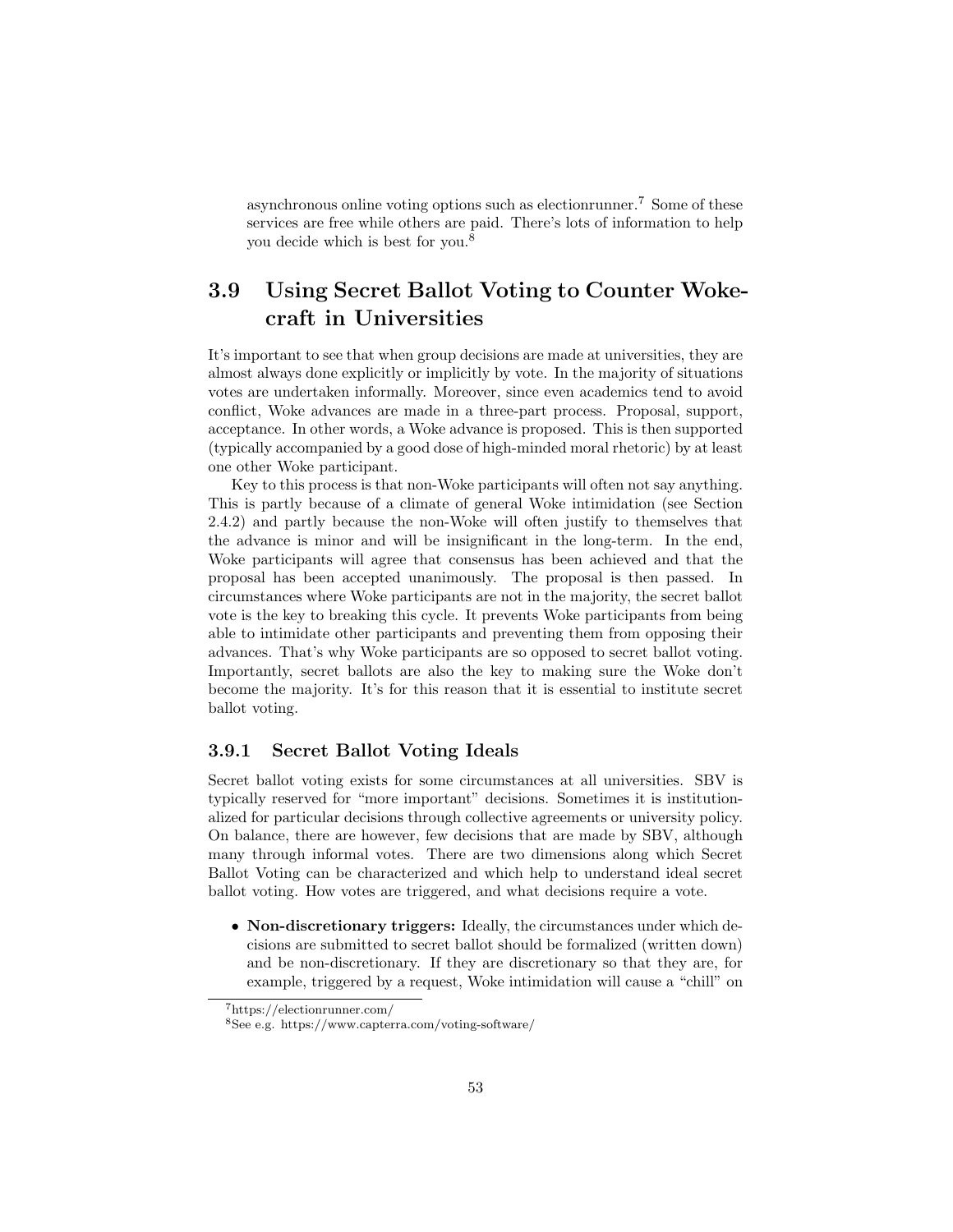secret ballots. As a result, it is good to have explicit rules that govern when secret ballots are used.

• As broad as possible: Ideally, as many decisions as possible should be submitted to secret ballot. This will ensure the greatest amount of resilience in your institution.

#### <span id="page-54-0"></span>3.9.2 How to Institute Secret Ballot Voting

Instituting broad, non-discretionary secret ballot voting is not always easy but it will pay off in the long run. To institute it requires both an offence and a defense. The offence requires instilling a culture of secret ballot voting. The defense requires responding to resistance.

#### Instilling a Culture of Secret Ballot Voting

Instituting secret ballot voting can be straightforward, but it can also encounter resistance from the Woke and non-Woke alike. As a result it is necessary to carefully evaluate how to instill a culture of secret ballot voting. The best, although longer-term way, is incrementally. If you're the chair of a decision-making body you can introduce secret ballot voting in the decision-making process. (This is another good reason to be chair.) If you're not, you can ask the chair to do so for given types of decisions. It is good to start with non-controversial decisions with low stakes. Having these initial votes will habituate people to the process and allow you to figure out how best to organize them. (There are various ways to organize them as I described in Section [3.9.](#page-53-0)) Once people begin to get used to it, you can then try to formalize secret ballot procedures. The idea is for voting to be incrementally adopted with clear, non-discretionary triggers covering the broadest range of decisions possible over time.

#### Prepare for Resistance

The reasons for resistance to secret ballot voting will be different for different types of participants. You should be prepared for this. The first thing is to be able to explain the advantages of secret ballot voting.

#### Explaining Why SBV is Important

The best argument for secret ballot voting (which is also true) is that secret ballot voting enables people who are reluctant (or intimidated) to voice opinions or concerns to have a say in decision-making. This can be justified for junior faculty for example who could be worried about tenure implications of expressing themselves on issues publicly. It turns out that SBV is also advocated to enable historically oppressed minorities to have a say in decision-making. Ultimately it allows everyone to have say in decision-making and is the basis of democracy. This can be added as a response to any criticism, e.g. "Isn't it worth X to ensure everybody's voice is heard?"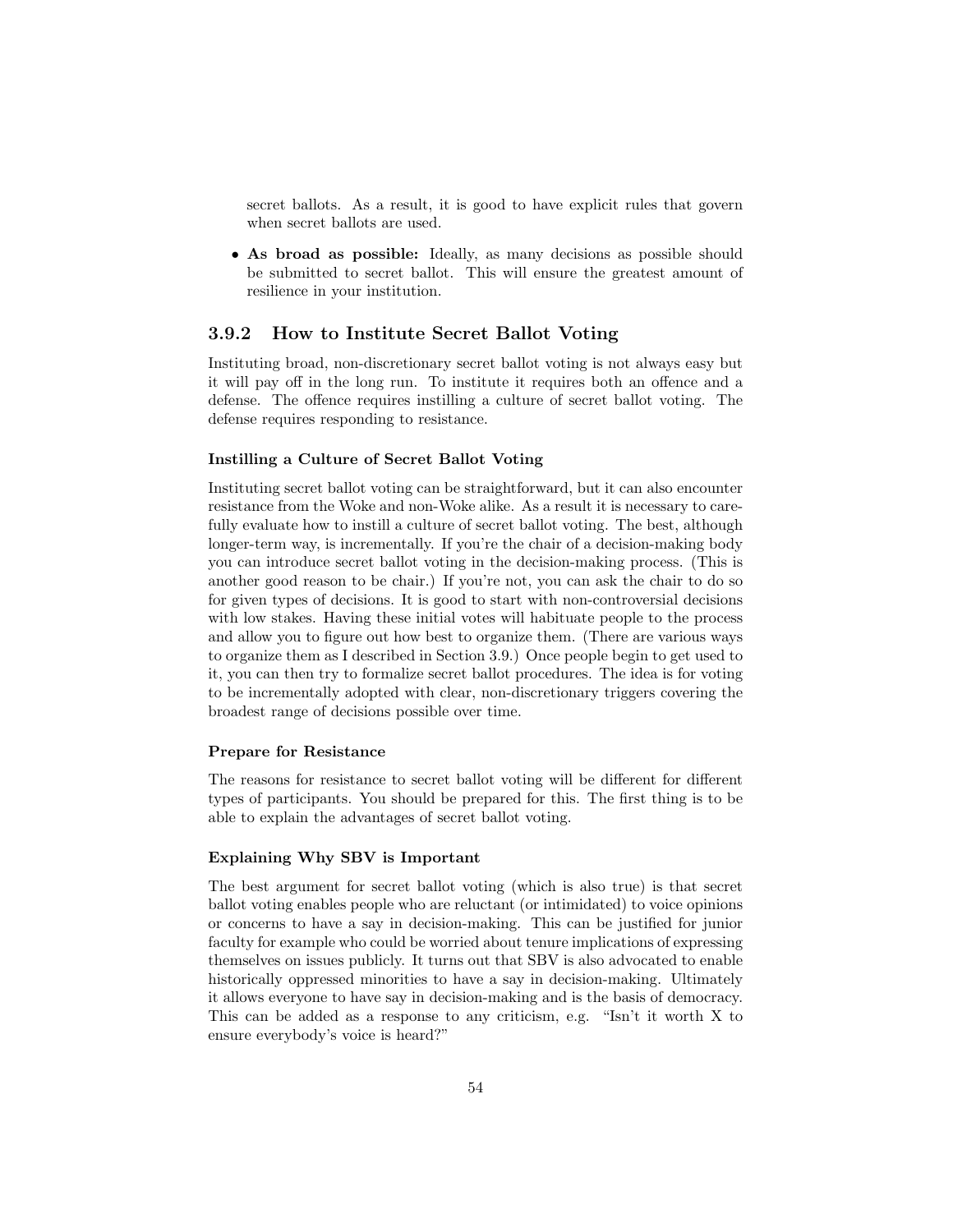#### Have Answers for Common Criticisms

In addition to explaining its advantages, you'll want to have answers ready for common criticisms likely to be raised against secret ballot voting.

It's too cumbersome: This is most likely to be raised by non-Woke participants. You can answer by saying that a little more time is worth ensuring that everyone's voice is counted. With the increasing availability of synchronous and asynchronous electronic voting, this argument is basically obsolete.

It cuts off discussion: This argument is fallacious but will be used. One way to respond is to say that ample time will be allocated to discussion (it is important to build time into agendas for discussion so that this claim is true). Moreover you can say that to encourage and feed discussion anonymous electronic methods like "sli.do"[9](#page-55-0) can and should be used. This reinforces the need for the availability of anonymity as well as encouraging more discussion. Finally, you can say that discussion needs to end at some point for a decision to be made.

It's too divisive: I confess to not really understanding this criticism, but I have heard it. The best response is simply to ask the critic to consider whether it is not more divisive that some people feel like their voice can't be heard.

It is a master's tool: This criticism tries to delegitimize SBV with Critical Social Justice theory by maintaining that since SBV was developed in Western Civilization that it is inherently racist, sexist, etc. This argument is also fallacious. A very lengthy response could be made involving many arguments mentioned throughout this manual. Perhaps the best is simply to say that SBV is the keystone of our democracies and has enabled the peaceful, prosperous societies we live in.

It's too binary: This is also a CSJ-inspired response. It implies that categorization (in this case between "yes" and "no") is an exercise of power and as a result unjust. The simplest response to this is that at some point a binary decision will have to be made and that SBV is the best to ensure that everyone's voice is heard.

There are other decision-making traditions that can be used: This typically involves a criticism of Western methods of decision-making as being too confrontational and that methods from other (non-Western) cultures can be used. These methods typically involve different ways of eliciting input and discussion. To respond to this criticism you can say there is nothing preventing these methods from being incorporated, but in the end a decision needs to be made and that SBV is the best for ensuring that everyone's voice is heard (I'm sounding like a broken record here!).

<span id="page-55-0"></span><sup>9</sup>https://www.sli.do/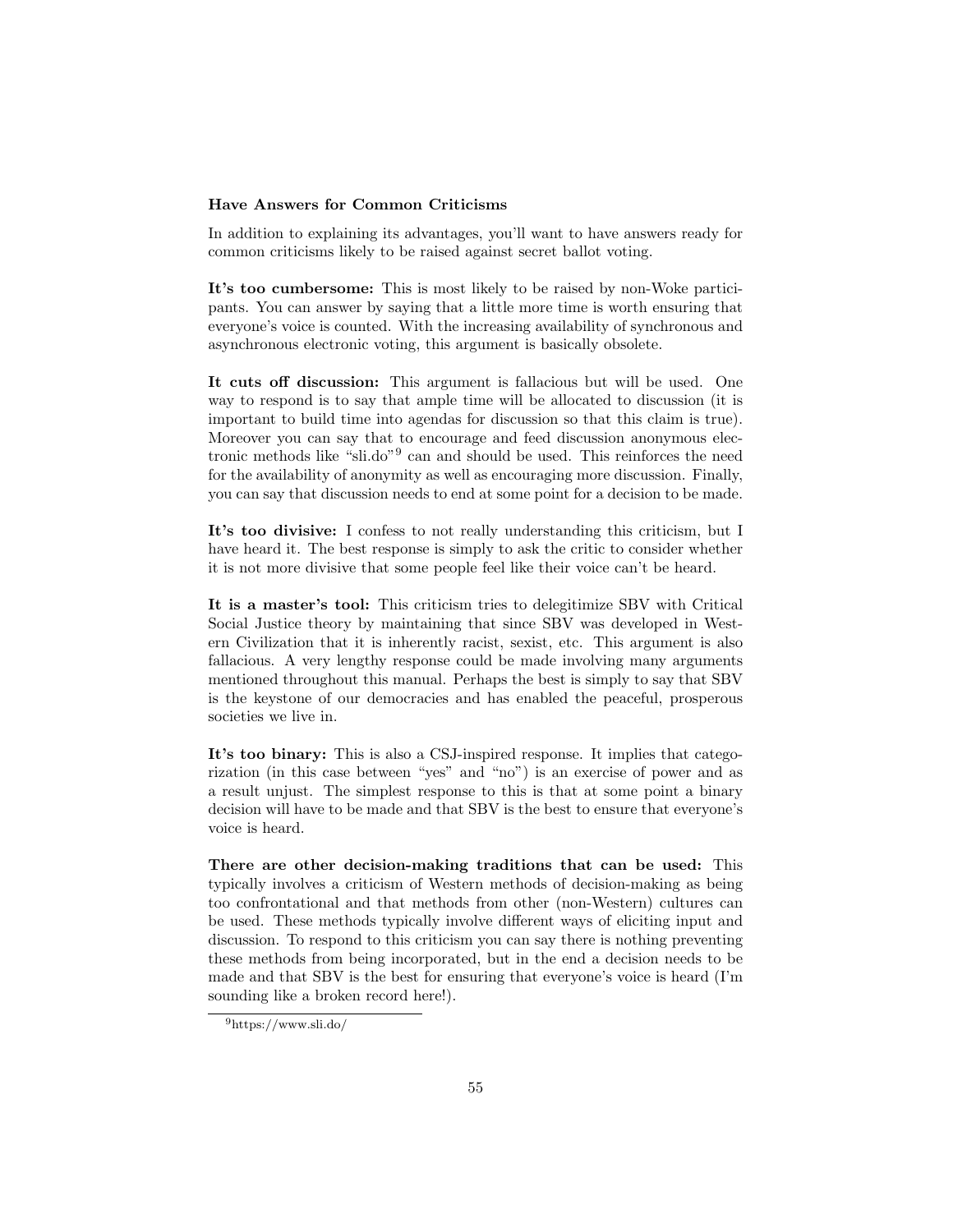## <span id="page-56-0"></span>3.10 Making Sure Secret Ballot Votes are Transparent, Free and Fair

In order for Secret Ballot Voting to be effective in countering wokecraft, it needs to be transparent, free and fair. That it is transparent means the rules for how voting is to take place should be well defined and known beforehand. That it is free implies that people have to be able vote as they wish. Their vote must not be influenced by how anyone else wants them to vote. In order to ensure they are free therefore, people need to feel confident that their vote is truly anonymous. That they are fair means that protocols are followed and neither voting nor results can be manipulated. When necessary and practical, it is important that there be an election officer to handle voting, result compilation and reporting.

#### <span id="page-56-1"></span>3.10.1 Voting Protocols

Having voting protocols means having rules for when and how votes are triggered, who can vote and how votes are organized. It is best for protocols to be written down and formally accepted.

#### <span id="page-56-2"></span>3.10.2 Voting Triggers

As a general rule, votes should be triggered automatically so that they are not subject to voting chill or suppression. Voting chill and suppression can take place if intimidation is used to prevent formal, secret ballot votes from taking place. It's also a good that triggers be designed to allow more than fewer votes. The more votes done by secret ballot, the more resilient your institution will be to wokecraft.

#### <span id="page-56-3"></span>3.10.3 Eligible Voters

For any given situation, the list of eligible voters should be known beforehand. This will vary from context to context, but the important thing is for the universe of voters to be pre-defined. In some circumstances, only the votes of faculty will be eligible, in others student or staff representatives may also be eligible. Sometimes only those present in a given situation (e.g. departmental meeting) will be eligible, and sometimes status is sufficient (e.g. professor). The universe of eligible voters should not be too flexible so that it can be manipulated disingenuously or so that it can be difficult to establish voting eligibility (e.g. the sudden arrival of many unexpected participants demanding a vote).

#### <span id="page-56-4"></span>3.10.4 Voting Organization

A key aspect of voting organization is to have an election officer whenever possible. Ideally the election officer will be independent of the decision being made. This is not always possible, and with advances in technology is increasingly unnecessary. Voting organization is highly influenced by the technological options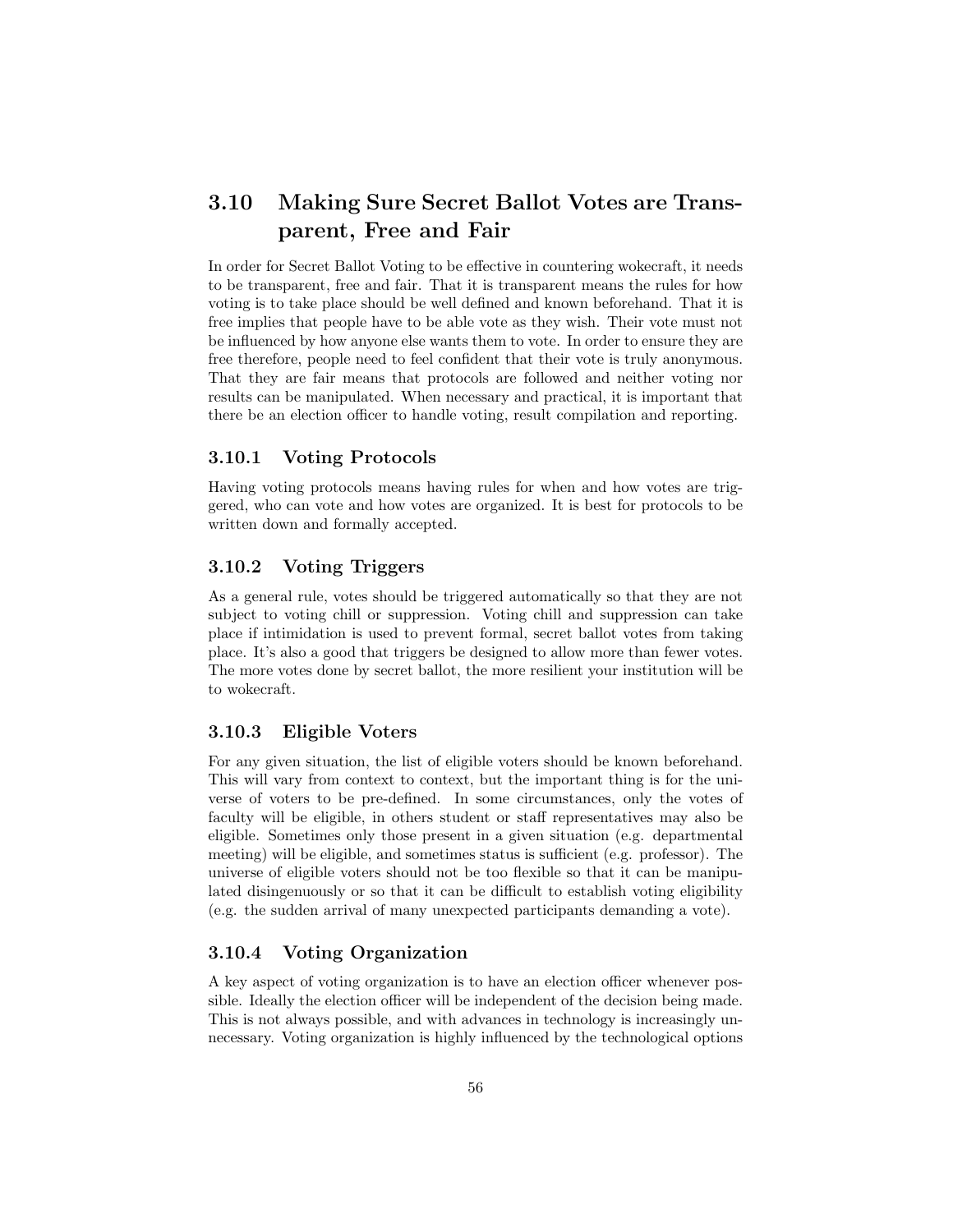#### available.

Electronic voting: Electronic voting can be done synchronously (e.g. in Zoom) or asynchronously (e.g. electionrunner<sup>[10](#page-57-1)</sup>). Electronic options that allow for anonymous voting should always be used. Similarly, options announcing results (instead of having to go through an intermediary such as a chair), should also always be used.

Paper and pencil voting: When paper and pencil voting is used, various options are available. Of course, the best options are those that ensure anonymity and reduce the possibility of vote manipulation. In terms of anonymity, the best option is dual envelope voting. In this case, each eligible voter receives a ballot, and two envelopes. Ballots should be designed to require only a check mark or "X" and shouldn't require any handwriting. Ballots are placed by each voter into an anonymous envelope. The anonymous envelope is then placed into a second envelope that has the voter's printed name and their signature across the seal.

The best practice when compiling votes is to do so publicly and during the meeting or assembly. First, it needs to be established that all signed envelopes are from eligible voters. These envelopes are then opened and the anonymous envelopes set aside. Finally, the anonymous envelopes are opened and tallied. Make sure that necessary ballots and envelopes are prepared and available beforehand. If public tallying of votes is not used or possible, it is best that this task be assigned to the election officer and that voting members be allowed to attend the tallying of the votes.

Fixed deadlines for asynchronous voting: If asynchronous voting is to be used it is important to define a deadline for when votes can be received and that votes arriving after the deadline will not be counted.

## <span id="page-57-0"></span>3.11 How to Win A Vote

This section looks at how to maximize the probability that votes will protect against wokecraft. Ultimately, this boils down to ensuring that decisions go to a formal (secret ballot) vote, and that you have the majority of votes. The context of this section is preventing an attempted Woke advance when a collective decision is being made (e.g. at a departmental meeting). It can also be used to institute decisions or policies to thwart future Woke advances.

Make sure a voting protocol is in place: Since most decisions at universities are made formally or informally by vote, it's important to make sure that a (secret ballot) voting protocol is in place. This will ensure that when a final

<span id="page-57-1"></span><sup>10</sup>https://electionrunner.com/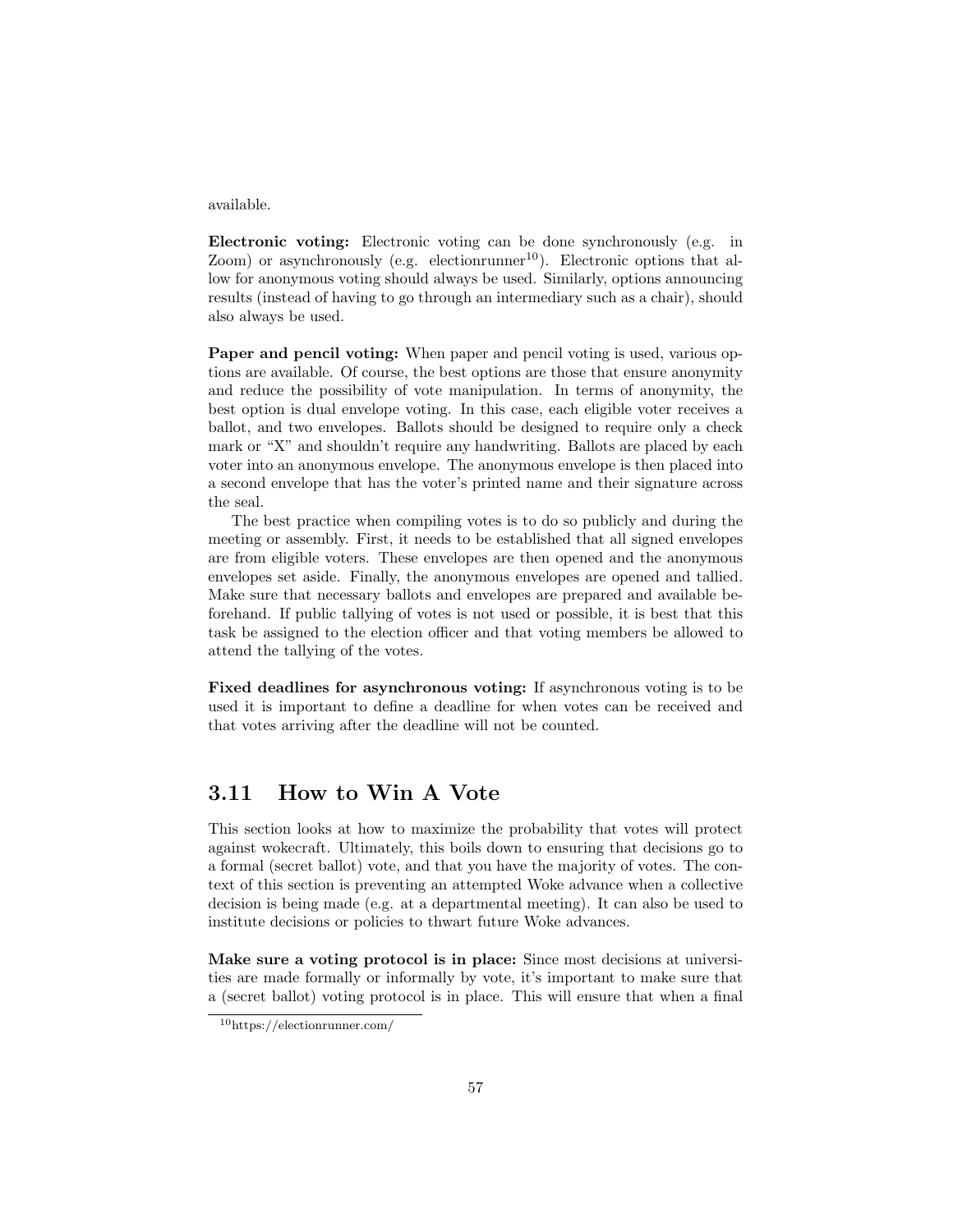decision, is made, it will be done by vote. With a secret ballot vote, Woke participants will not be able to intimidate other participants to vote a given way (see Section [3.10](#page-56-0) above).

Know who will be there and how they'll vote: It's good to know ahead of time, as best as possible, how people are likely to vote. This is useful mostly to help allocate resources. If there is little likelihood that a vote will support a Woke advance, there's no need to intervene. If a vote on a Woke advance is likely to be close, it might be possible to intervene to ensure an outcome against a Woke advance. To evaluate the direction of the vote, you might have to do some legwork. For the Woke and dissidents you will have a strong sense of how they will vote. For others, this may be less obvious. It is good practice to discuss the issue with those whose opinions seem uncertain about the vote to get a sense of how they are likely to vote.

Engage fence-sitters: If a vote will be close, to maximize the chance that an advance won't pass, you can engage with people who appear to be undecided. This can go hand-in-hand with making contact with a potential ally. The idea is for you to explain the advance in its broader Woke context. This will require giving a summary of the Woke worldview (see Section [1.2\)](#page-5-2) and how the advance in question is an attempt entrench or further entrench that worldview.

Rally the troops: For close votes, you'll want to make sure allies and people likely to vote against a Woke advance know about the vote and encourage them to be present.

Work to Always Be the Majority: This is a longer term strategy and ties in with ensuring dissident representation. The idea is to ensure that as many decision-making venues have a majority of allies in place and are thereby able to vote against wokecraft.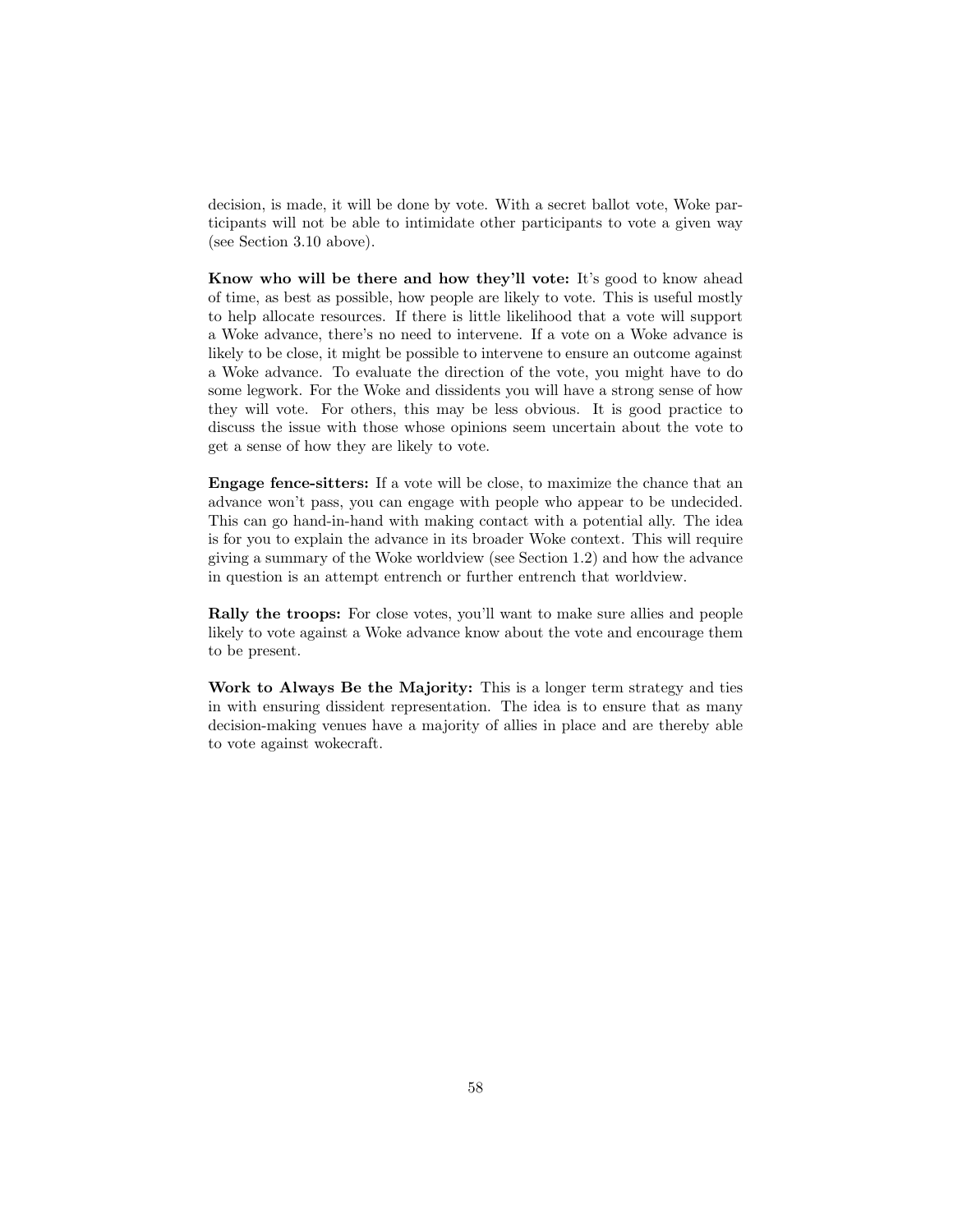# <span id="page-59-0"></span>Conclusion

When I began this project, I thought it would be faster to get to this stage; the stage of having a manual against wokecraft. Despite it taking longer than I imagined, I've covered the topics I intended to cover when I started. I plan to update the manual, hopefully with input from Woke dissidents who read it and find it useful, over time.

As I have learned more about Critical Social Justice in the process of writing the posts assembled into this manual, I've come to realize just how deep the roots of Critical Social Justice are in our universities. When I began, I saw the emergence of the Critical Social Justice perspective in our universities as a relatively sudden and recent phenomenon.

Of course, I was aware of what I thought were the primary precursors of the perspective from my undergraduate years in the 1990s. As such, as I began the project, I thought that the 1990s represented the birth of the perspective and its movement. As I learned more, however, its roots just kept stretching further and further back. I now recognize that those roots are very deep indeed. The earliest roots rest at least with the Greek skeptics and then with Rousseau and his romantic launching of the counter-enlightenment. That tradition carried on largely in Europe through Kant, Hegel and Nietzsche and up until the poststructuralists most commonly associated with "The Perspective."

I've come to see, however, that the Critical Social Justice perspective issued from the marriage of this eventually nihilistic tradition and a more goal-oriented tradition emerging with Marx and brought to us through the Neo-Marxist Critical Theorists. The post-structuralists brought the artillery and the Critical Theorists the ethos. The rejoining of these traditions at the end of the 1980s crystallized the perspective and catalyzed the movement we now call Woke.

Over Christmas, I read Allan Bloom's The Closing of the American Mind. That book showed me that while I attributed the origins of the movement to the early 1990s, he had seen the same movement in the 1960s, and indeed that that movement had its own precursors the generation before. Trying to make sense of all these streams and torrents and fissures and roots, I can't help but think that our times are most directly the outcome Gramsci's blueprint for the disruption and co-opting of our institutions.

It's for this reason that I believe we need to recognize that the state of our universities is not the result of 2020 (Black Lives Matter) or Political Correctness (1990) or Berkeley (1960s), but most consistently Gramsci and his Prison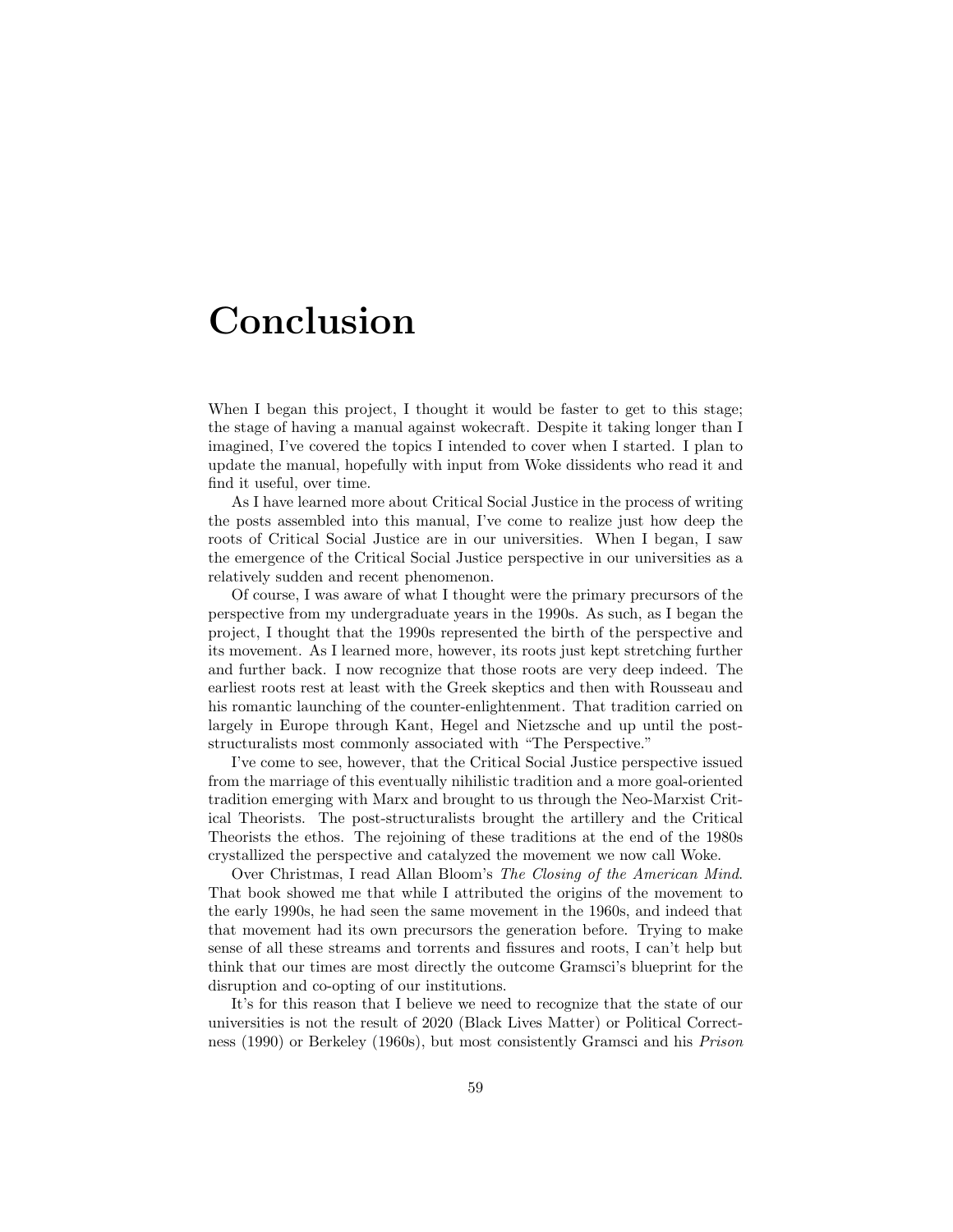Notebooks (1930s).

I bring this up to emphasize that this movement has a head start on us. We who want to bring universities back towards a liberal, universal, Enlightenment mission have witnessed a long-term effort to hijack the university and make it the handmaiden of an anti-liberal, anti-science moral activism. As a result, we mustn't imagine that righting the ship of the modern university will be done quickly. At the same time, it can be done, although it will have to be done as part of a concerted long term effort. I hope that this manual, by explaining the worldview that has become so influential in our universities, the tactics used to gain control over them, and most importantly how those tactics can be demasked, defused and overturned will serve as part of the long march to bring universities back to their mission of knowledge and truth.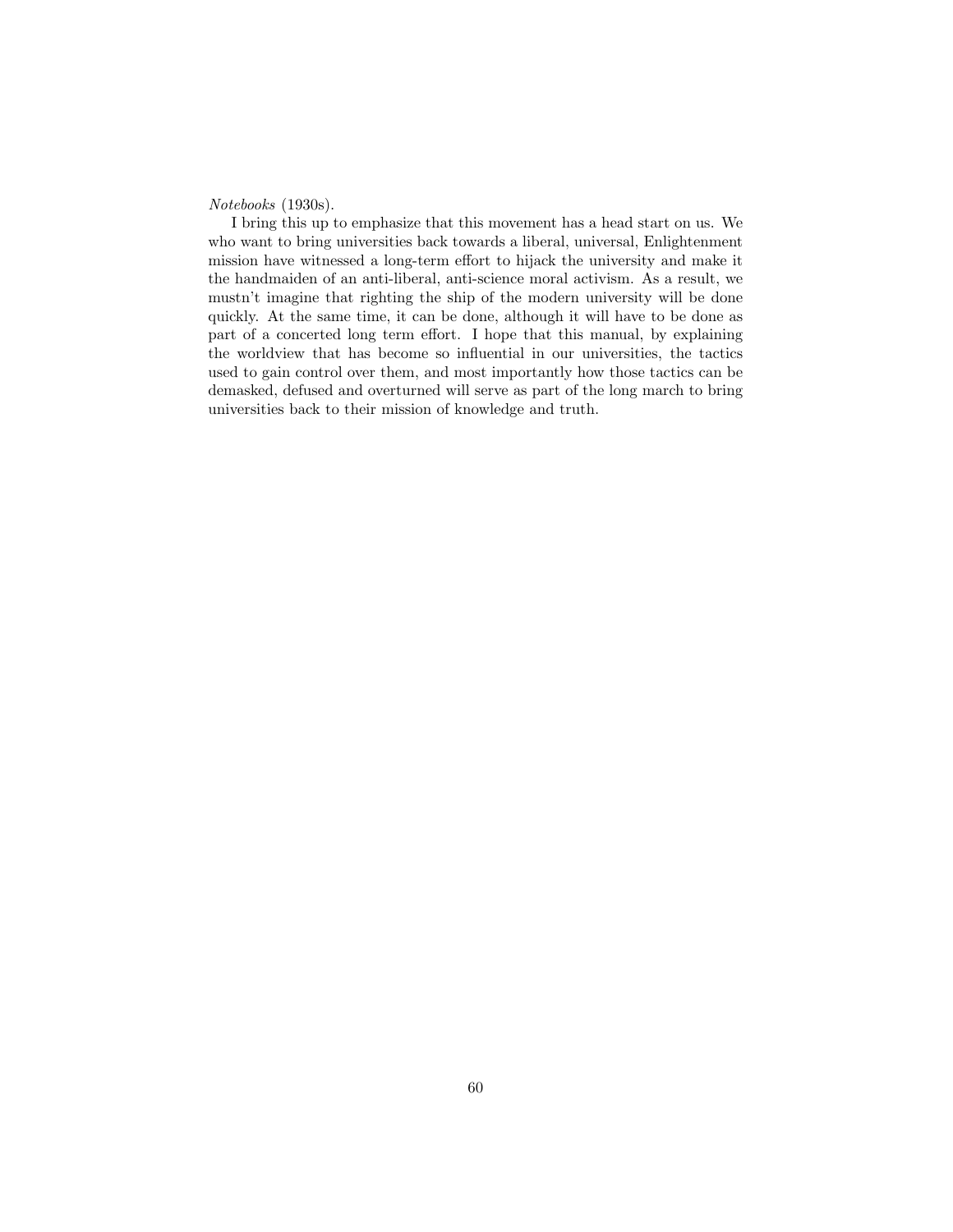# <span id="page-61-0"></span>Bibliography

<span id="page-61-9"></span>Abbot, D. S. (2017). "more weight": An academic's guide to surviving campus witch hunts.

URL: https://quillette.com/2021/02/05/more-weight-an-academics-guideto-surviving-campus-witch-hunts/

<span id="page-61-5"></span>Bahro, R. (1984). From red to green: interviews with New Left Review, Verso.

<span id="page-61-8"></span>Barthes, R. (1968). La mort de l'auteur, Manteia 5: 12–17.

- <span id="page-61-1"></span>Best, S. (1991). Postmodern theory: Critical interrogations, Macmillan International Higher Education.
- <span id="page-61-12"></span>Bloom, A. (2012). The Closing of the American Mind: How Higher Education Has Failed Democracy and Impoverished the Souls of Today's Students, 25th anniversary edn, New Dimensions Foundation.
- <span id="page-61-6"></span>Bookchin, M. (1982). The ecology of freedom, New Dimensions Foundation.
- <span id="page-61-7"></span>Carson, R. (2002). Silent spring, Houghton Mifflin Harcourt.
- <span id="page-61-4"></span>Crenshaw, K. (1990). Mapping the margins: Intersectionality, identity politics, and violence against women of color, Stan. L. Rev. 43: 1241.
- <span id="page-61-10"></span>Domingos, P. (2021). Beating back cancel culture: A case study from the field of artificial intelligence.

URL: https://quillette.com/2021/01/27/beating-back-cancel-culture-a-casestudy-from-the-field-of-artificial-intelligence/

- <span id="page-61-3"></span>Haidt, J. (2012). The righteous mind: Why good people are divided by politics and religion, Vintage.
- <span id="page-61-2"></span>Hicks, S. R. C. (2011). Explaining postmodernism: Skepticism and socialism from Rousseau to Foucault, expanded edn, Ockham's Razor Publishing.
- <span id="page-61-11"></span>Kay, B. (2020). Learn from the best while you can. URL: https://nationalpost.com/opinion/barbara-kay-learn-from-the-bestwhile-you-can